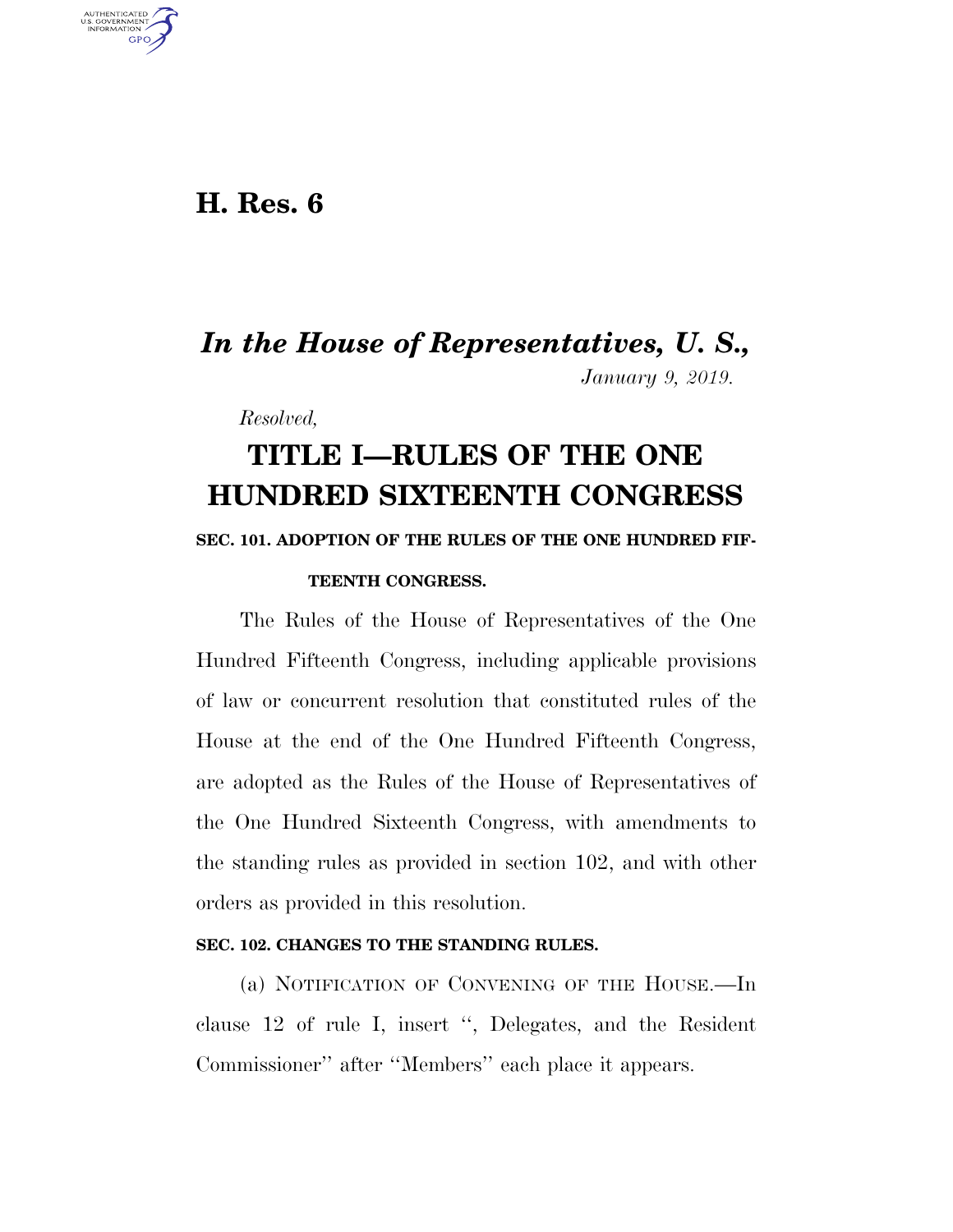(b) VOTING BY DELEGATES AND THE RESIDENT COM-MISSIONER IN THE COMMITTEE OF THE WHOLE.—

 $(1)$  In clause 3(a) of rule III, insert "In a Committee of the Whole House on the State of the Union, each Delegate and the Resident Commissioner shall possess the same powers and privileges as Members of the House.'' before ''Each Delegate''.

(2) In clause 6 of rule XVIII, add at the end the following new paragraph:

''(h) Whenever a recorded vote on any question has been decided by a margin within which the votes cast by the Delegates and the Resident Commissioner have been decisive, the Committee of the Whole shall rise and the Speaker shall put such question de novo without intervening motion. Upon the announcement of the vote on that question, the Committee of the Whole shall resume its sitting without intervening motion.''.

(c) ALLOWING DELEGATES AND THE RESIDENT COM-MISSIONER TO SERVE ON JOINT COMMITTEES.—In clause 3(b) of rule III, strike ''and to any'' and insert '', joint committee, or''.

(d) ADMITTANCE TO THE HALL OF THE HOUSE.—In clause  $2(a)$  of rule IV—

(1) strike subparagraphs (1) and (2) and insert the following: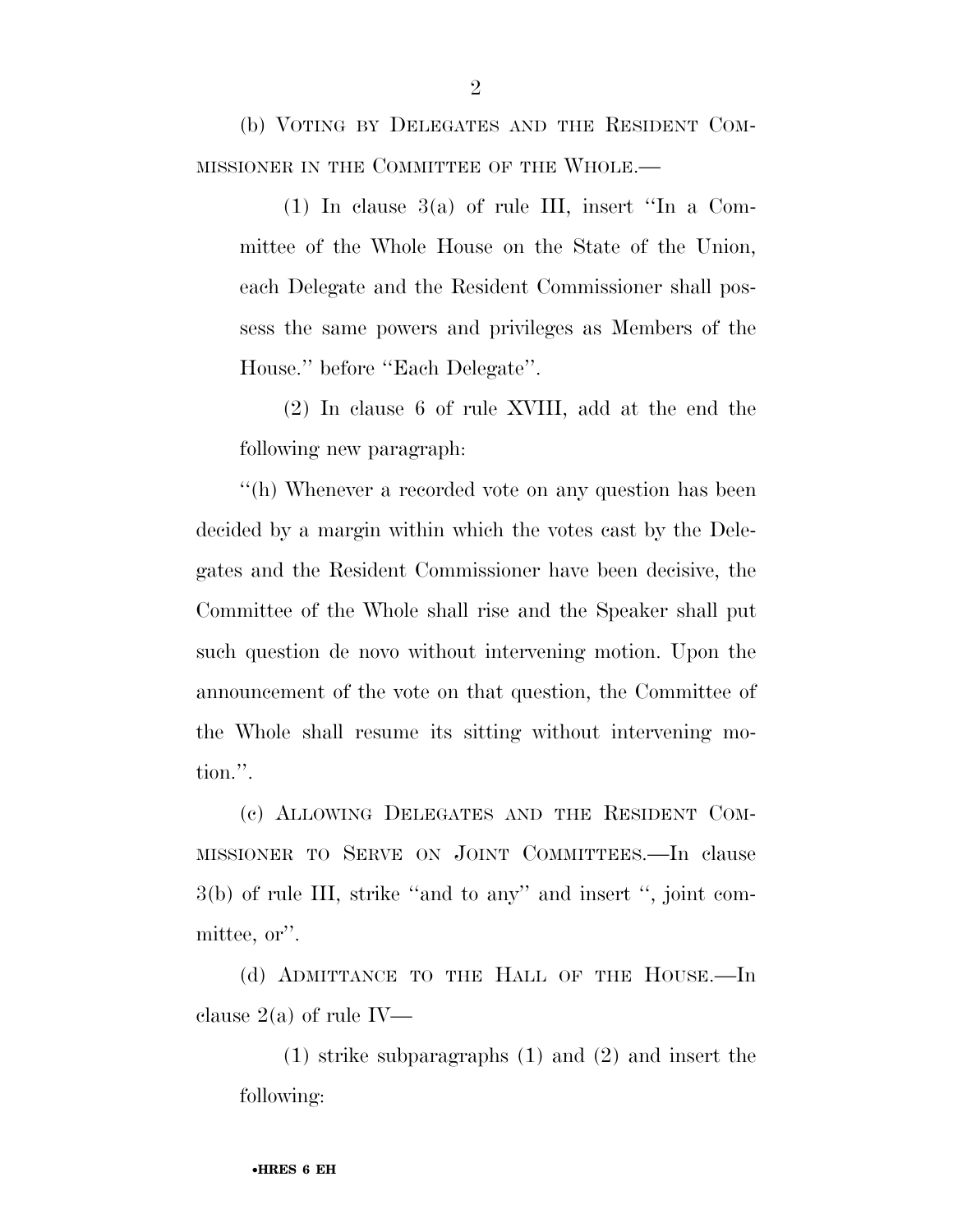''(1) Members of Congress, Members-elect, Delegates, Delegates-elect, the Resident Commissioner, and the Resident Commissioner-elect.

''(2) Contestants in election cases during the pendency of their cases on the floor.''; and

(2) in subparagraph (14), insert ''and of the Territories'' after ''States''.

(e) OFFICE OF SPEAKER.—In clause 2(a) of rule IX, add the following new subparagraph:

''(3) A resolution causing a vacancy in the Office of Speaker shall not be privileged except if offered by direction of a party caucus or conference.''.

(f) DESIGNATING COMMITTEE ON OVERSIGHT AND RE-FORM.—In the standing rules, strike ''Committee on Oversight and Government Reform'' each place it appears and insert (in each instance) ''Committee on Oversight and Reform''.

(g) DESIGNATING COMMITTEE ON EDUCATION AND LABOR.—

 $(1)$  In clause  $1(e)$  of rule X, strike "the Workforce" and insert ''Labor''.

 $(2)$  In clause 3(d) of rule X, strike "the Workforce" and insert ''Labor''.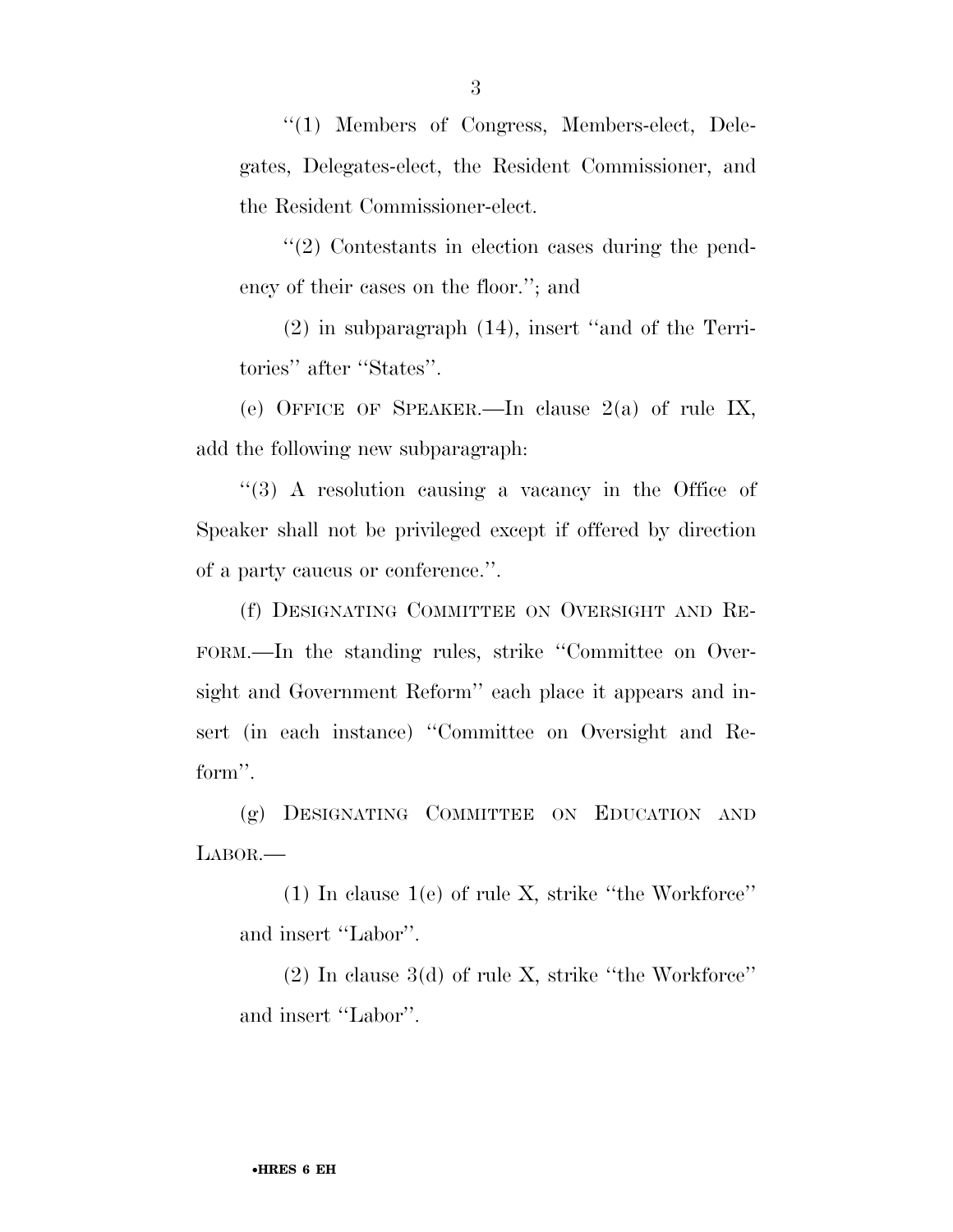(h) EDUCATION AND LABOR JURISDICTION CLARIFICA-TION.—In clause 1(e) of rule X, add the following new subparagraphs:

''(14) Organization, administration, and general management of the Department of Education.

''(15) Organization, administration, and general management of the Department of Labor.''.

(i) COMMITTEE OVERSIGHT PLANS.—Amend clause 2(d) of rule X to read as follows:

 $\lq\lq$ (d)(1) Not later than March 1 of the first session of a Congress, the chair of each standing committee (other than the Committee on Appropriations, the Committee on Ethics, and the Committee on Rules) shall—

''(A) prepare, in consultation with the ranking minority member, an oversight plan for that Congress;

''(B) provide a copy of that plan to each member of the committee for at least seven calendar days before its submission; and

''(C) submit that plan (including any supplemental, minority, additional, or dissenting views submitted by a member of the committee) simultaneously to the Committee on Oversight and Reform and the Committee on House Administration.

''(2) In developing the plan, the chair of each committee shall, to the maximum extent feasible—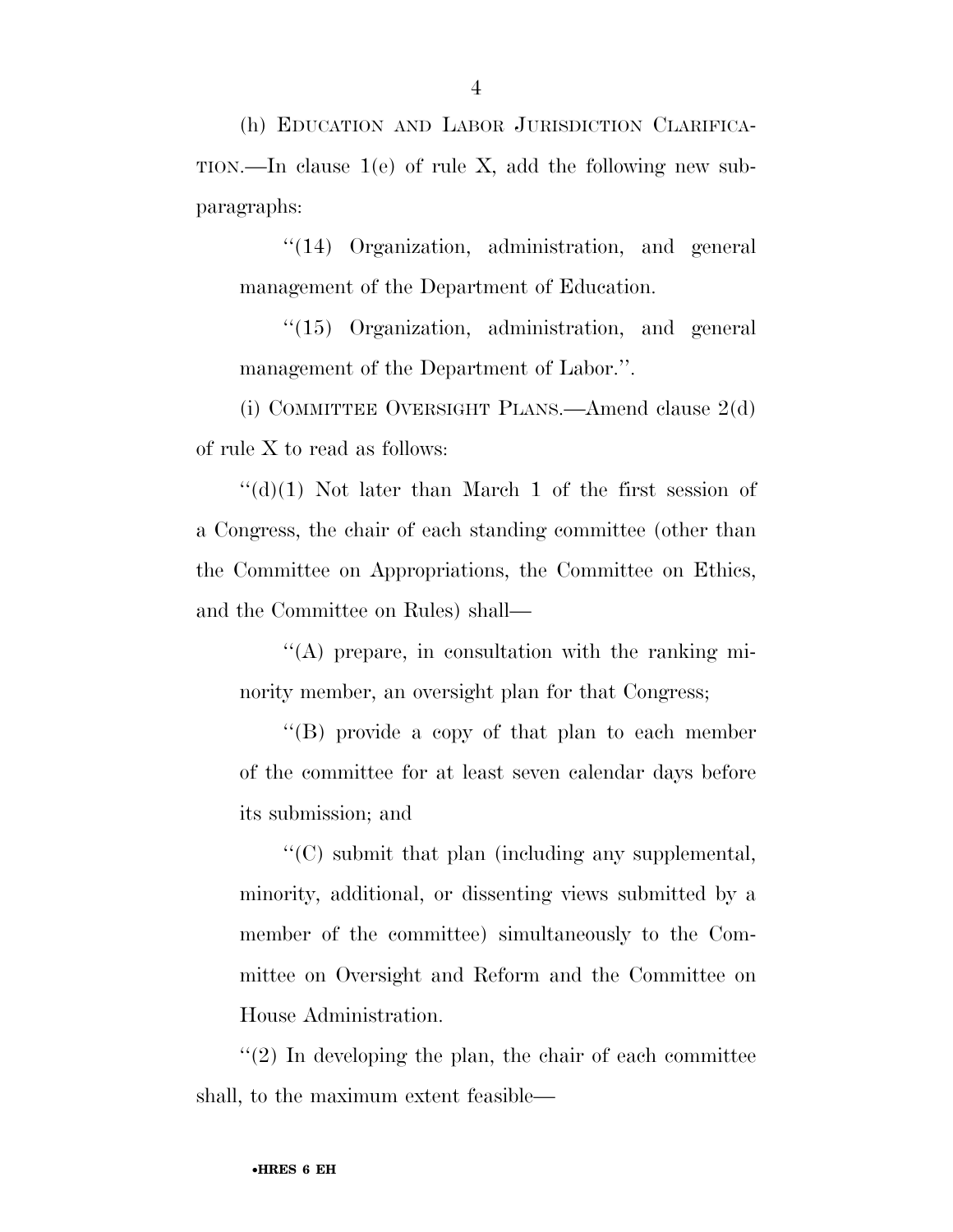''(A) consult with other committees that have jurisdiction over the same or related laws, programs, or agencies with the objective of ensuring maximum coordination and cooperation among committees when conducting reviews of such laws, programs, or agencies and include in the plan an explanation of steps that have been or will be taken to ensure such coordination and cooperation;

''(B) review specific problems with Federal rules, regulations, statutes, and court decisions that are ambiguous, arbitrary, or nonsensical, or that impose severe financial burdens on individuals;

''(C) give priority consideration to including in the plan the review of those laws, programs, or agencies operating under permanent budget authority or permanent statutory authority;

''(D) have a view toward ensuring that all significant laws, programs, or agencies within the committee's jurisdiction are subject to review every 10 years; and

''(E) have a view toward insuring against duplication of Federal programs.

''(3) Not later than April 15 in the first session of a Congress, after consultation with the Speaker, the Majority Leader, and the Minority Leader, the Committee on Oversight and Reform shall report to the House the oversight plans submitted under subparagraph (1) together with any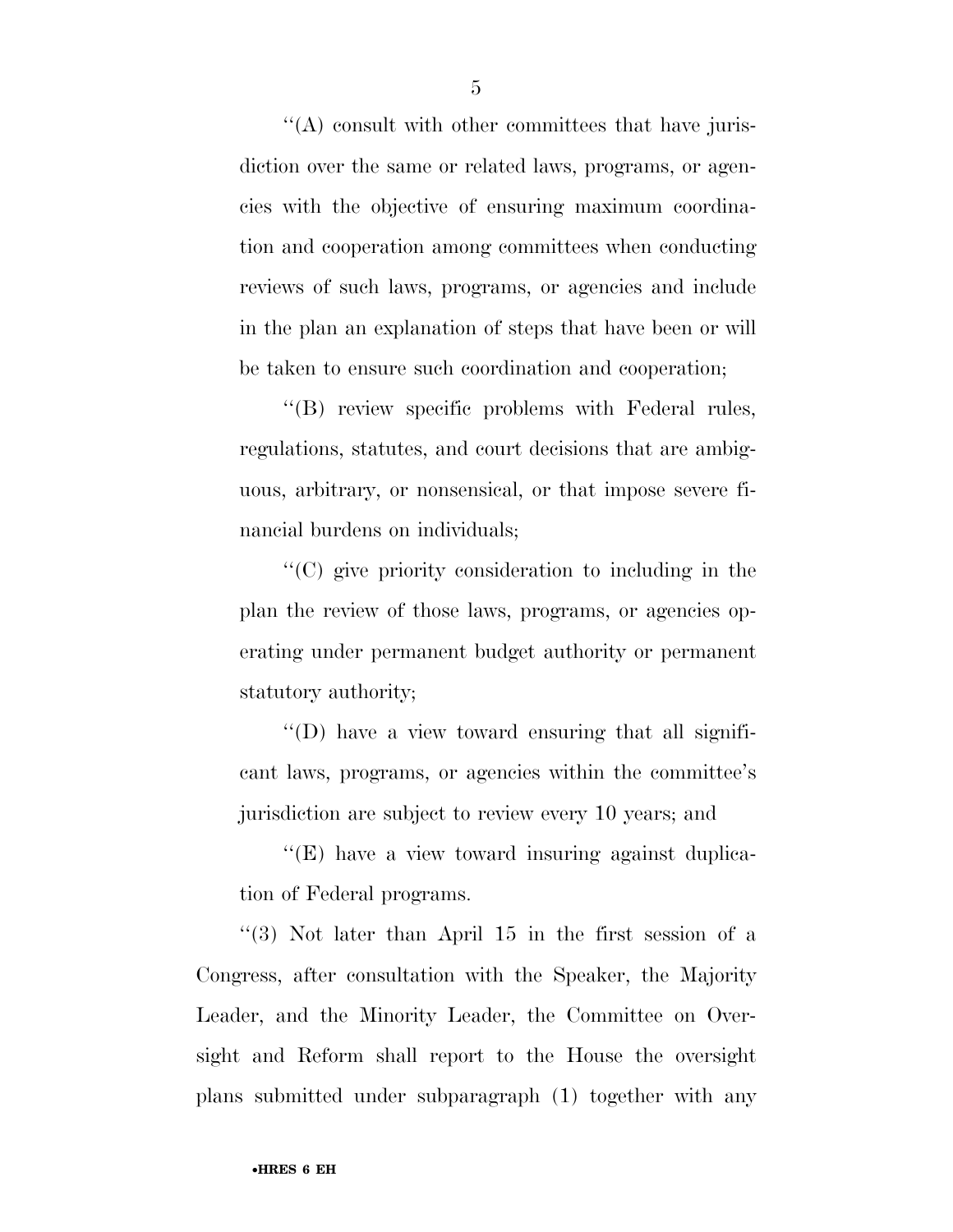recommendations that it, or the House leadership group described above, may make to ensure the most effective coordination of oversight plans and otherwise to achieve the objectives of this clause.''.

(j) ACTIVITY REPORTS.—

(1) In clause  $1(d)(2)(B)$  of rule XI, strike "authorization and''.

(2) In clause  $1(d)(2)(C)$  of rule XI, strike "authorization and''.

(k) OVERSIGHT OVER THE EXECUTIVE OFFICE OF THE PRESIDENT.—In clause 3(i) of rule X, strike ''with a view to determining their economy and efficiency'' and insert '', including the Executive Office of the President''.

(l) OVERSIGHT AND REFORM COMMITTEE DEPOSI-TIONS.—In clause  $4(c)(3)(B)$  of rule X—

(1) in item (i), insert ''and'' after the semicolon;

(2) in item (ii), strike ''; and'' and insert ''.''; and

(3) strike item (iii).

(m) REMOVING CERTAIN COMMITTEE TERM LIMITS.—

(1) In clause  $5(a)(2)$  of rule X—

(A) strike subdivisions (B) and (C); and

(B) in subdivision (A), strike  $\lq (A)$ " and redesignate items (i), (ii), and (iii) as subdivisions  $(A)$ , (B), and (C).

 $(2)$  In clause  $5(e)$  of rule X—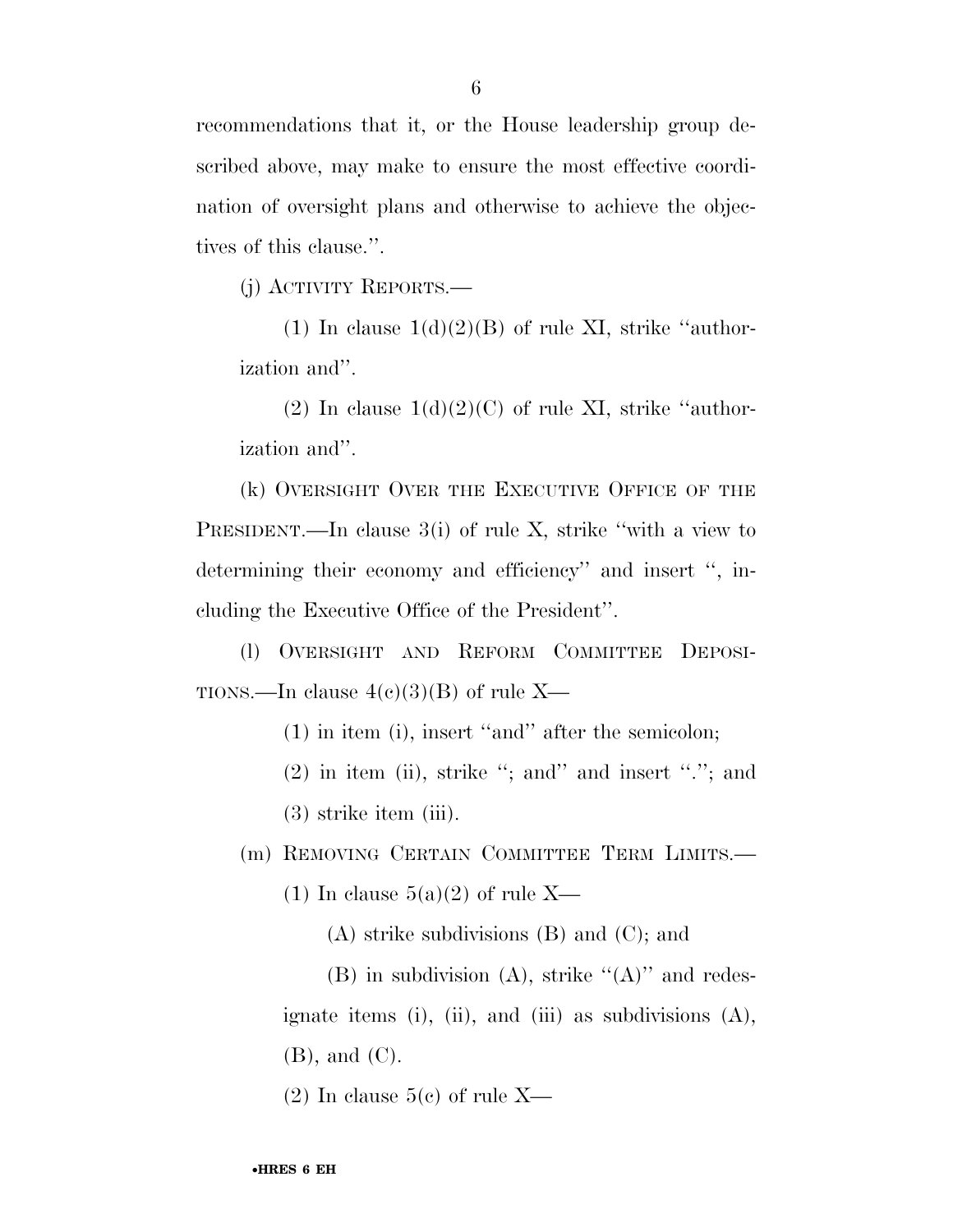(A) strike the designation of subparagraph (1); and

(B) strike subparagraph (2).

(n) RULES OF COMMITTEES.—In clause  $2(a)(2)$  of rule XI, strike ''30'' and insert ''60''.

(o) COMMITTEE MARKUP NOTICE.—In clause  $2(g)(3)(A)(ii)$  of rule XI, strike "third day" and insert "third" calendar day (excluding Saturdays, Sundays, or legal holidays except when the House is in session on such a day)''.

(p) ANNUAL ETHICS TRAINING.—In clause  $3(a)(6)(B)(ii)$  of rule XI—

(1) strike ″officer and employee″ and insert ″Member, Delegate, Resident Commissioner, officer, and employee″; and

(2) strike ″officer or employee″ and insert ″Member, Delegate, Resident Commissioner, officer, or employee″.

(q) CONSIDERING CRIMINAL TRIAL EVIDENCE IN ETH-ICS INVESTIGATION.—In clause 3(p) of rule XI—

(1) in subparagraph  $(5)(C)$ , strike "first; or" and insert "first;";

(2) in subparagraph  $(5)(D)$ , strike "investigation;" and insert "investigation; or";

(3) in subparagraph (5), add at the end the following new subdivision:

7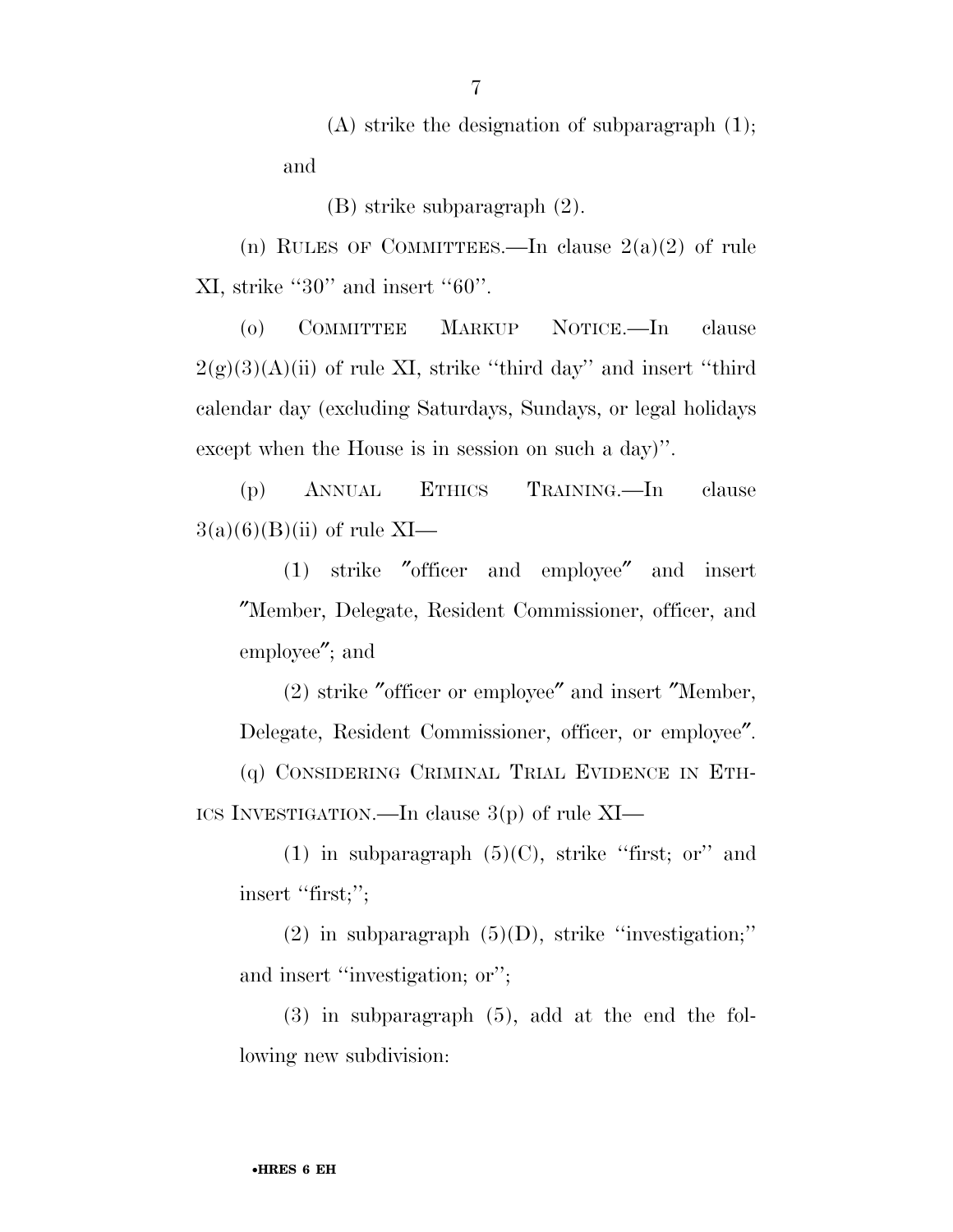''(E) the committee or an investigative subcommittee determines to take into evidence the trial transcript or exhibits admitted into evidence at a criminal trial pursuant to subparagraph  $(9)$ ;";

(4) in subparagraph (7), strike ''; and'' and insert a semicolon;

(5) in subparagraph (8), strike the period and insert "; and"; and

(6) add at the end the following new subparagraph:

''(9) in any investigation permitted by House or committee rules, in addition to any other evidence which the committee or an investigative subcommittee may consider, if the respondent has been convicted by a court of record for a crime which is related to the subject of the investigation, the committee or investigative subcommittee may take into evidence the trial transcript and all exhibits admitted into evidence at the trial.''.

(r) CONSENSUS CALENDAR.—

(1) In clause 1 of rule XIII, add at the end the following new paragraph:

''(c) There is established a Consensus Calendar as provided in clause 7 of rule XV.''.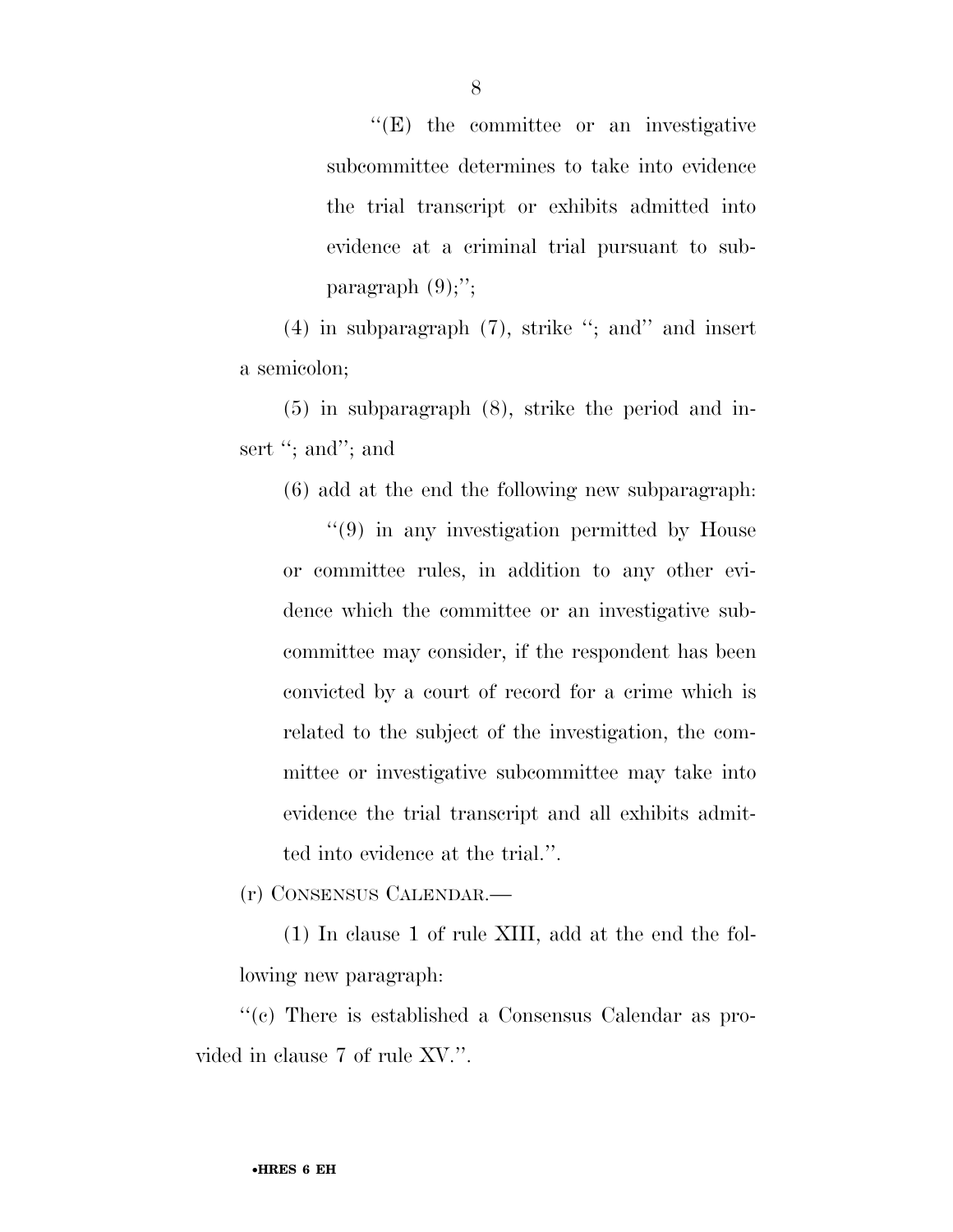(2) In rule XV, add at the end the following new clause:

#### **''Consensus Calendar**

 $\cdot$ ''7.(a)(1) At least once during any week in which the House convenes, the House shall consider a measure on the Consensus Calendar as designated by the Speaker.

''(2) This paragraph does not apply before March 1 of an odd-numbered year or after September 30 of an evennumbered year.

 $\binom{1}{b}(1)$  The sponsor of a measure that has accumulated 290 cosponsors and has not been reported by the committee of primary jurisdiction may present to the Clerk a motion in writing to place that measure on the Consensus Calendar.

 $\cdot$ (2) A proper motion presented under subparagraph (1) shall be placed in the custody of the Clerk, and shall appear in a portion of the Congressional Record designated for that purpose. The Clerk shall maintain a cumulative list of such motions, and shall make such list publicly available in electronic form.

''(3) A motion presented under subparagraph (1) shall be considered as withdrawn if the measure is reported by the committee of primary jurisdiction prior to its placement on the Consensus Calendar.

''(c) After a measure has maintained at least 290 cosponsors for a cumulative period of 25 legislative days after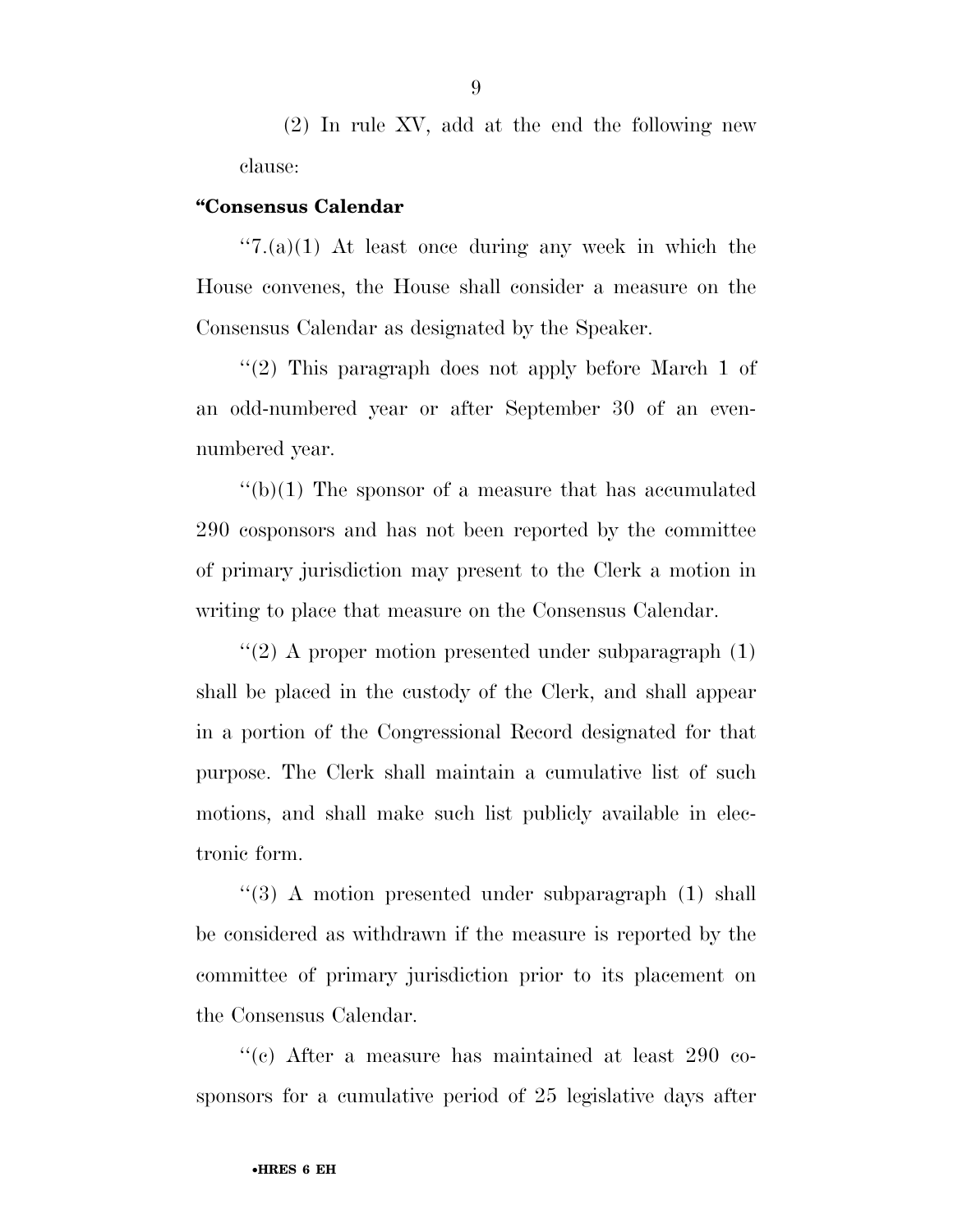the presentation of a motion under paragraph  $(b)(1)$ , the measure shall be placed on the Consensus Calendar. Such measure shall remain on the Consensus Calendar until it is—

''(1) considered in the House; or

 $''(2)$  reported by the committee of primary jurisdiction.''.

(s) RECORDED VOTES IN RULES COMMITTEE RE-PORTS.—In clause 3(b) of rule XIII, insert '', and applies only to the maximum extent practicable to a report by the Committee on Rules on a rule, joint rule, or the order of business'' after ''Ethics''.

(t) 72–HOUR TEXT AVAILABILITY.—

(1) In clause  $4(a)(1)$  of rule XIII—

(A) strike ''the third calendar day (excluding Saturdays, Sundays, or legal holidays except when the House is in session on such a day) on which each report'' and insert ''the proposed text of each report (except views referred to in clause 2(l) of rule XI)''; and

(B) insert ''for 72 hours'' after ''Resident Commissioner''.

(2) In clause 11 of rule XXI—

(A) strike ''the third calendar day (excluding Saturdays, Sundays, or legal holidays except when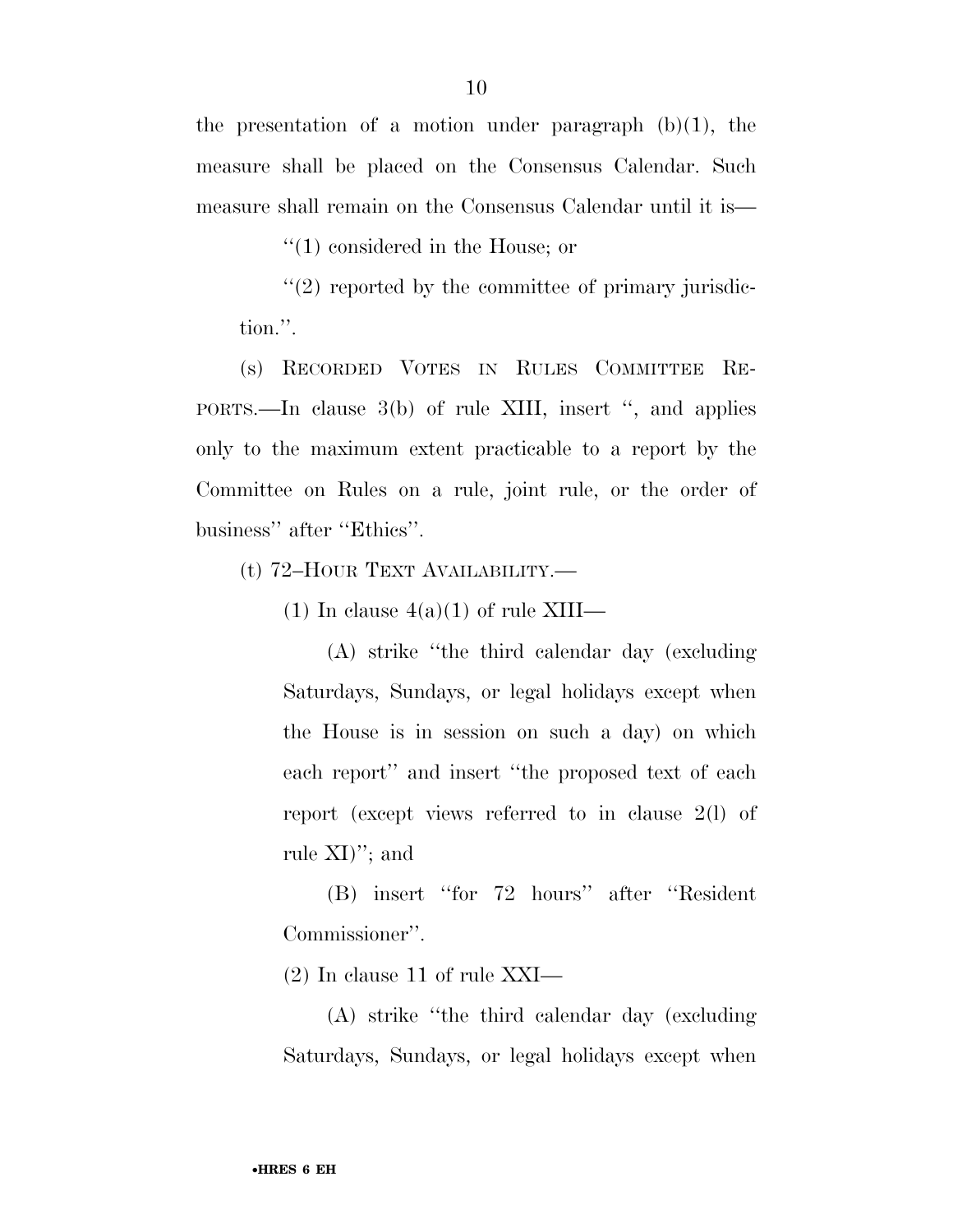the House is in session on such a day) on which''; and

(B) insert ''for 72 hours'' after ''Resident Commissioner''.

(3) In clause  $8(a)(1)(A)$  of rule XXII—

(A) strike ''the third calendar day (excluding Saturdays, Sundays, or legal holidays except when the House is in session on such a day) on which''; and

(B) insert ''for 72 hours'' after ''Resident Commissioner''.

(4) In clause  $8(b)(1)(A)$  of rule XXII—

(A) strike ''the third calendar day (excluding Saturdays, Sundays, or legal holidays except when the House is in session on such a day) on which''; and

(B) insert ''for 72 hours'' after ''Resident Commissioner''.

(u) MACROECONOMIC ANALYSIS.—In rule XIII, strike clause 8.

(v) DISCHARGE PETITIONS.—

(1) In clause 2 of rule XV—

(A) strike ''Discharge motions, second and fourth Mondays'' and insert ''Discharge motions'';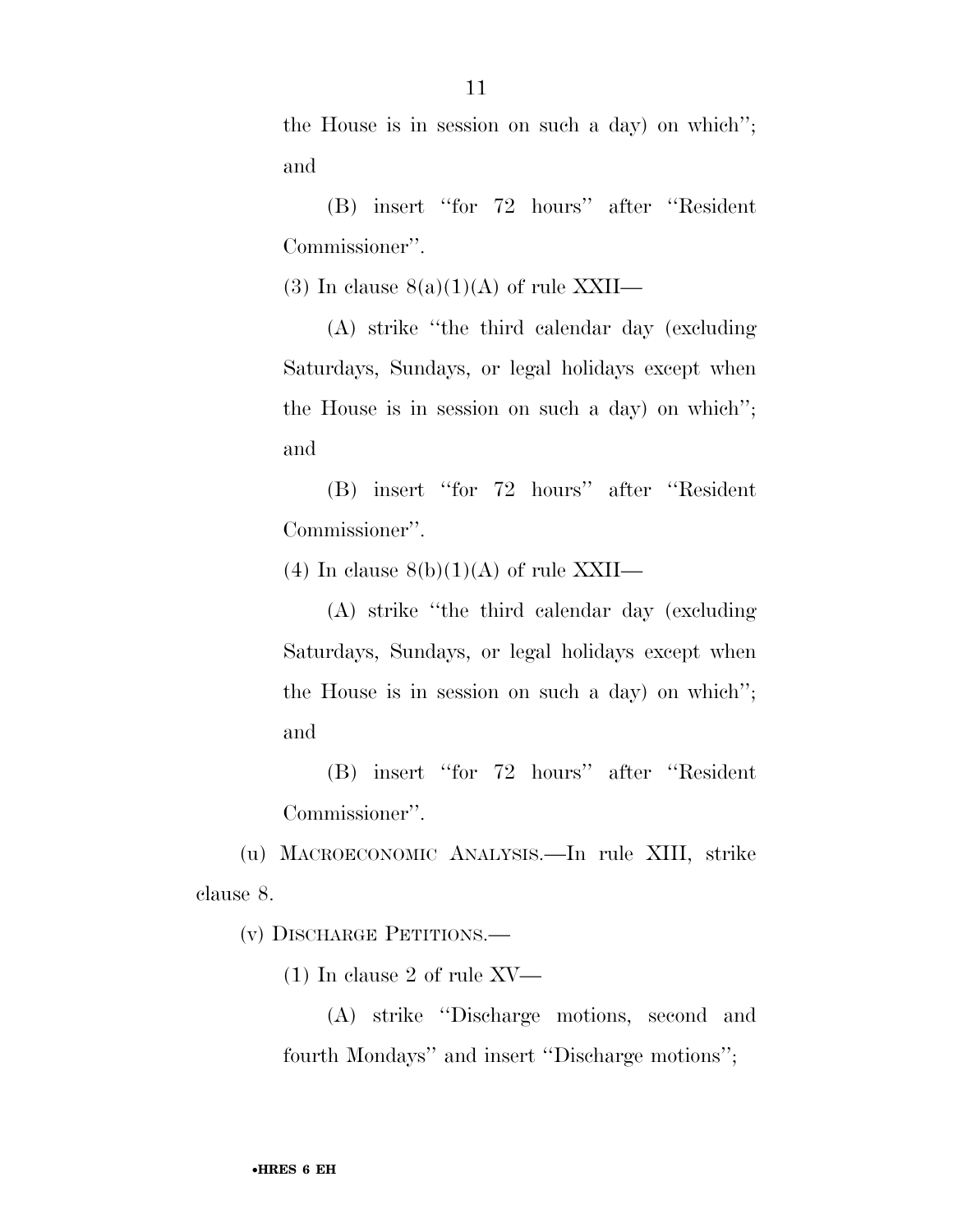(B) strike paragraph (a) and redesignate the subsequent paragraphs accordingly;

(C) in paragraph (b) (as so redesignated), strike ''paragraph (b)'' and insert ''paragraph (a)''; and

(D) in paragraph (c)(1) (as so redesignated), strike the first sentence and insert the following: ''A motion to discharge that has been on the calendar for at least seven legislative days (except during the last six days of a session of Congress) shall be privileged only at a time or place, designated by the Speaker, in the legislative schedule within two legislative days after the day on which a Member whose signature appears thereon announces to the House an intention to offer the motion.''.

(2) In clause 6(e) of rule XIII, strike ''on a day when it is in order to consider a motion to discharge committees under clause 2 of rule XV'' and insert ''on the second and fourth Mondays of a month''.

(3) In clause 3 of rule XV, strike ''on a day when it is in order to consider a motion to discharge committees under clause 2'' and insert ''on the second and fourth Mondays of a month''.

(4) In clause 4 of rule XV, strike ''after the disposition of motions to discharge committees and''.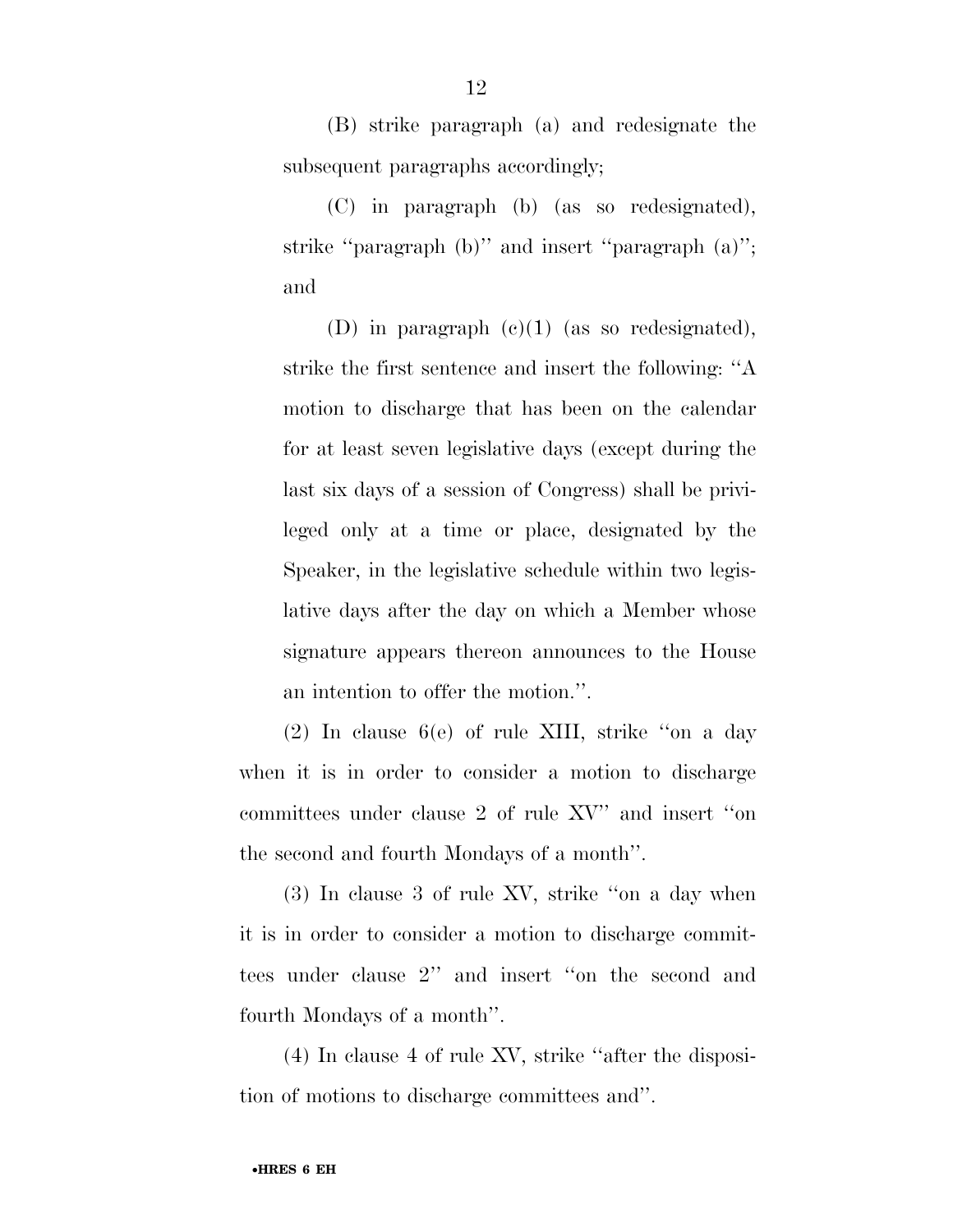(w) PRIVATE CALENDAR.—In clause 5 of rule XV—

(1) in the caption, strike '', first and third Tuesdays''; and

 $(2)$  in paragraph  $(b)(1)$ , amend the first sentence to read as follows: ''On any day, after the disposal of such business on the Speaker's table as requires reference only, the Speaker may direct the Clerk to call any bill or resolution that has been on the Private Calendar for at least seven days, but only on the second legislative day after the legislative day on which the Speaker or a designee announces to the House an intention to do so.''.

(x) RELIGIOUS HEADDRESS.—In clause 5 of rule XVII, insert ''non-religious headdress or'' before ''a hat''.

(y) QUORUM IN THE COMMITTEE OF THE WHOLE.—In clause 6 of rule XVIII—

(1) in paragraph (a), insert '', Delegates, and the Resident Commissioner'' after ''Members'';

(2) in paragraph (e), insert '', Delegates, and the Resident Commissioner'' after ''Members''; and

(3) in paragraph  $(g)(2)$ , insert ", Delegates, and the Resident Commissioner'' after ''Members''.

(z) TWO-MINUTE VOTING IN THE COMMITTEE OF THE WHOLE.—In clause 6 of rule XVIII—

 $(1)$  in paragraph  $(f)$ —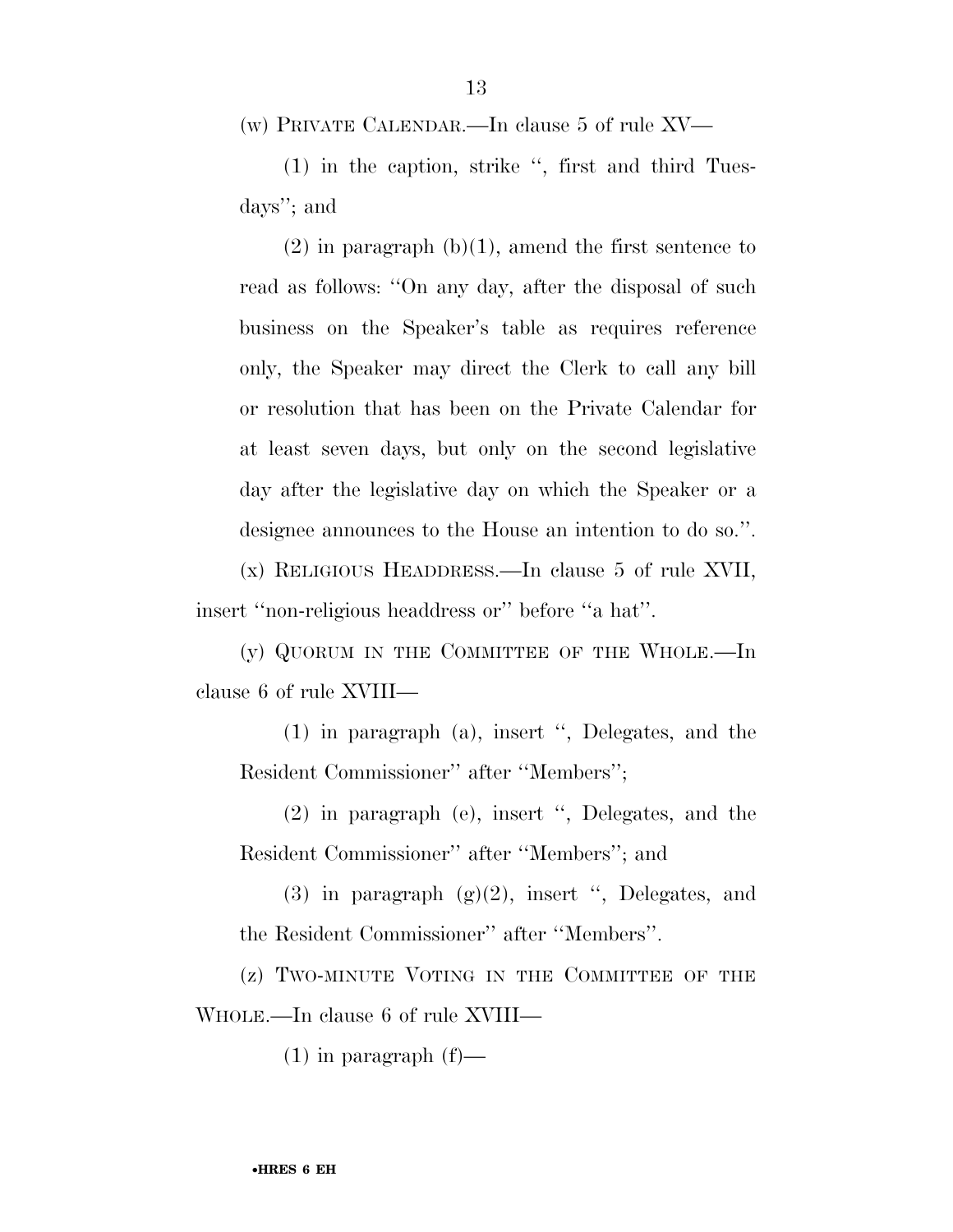(A) strike ''without any intervening business or debate''; and

(B) after ''first pending amendment'' insert the following: '', if in the discretion of the Chair Members, Delegates, and the Resident Commissioner would be afforded an adequate opportunity to vote''; and

 $(2)$  in paragraph  $(g)$ —

(A) in subparagraph (1), strike ''without intervening business''; and

(B) in subparagraph (2), strike ''without intervening debate or motion''.

(aa) POSTPONABILITY OF CERTAIN VOTES.—In clause  $8(a)(2)$  of rule XX—

(1) redesignate subdivisions (G) through (J) as subdivisions (H) through (K), respectively;

(2) insert after subdivision (F) the following new subdivision:

''(G) The question of agreeing to an amendment.'';

(3) in subdivision (H) (as redesignated), strike "(F)" and insert "(G)"; and

(4) strike subdivision (K) (as redesignated).

(bb) DISCRETION FOR FIVE-MINUTE VOTES.—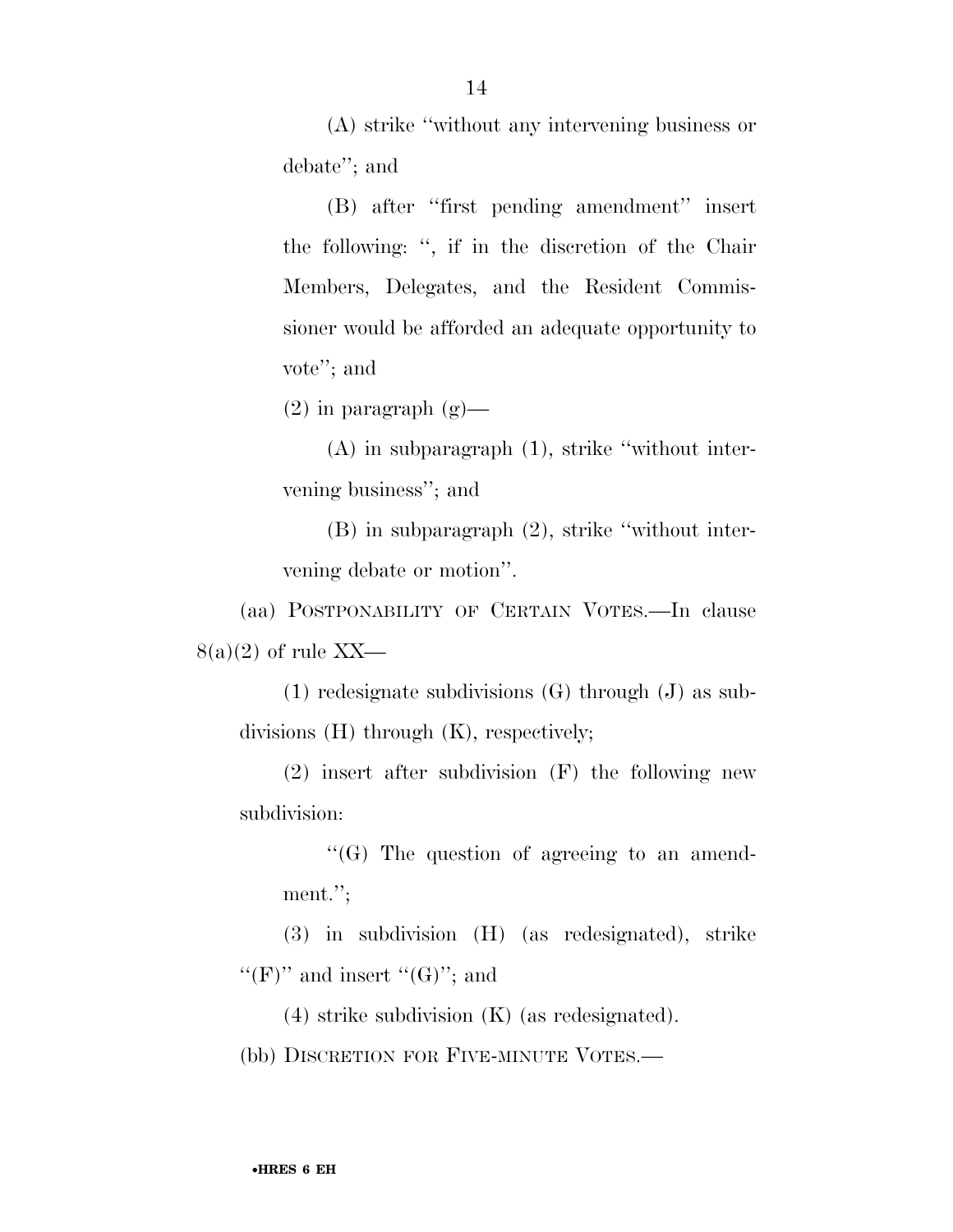(1) Strike clause 8(c) of rule XX (and redesignate the succeeding paragraph accordingly).

(2) Amend clause 9 of rule XX to read as follows: ''9.(a) The Speaker may reduce to five minutes the minimum time for electronic voting on any question that follows another electronic vote or a report from the Committee of the Whole, if in the discretion of the Speaker Members would be afforded an adequate opportunity to vote.

''(b) To the maximum extent practicable, notice of possible five-minute voting for a given series of votes shall be issued prior to the first electronic vote in the series.''.

(cc) NET INCREASE IN BUDGET AUTHORITY.—In clause 2 of rule XXI, strike paragraph (g).

(dd) REMOVING SUPERMAJORITY VOTE.—

(1) In clause 5 of rule XXI, strike paragraph (b) and redesignate the subsequent paragraph accordingly.

(2) In clause 10 of rule XX, strike '', or increasing Federal income tax rates (within the meaning of clause 5 of rule XXI)''.

(3) In clause 5(a) of rule XXI, strike ''paragraph  $(1)$ " and insert "subparagraph  $(1)$ ".

(ee) PAY-AS-YOU-GO POINT OF ORDER.—In rule XXI, amend clause 10 to read as follows:

 $"10.(a)(1)$  Except as provided in paragraphs (b) and (c), it shall not be in order to consider any bill, joint resolution,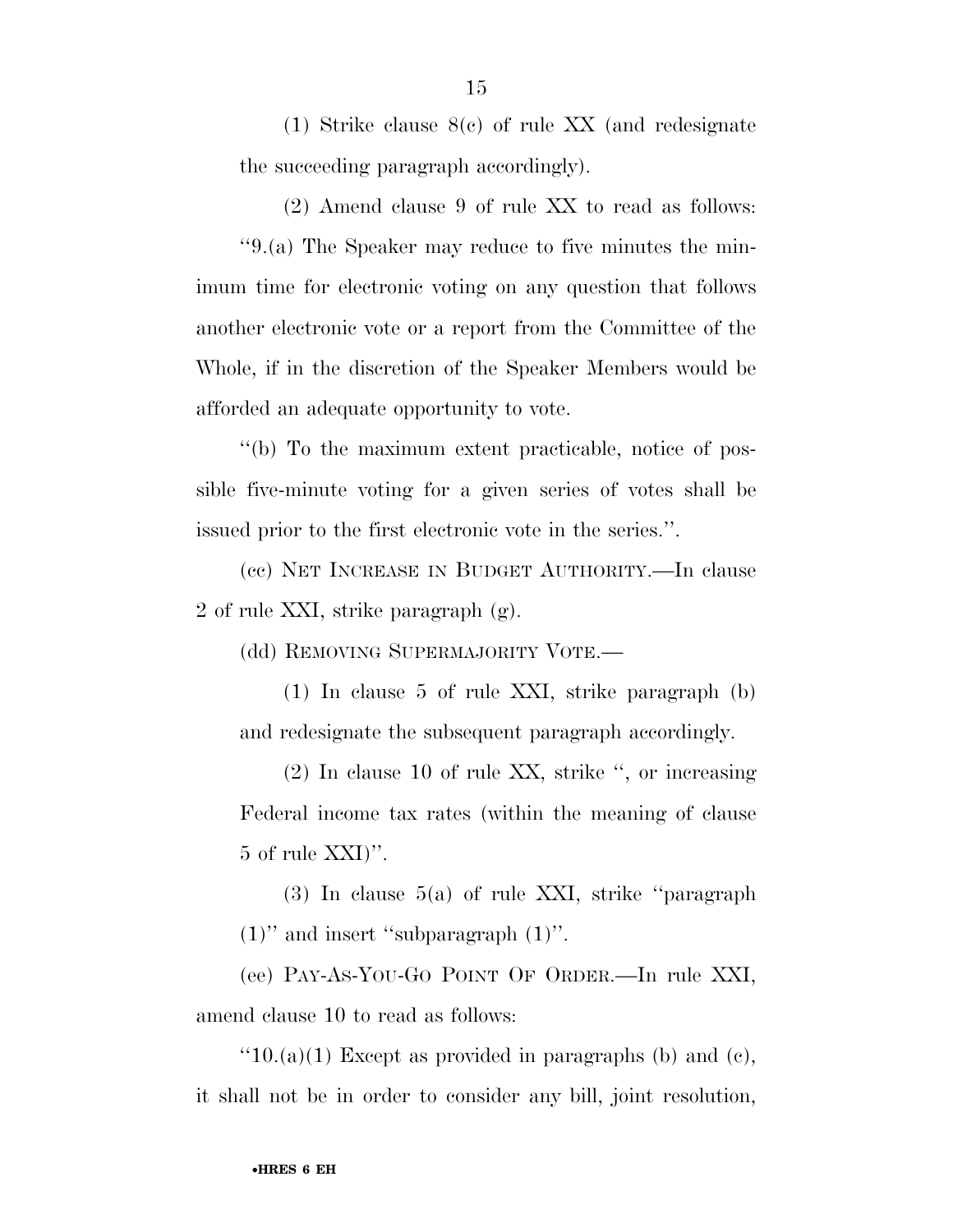amendment, or conference report if the provisions of such measure affecting direct spending and revenues have the net effect of increasing the deficit or reducing the surplus for either the period comprising—

''(A) the current fiscal year, the budget year, and the four fiscal years following that budget year; or

''(B) the current fiscal year, the budget year, and the nine fiscal years following that budget year.

''(2) The effect of such measure on the deficit or surplus shall be determined on the basis of estimates made by the Committee on the Budget relative to baseline estimates supplied by the Congressional Budget Office consistent with section 257 of the Balanced Budget and Emergency Deficit Control Act of 1985.

''(b) If a bill, joint resolution, or amendment is considered pursuant to a special order of the House directing the Clerk to add as new matter at the end of such measure the provisions of a separate measure as passed by the House, the provisions of such separate measure as passed by the House shall be included in the evaluation under paragraph (a) of the bill, joint resolution, or amendment.

 $\lq\lq$ (c)(1) Except as provided in subparagraph (2), the evaluation under paragraph (a) shall exclude a provision expressly designated as an emergency for purposes of pay-as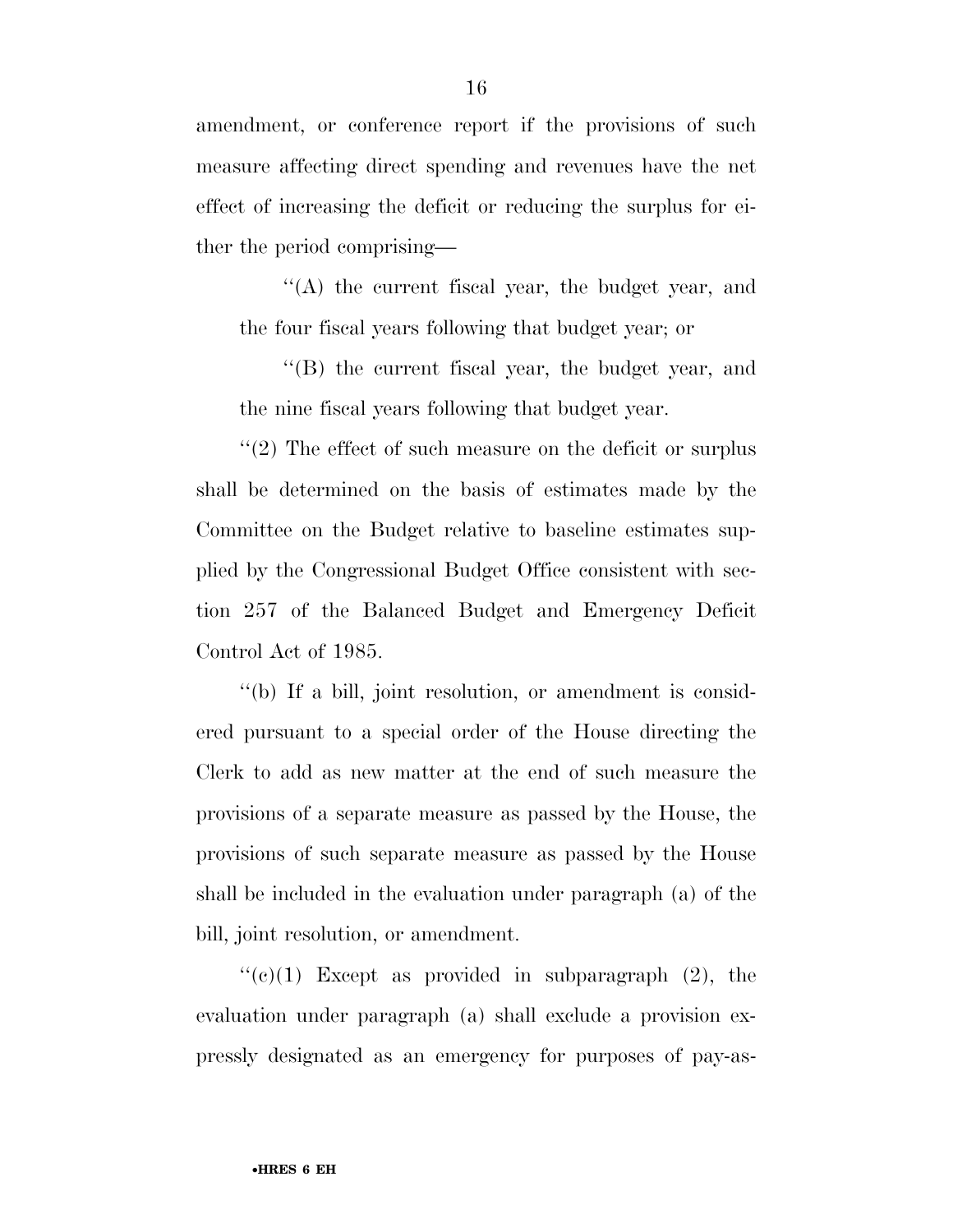you-go principles in the case of a point of order under this clause against consideration of—

''(A) a bill or joint resolution;

''(B) an amendment made in order as original text by a special order of business;

''(C) a conference report; or

''(D) an amendment between the Houses.

 $''(2)$  In the case of an amendment (other than one specified in subparagraph (1)) to a bill or joint resolution, the evaluation under paragraph (a) shall give no cognizance to any designation of emergency.

''(3) If a bill, a joint resolution, an amendment made in order as original text by a special order of business, a conference report, or an amendment between the Houses includes a provision expressly designated as an emergency for purposes of pay-as-you-go principles, the Chair shall put the question of consideration with respect thereto.

''(d) For the purpose of this clause, the terms 'budget year' and 'current year' have the meanings specified in section 250 of the Balanced Budget and Emergency Deficit Control Act of 1985, and the term 'direct spending' has the meaning specified in such section 250 except that such term shall also include provisions in appropriations Acts that make outyear modifications to substantive law as described in section 3(4)(C) of the Statutory Pay-As-You-Go Act of 2010.''.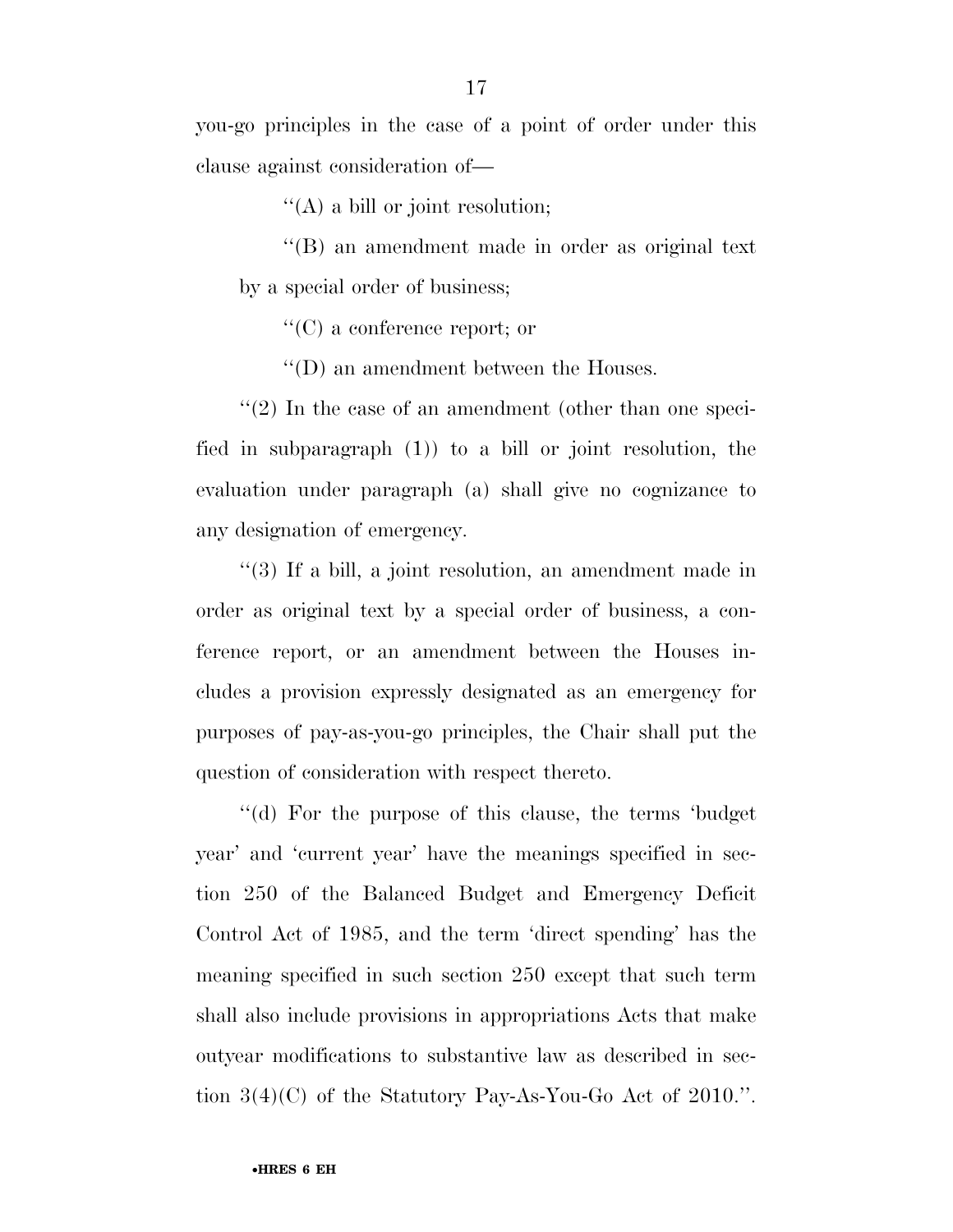(ff) BANNING DISCRIMINATION ON THE BASIS OF SEX-UAL ORIENTATION OR GENDER IDENTITY.—In clause 9 of rule XXIII, insert ''sexual orientation, gender identity,'' before "disability".

(gg) BANNING SEXUAL RELATIONSHIPS BETWEEN MEMBERS AND COMMITTEE STAFF.—In clause 18(a) of rule XXIII, strike ''Resident Commissioner.'' and insert ''Resident Commissioner, or who is an employee of a committee on which the Member, Delegate, or Resident Commissioner serves.''.

(hh) SERVICE OF INDICTED MEMBERS IN LEADERSHIP AND ON COMMITTEES.—In clause 10 of rule XXIII—

(1) designate the existing sentence as paragraph (a); and

(2) insert at the end the following new paragraph: ''(b) A Member, Delegate, or Resident Commissioner who has been indicted for or otherwise formally charged with criminal conduct in any Federal, State, or local court punishable as a felony for which a sentence of two or more years' imprisonment may be imposed should submit his or her resignation from any standing, select, joint or ad hoc committee, and any subcommittee thereof, on which he or she serves, and should step aside from any party caucus or conference leadership position he or she holds, unless or until judicial or executive proceedings result in acquittal or the charges are dis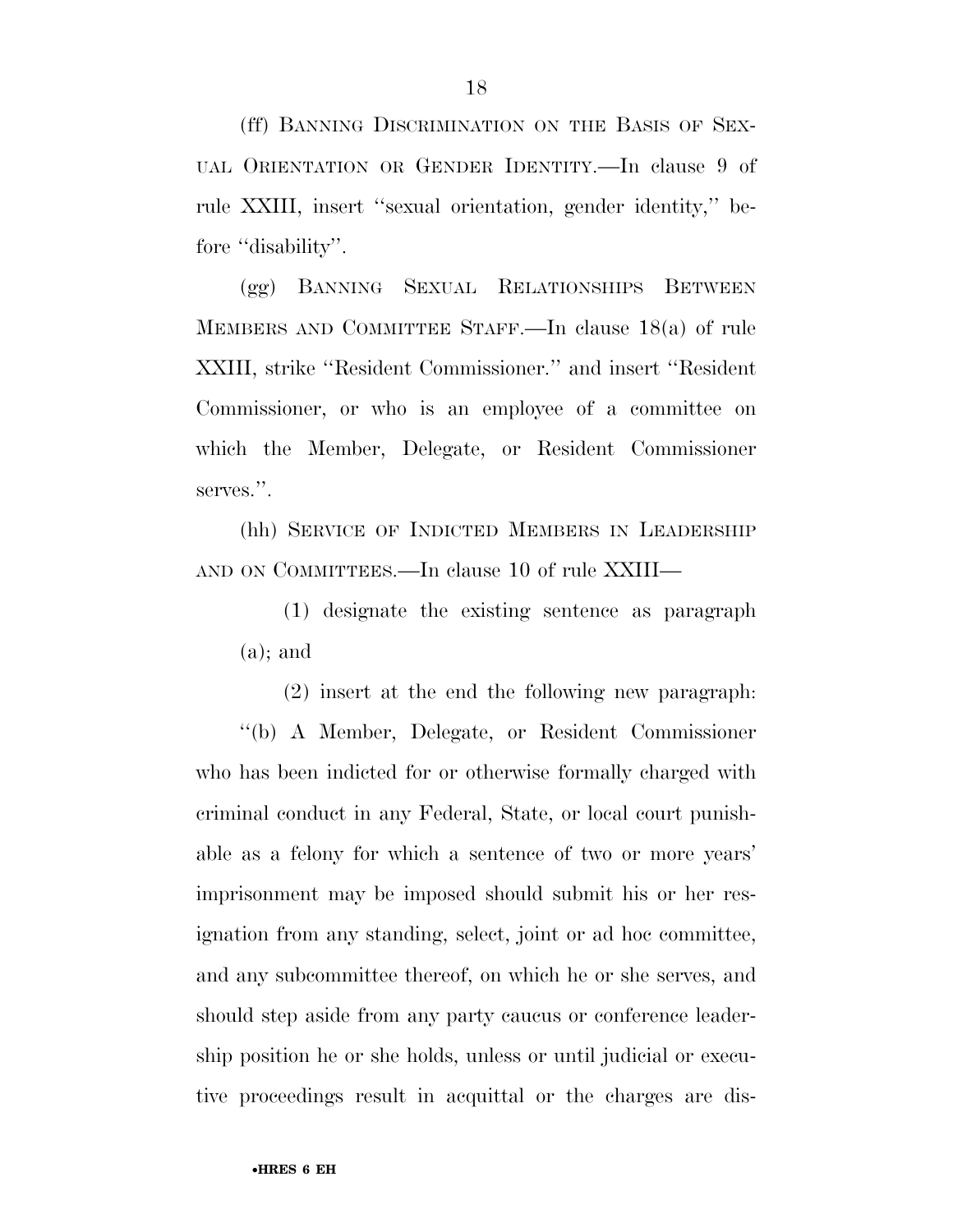missed or reduced to less than a felony as described in this paragraph.''.

(ii) BANNING MEMBERS, OFFICERS, AND EMPLOYEES FROM SITTING ON CORPORATE BOARDS.—Effective January 1, 2020, in rule XXIII—

(1) redesignate clause 19 as clause 20; and

(2) insert after clause 18 the following new clause:

''19.(a) A Member, Delegate, Resident Commissioner, officer, or employee of the House may not serve as an officer or director of any public company.

''(b) In paragraph (a), the term 'public company' means an issuer as defined in section 3 of the Securities Exchange Act of 1934 (15 U.S.C. 78c)—

 $''(1)$  the securities of which are required to be registered under section 12 of such Act (15 U.S.C. 78l); or

''(2) that is required to file reports under section 15(d) of such Act (15 U.S.C. 78o(d)).

''(c) Not later than December 31, 2019, the Committee on Ethics shall develop regulations addressing other types of prohibited service or positions that could lead to conflicts of interest.''.

(jj) SUSPENSION OF THE DEBT LIMIT.—Rule XXVIII is amended to read as follows: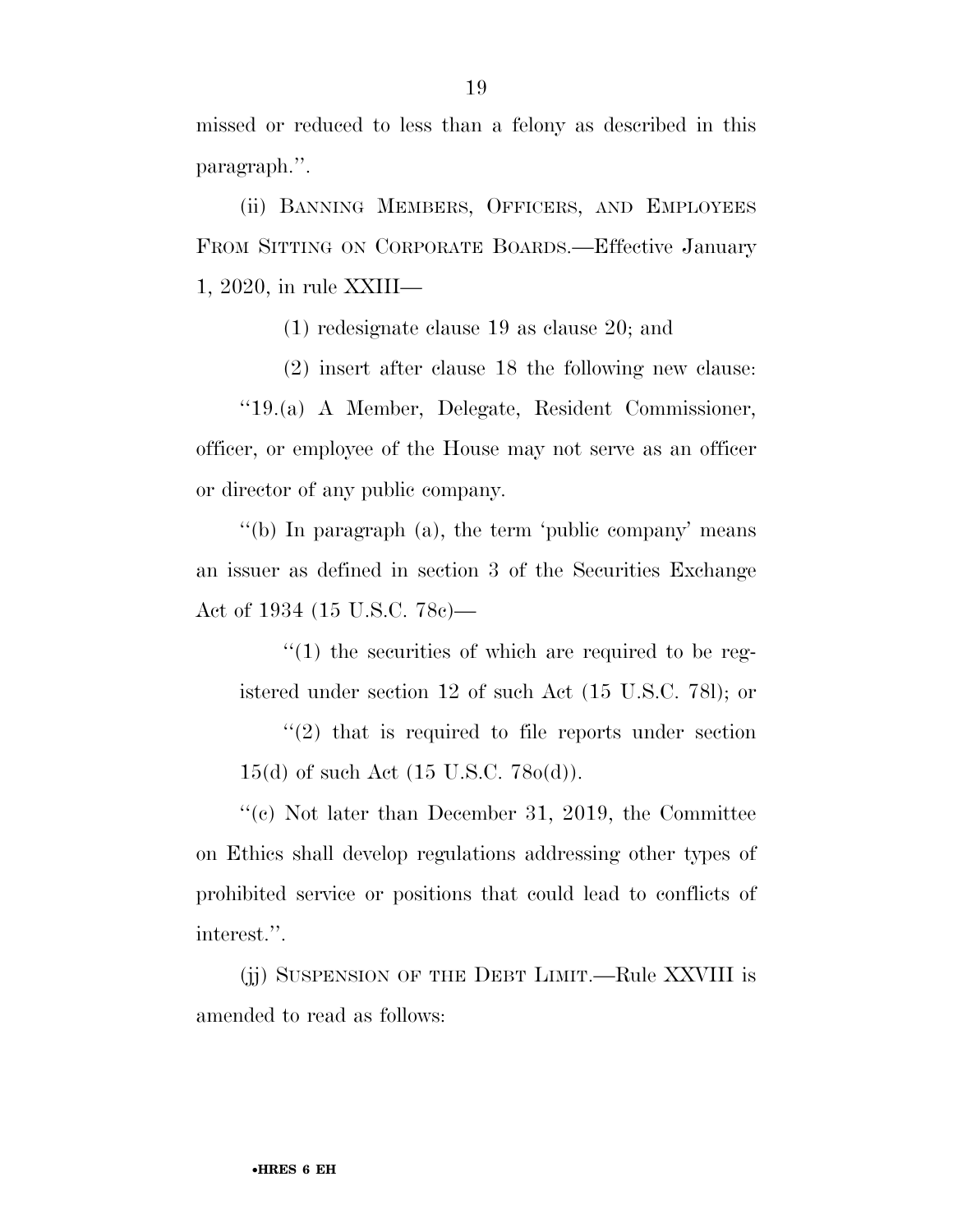#### ''RULE XXVIII

''STATUTORY LIMIT ON THE PUBLIC DEBT

''1. Upon adoption by the House of a concurrent resolution on the budget under section 301 or 304 of the Congressional Budget Act of 1974, the Clerk shall prepare an engrossment of a joint resolution suspending the statutory limit on the public debt in the form prescribed in clause 2. Upon engrossment of the joint resolution, the vote by which the concurrent resolution on the budget was adopted by the House shall also be considered as a vote on passage of the joint resolution in the House, and the joint resolution shall be considered as passed by the House and duly certified and examined. The engrossed copy shall be signed by the Clerk and transmitted to the Senate for further legislative action.

''2. The matter after the resolving clause in a joint resolution described in clause 1 shall be as follows: 'Section 3101(b) of title 31, United States Code, shall not apply for the period beginning on the date of enactment and ending on September 30, limits is vith the blank being filled with the budget year for the concurrent resolution.

''3. Nothing in this rule shall be construed as limiting or otherwise affecting—

''(a) the power of the House or the Senate to consider and pass bills or joint resolutions, without regard to the pro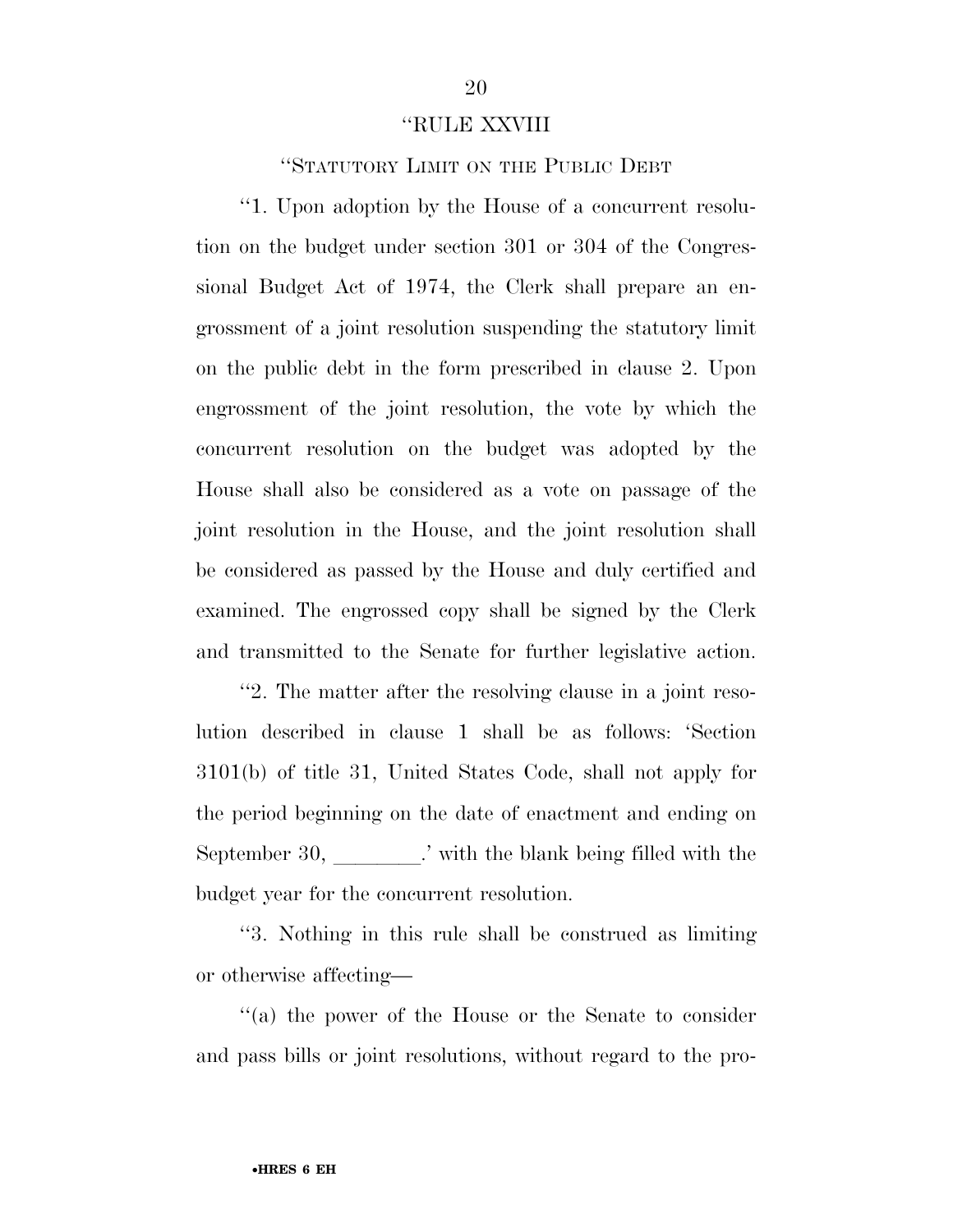cedures under clause 1, that would change the statutory limit on the public debt; or

''(b) the rights of Members, Delegates, the Resident Commissioner, or committees with respect to the introduction, consideration, and reporting of such bills or joint resolutions.

''4. In this rule the term 'statutory limit on the public debt' means the maximum face amount of obligations issued under authority of chapter 31 of title 31, United States Code, and obligations guaranteed as to principal and interest by the United States (except such guaranteed obligations as may be held by the Secretary of the Treasury), as determined under section 3101(b) of such title after the application of section 3101(a) of such title, that may be outstanding at any one time.''.

#### **SEC. 103. SEPARATE ORDERS.**

(a) DEPOSITION AUTHORITY.—

(1) During the One Hundred Sixteenth Congress, the chair of a standing committee (other than the Committee on Rules), and the chair of the Permanent Select Committee on Intelligence, upon consultation with the ranking minority member of such committee, may order the taking of depositions, including pursuant to subpoena, by a member or counsel of such committee.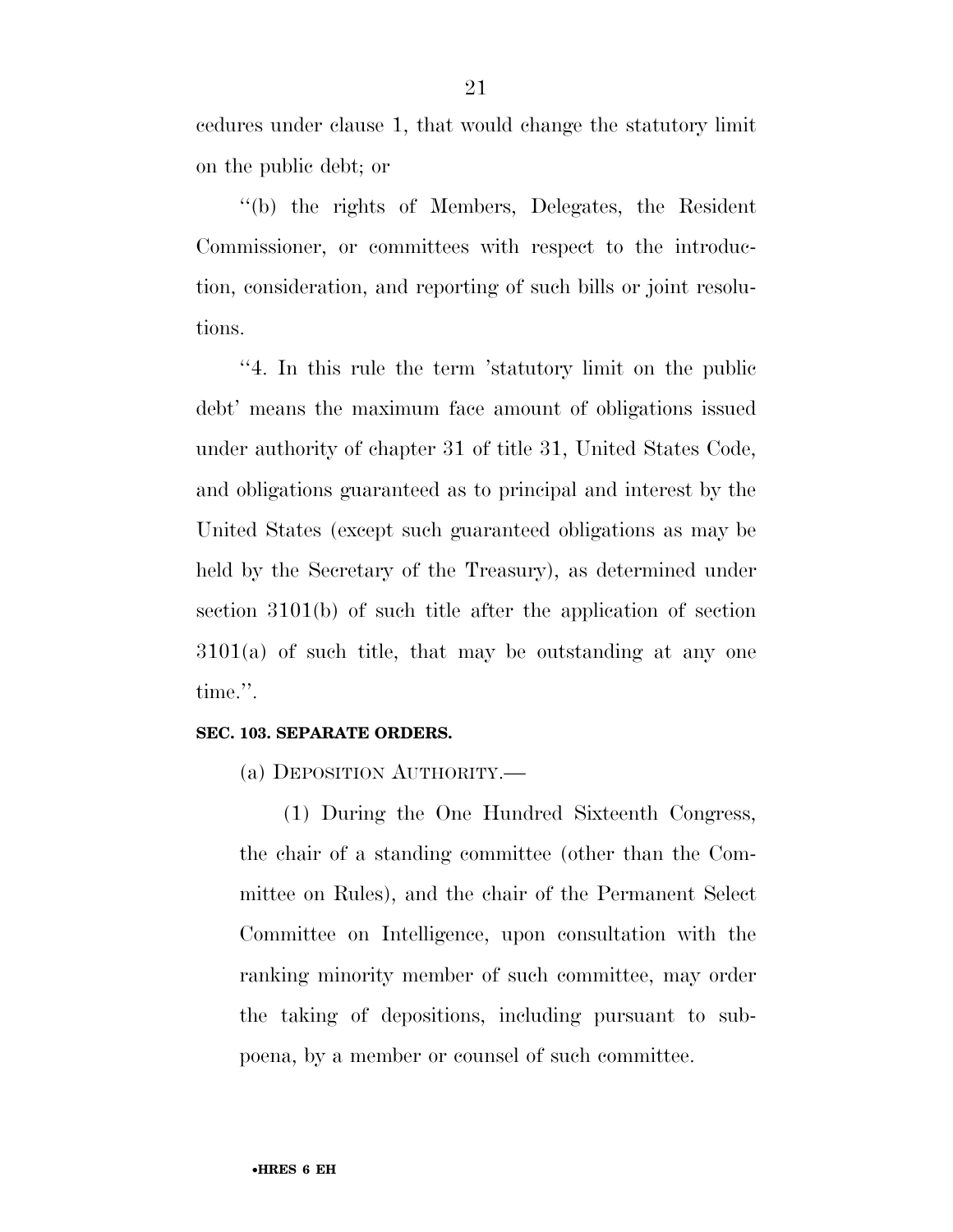(2) Depositions taken under the authority prescribed in this subsection shall be subject to regulations issued by the chair of the Committee on Rules and printed in the Congressional Record.

(b) PROVIDING FOR TRANSPARENCY WITH RESPECT TO MEMORIALS SUBMITTED PURSUANT TO ARTICLE V OF THE CONSTITUTION OF THE UNITED STATES.—With respect to any memorial presented under clause 3 of rule XII purporting to be an application of the legislature of a State calling for a convention for proposing amendments to the Constitution of the United States pursuant to Article V, or a rescission of any such prior application—

(1) the chair of the Committee on the Judiciary shall, in the case of a memorial presented in the One Hundred Fourteenth Congress or succeeding Congresses, and may, in the case of such a memorial presented prior to the One Hundred Fourteenth Congress, designate any such memorial for public availability by the Clerk; and

(2) the Clerk shall make such memorials as are designated pursuant to paragraph (1) publicly available in electronic form, organized by State of origin and year of receipt, and shall indicate whether the memorial was designated as an application or a rescission.

(c) LIMITATION ON ADVANCE APPROPRIATIONS.—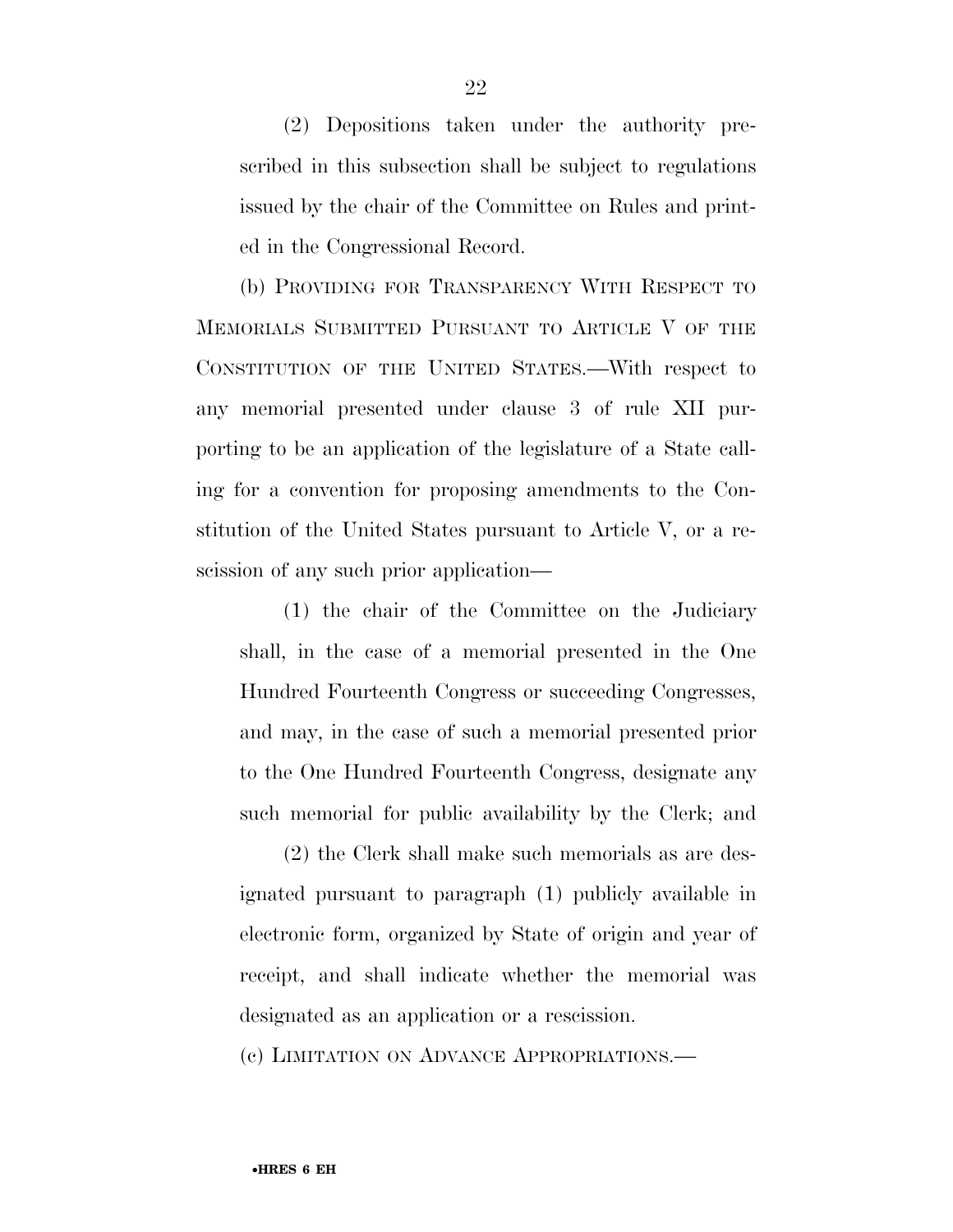(1) Except as provided in paragraph (2), any general appropriation bill or bill or joint resolution continuing appropriations, or amendment thereto or conference report thereon, may not provide an advance appropriation.

(2) An advance appropriation may be provided for programs, activities or accounts identified in lists submitted for printing in the Congressional Record by the chair of the Committee on the Budget (when elected)—

(A) for fiscal year 2020, under the heading ''Accounts Identified for Advance Appropriations'' in an aggregate amount not to exceed \$28,852,000,000 in new budget authority, and for 2021, accounts separately identified under the same heading; and

(B) for fiscal year 2020, under the heading ''Veterans Accounts Identified for Advance Appropriations'' in an aggregate amount not to exceed \$75,550,600,000 in new budget authority.

(3) DEFINITION.—The term ''advance appropriation'' means any new discretionary budget authority provided in a general appropriation bill or bill or joint resolution continuing appropriations for fiscal year 2019, or any amendment thereto or conference report thereon, that first becomes available following fiscal year 2019.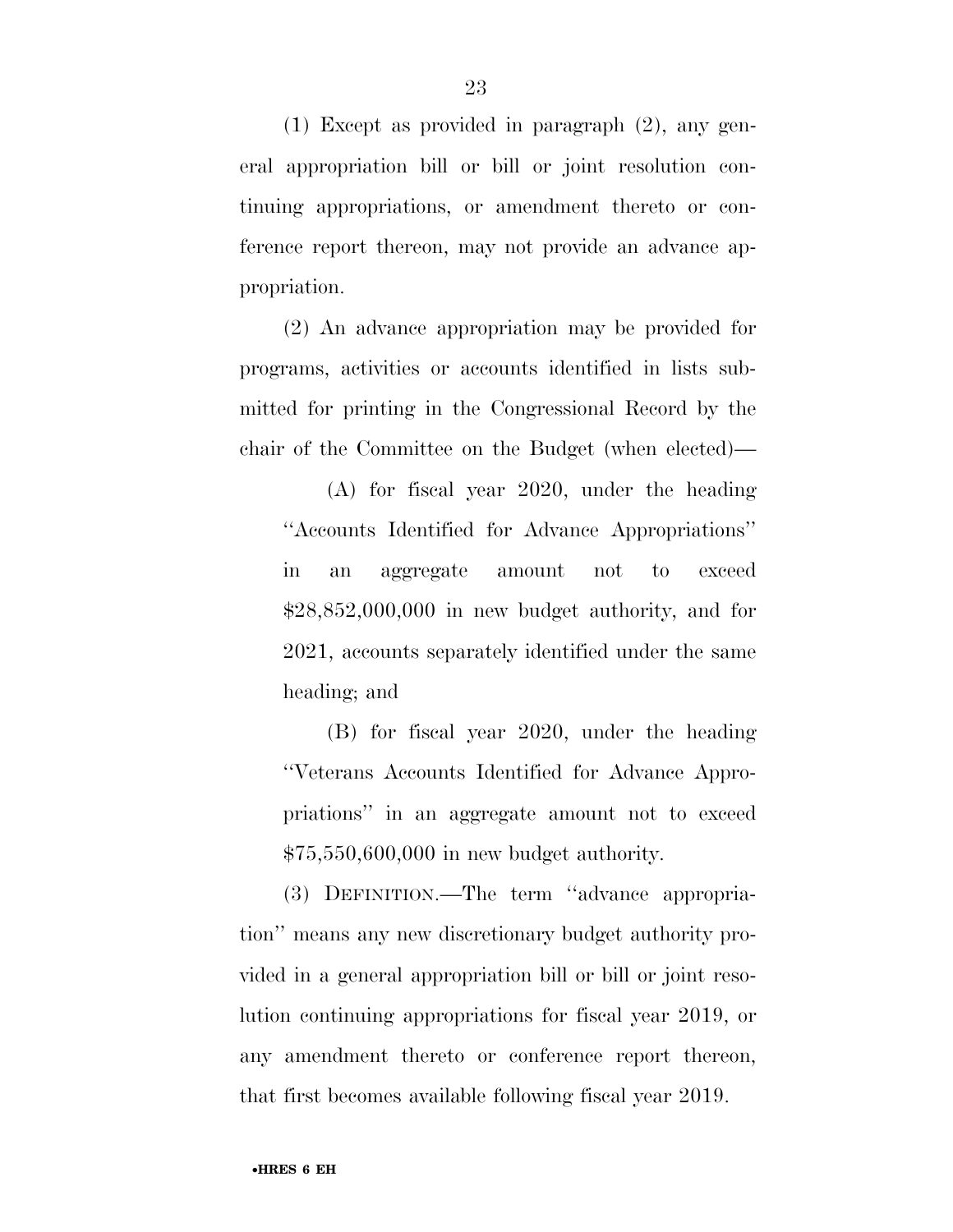(d) EXERCISE FACILITIES FOR FORMER MEMBERS.— During the One Hundred Sixteenth Congress—

(1) The House of Representatives may not provide access to any exercise facility which is made available exclusively to Members and former Members, officers and former officers of the House of Representatives, and their spouses to any former Member, former officer, or spouse who is a lobbyist registered under the Lobbying Disclosure Act of 1995 or any successor statute or who is an agent of a foreign principal as defined in clause 5 of rule XXV. For purposes of this subsection, the term ''Member'' includes a Delegate or Resident Commissioner to the Congress.

(2) The Committee on House Administration shall promulgate regulations to carry out this subsection.

(e) NUMBERING OF BILLS.—In the One Hundred Sixteenth Congress, the first 10 numbers for bills (H.R. 1 through H.R. 10) shall be reserved for assignment by the Speaker and the second 10 numbers for bills (H.R. 11 through H.R. 20) shall be reserved for assignment by the Minority Leader.

(f) INCLUSION OF CITATIONS FOR PROPOSED REPEALS AND AMENDMENTS.—To the maximum extent practicable and consistent with established drafting conventions, an instruction in a bill or joint resolution proposing to repeal or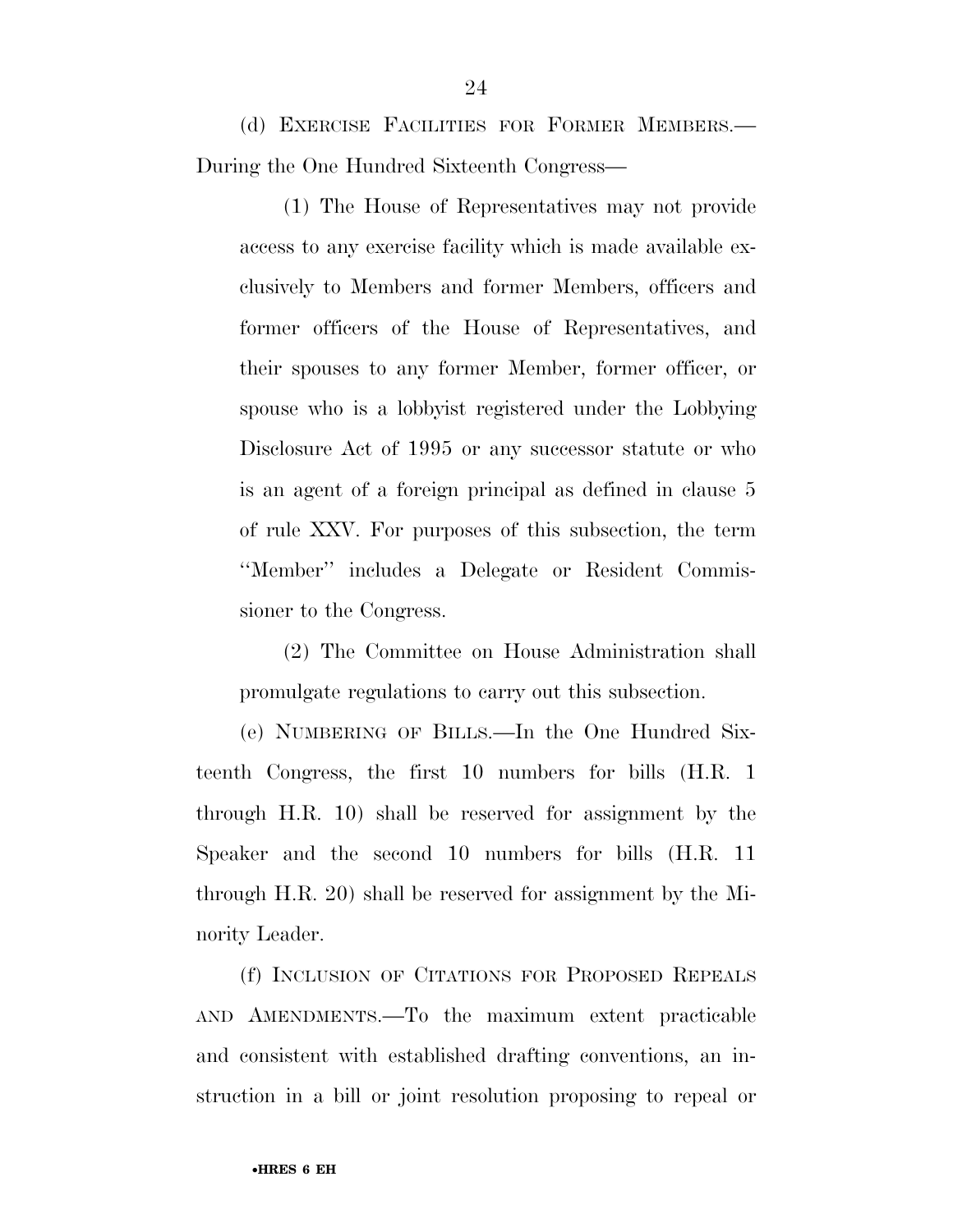amend any law or part thereof not contained in a codified title of the United States Code shall include, in parentheses immediately following the designation of the matter proposed to be repealed or amended, the applicable United States Code citation (which may be a note in the United States Code), or, if no such citation is available, an appropriate alternative citation to the applicable law or part.

(g) BROADENING AVAILABILITY OF LEGISLATIVE DOCU-MENTS IN MACHINE-READABLE FORMATS.—The Committee on House Administration, the Clerk, and other officers and officials of the House shall continue efforts to broaden the availability of legislative documents in machine readable formats in the One Hundred Sixteenth Congress in furtherance of the institutional priority of improving public availability and use of legislative information produced by the House and its committees.

(h) SUBCOMMITTEES.—Notwithstanding clause 5(d) of rule X, during the One Hundred Sixteenth Congress—

(1) the Committee on Agriculture may have not more than six subcommittees; and

(2) the Committee on Financial Services may have not more than seven subcommittees.

(i) REQUIRING COMMITTEE HEARING AND MARKUP ON BILLS AND JOINT RESOLUTIONS.—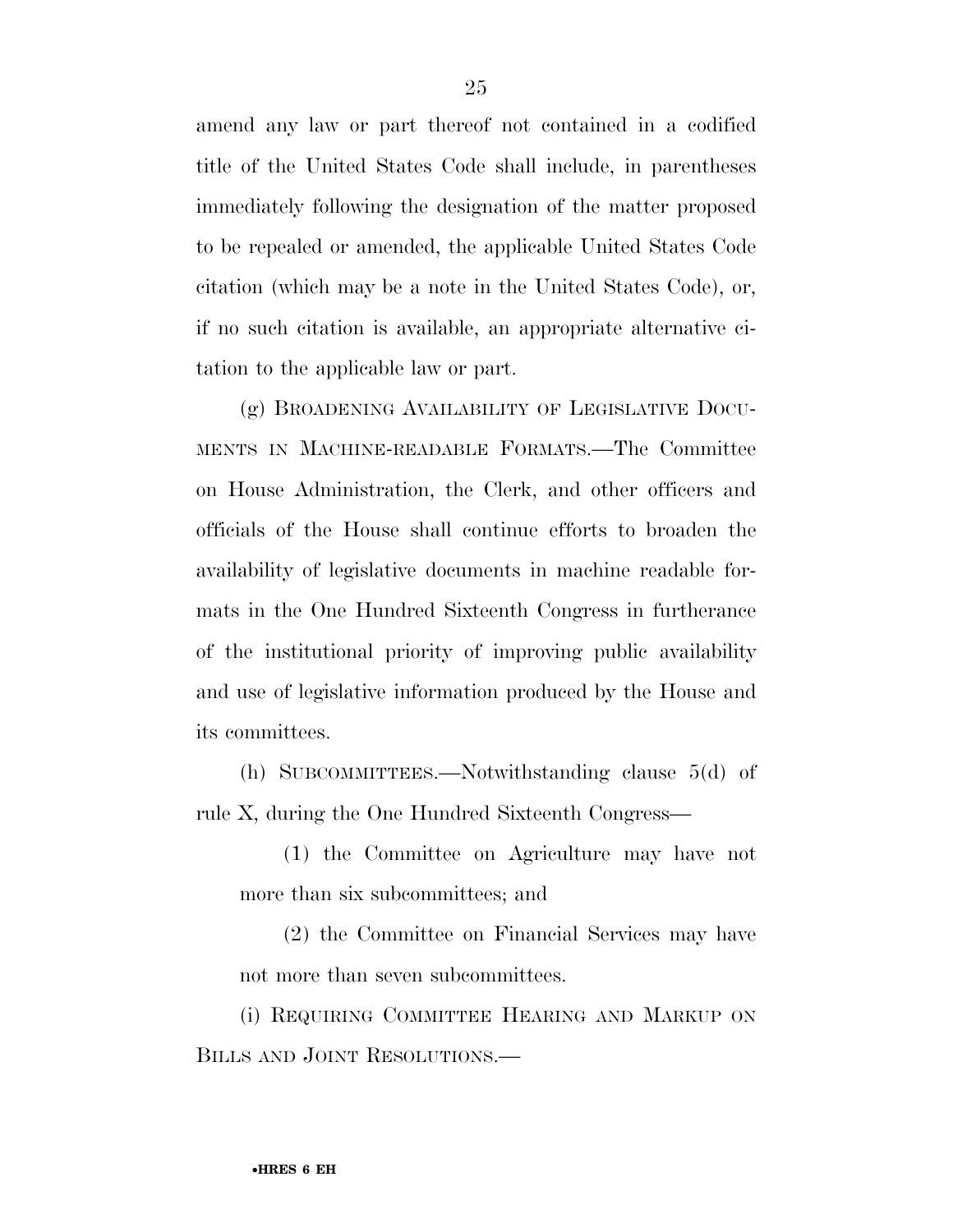(1) Effective March 1, 2019, during the One Hundred Sixteenth Congress, it shall not be in order to consider a bill or joint resolution pursuant to a special order of business reported by the Committee on Rules that—

(A) has not been reported by a committee; or

(B) has been reported by a committee unless the report includes a list of related committee and subcommittee hearings and a designation of at least one committee or subcommittee hearing that was used to develop or consider such bill or joint resolution.

(2) This subsection shall not apply to a bill or joint resolution—

(A) continuing appropriations for a fiscal year;

(B) containing an emergency designation under section  $251(b)(2)$  or section  $252(e)$  of the Balanced Budget and Emergency Deficit Control Act; or

(C) designated pursuant to clause 7(a) of rule XV.

(j) MEMBER DAY HEARING REQUIREMENT.—During the first session of the One Hundred Sixteenth Congress, each standing committee (other than the Committee on Ethics) shall hold a hearing at which it receives testimony from Members, Delegates, and the Resident Commissioner on proposed legislation within its jurisdiction, except that the Committee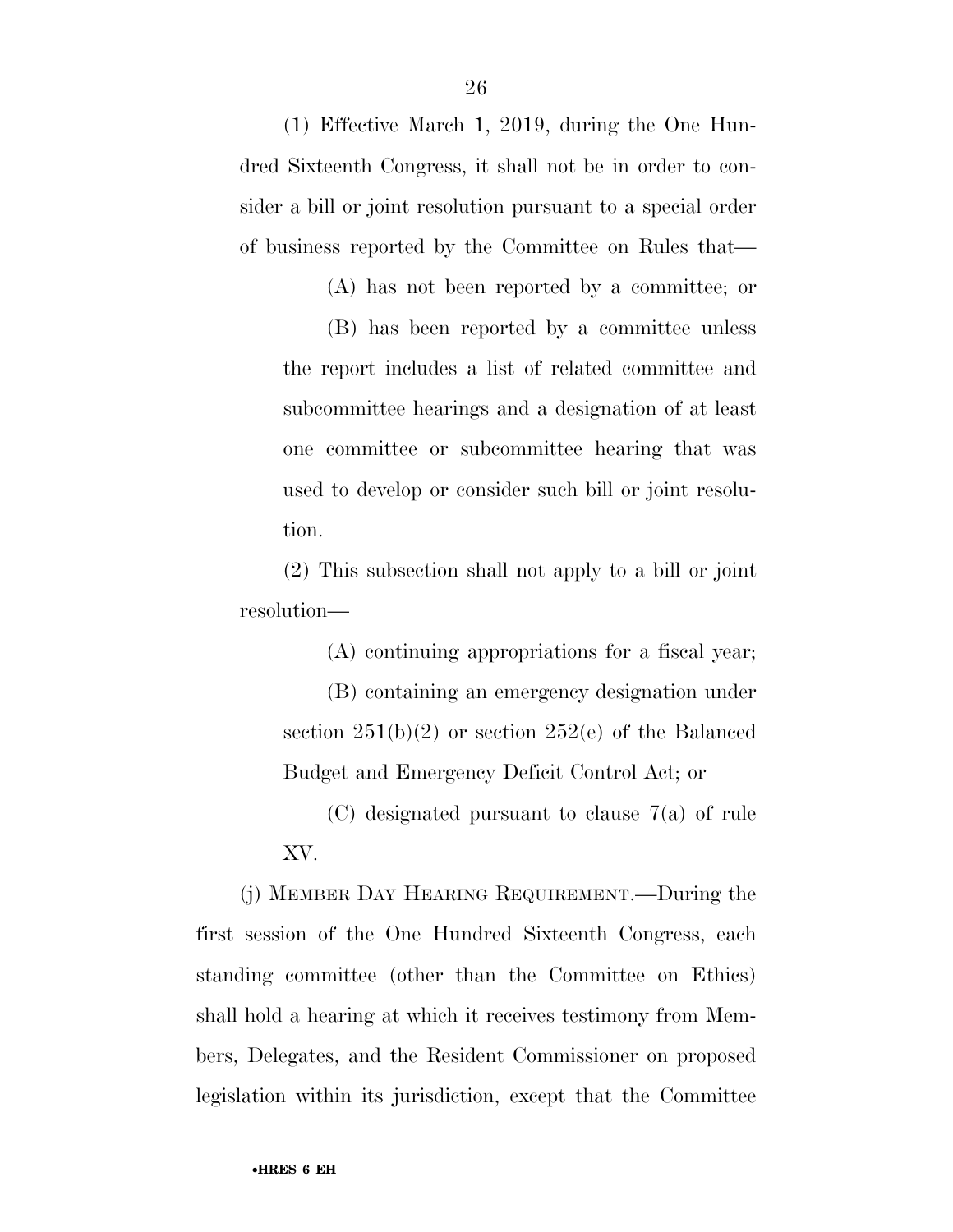on Rules may hold such hearing during the second session of the One Hundred Sixteenth Congress.

(k) EMPANELING INVESTIGATIVE SUBCOMMITTEE OF THE COMMITTEE ON ETHICS.—The text of House Resolution 451, One Hundred Tenth Congress, shall apply in the One Hundred Sixteenth Congress in the same manner as such provision applied in the One Hundred Tenth Congress, except that references to the Committee on Standards of Official Conduct shall be construed as references to the Committee on Ethics.

(l) WAR POWERS RESOLUTION.—During the One Hundred Sixteenth Congress, a motion to discharge a measure introduced pursuant to section 6 or section 7 of the War Powers Resolution (50 U.S.C. 1545–46) shall not be subject to a motion to table.

(m) BUDGET MATTERS.—During the first session of the One Hundred Sixteenth Congress, pending the adoption of a concurrent resolution on the budget for fiscal year 2019—

(1) the allocations, aggregates, and other appropriate levels as contained in the statement of the chair of the Committee on the Budget of the House of Representatives in the Congressional Record of May 10, 2018, as adjusted in the One Hundred Fifteenth Congress, shall be considered for all purposes in the House to be the allocations, aggregates, and other appropriate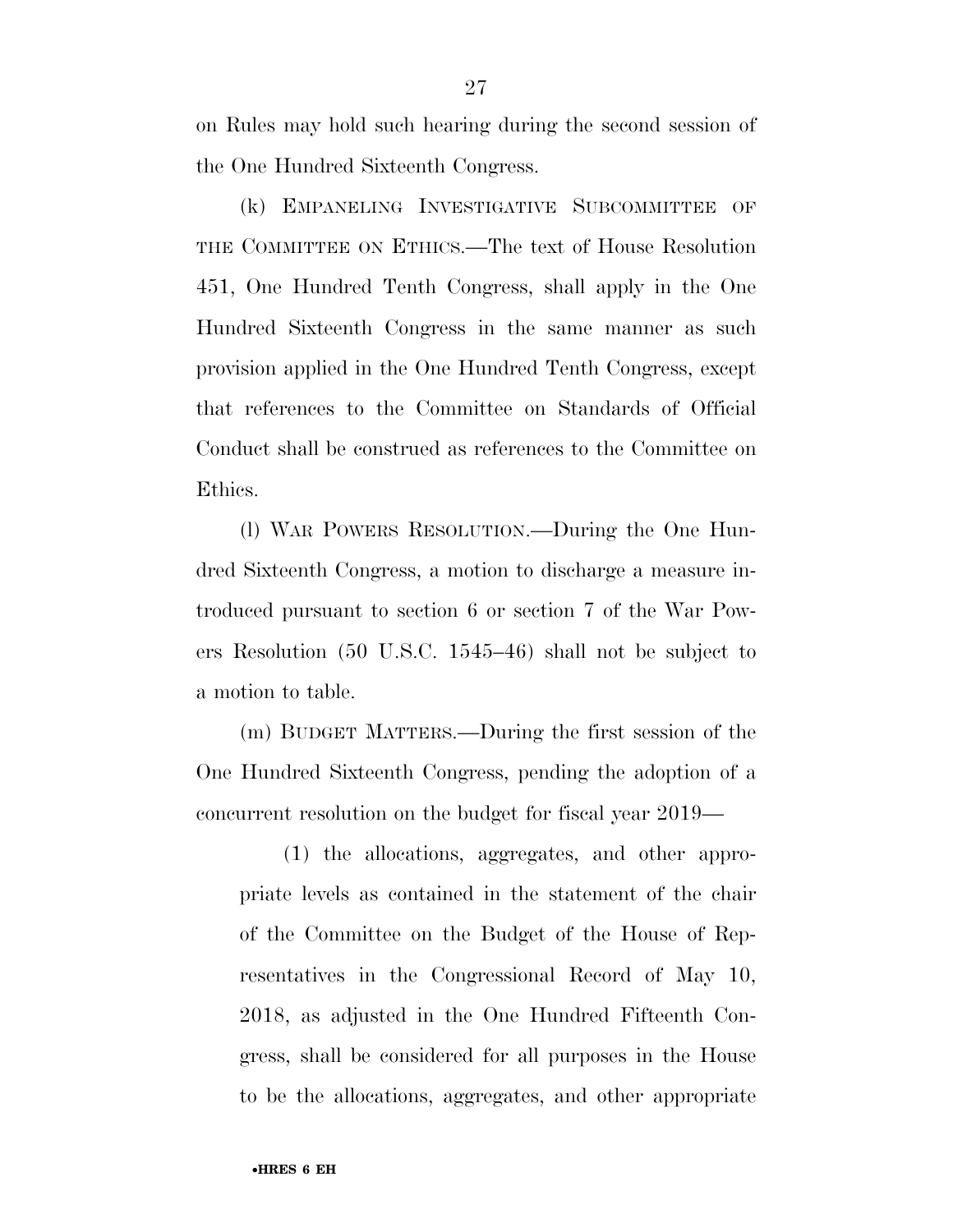levels under titles III and IV of the Congressional Budget Act of 1974; and

(2) the provisions of House Concurrent Resolution 71, One Hundred Fifteenth Congress, specified in section 30104(f)(1) of the Bipartisan Budget Act of 2018 shall have no force or effect except for sections 5201, 5202, 5203, and 5401 of such concurrent resolution.

(n) LEGAL ISSUES RELATED TO THE PATIENT PROTEC-TION AND AFFORDABLE CARE ACT.—To protect the institutional interests of the House of Representatives, the Speaker, on behalf of the House, is authorized to intervene, otherwise appear, or take any other steps, in the case of *Texas v. United States*, No. 4:18-cv-00167–O (N.D. Tex.) and in any appellate proceedings arising from such case. The Speaker, in consultation with the Bipartisan Legal Advisory Group, is also authorized to intervene, otherwise appear, or take any other steps in any other cases involving the Patient Protection and Affordable Care Act to protect the institutional interests of the House and to defend such Act, the amendments made by such Act to other provisions of law, and any amendments to such provisions, including the provisions ensuring affordable health coverage for those with preexisting conditions. The House authorizes the Office of General Counsel of the House of Representatives, at the direction of the Speaker, to represent the House in any such litigation, and to take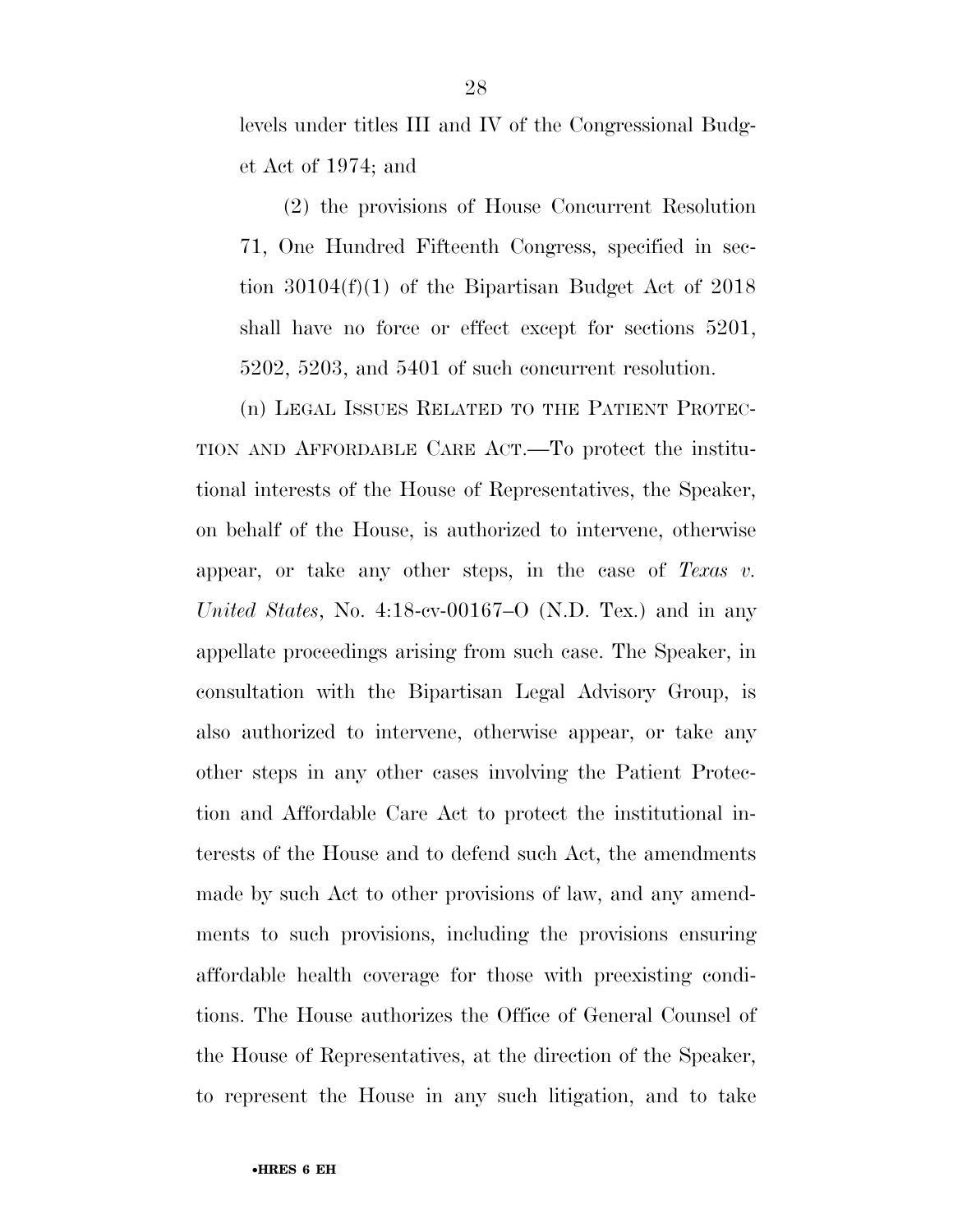such steps as may be appropriate, including the supervision and employment of services of outside counsel, including pro bono counsel, or other experts.

(o) LEGAL ISSUES RELATED TO THE SUPPLEMENTAL NUTRITION ASSISTANCE PROGRAM.—The Office of General Counsel is directed to immediately explore all possible legal options for responding to any rulemaking by the United States Department of Agriculture, announced on or after December 20, 2018, to the Supplemental Nutrition Assistance Program involving requirements for able-bodied adults without dependents.

(p) CONGRESSIONAL MEMBER ORGANIZATION TRANS-PARENCY REFORM.—

(1) PAYMENT OF SALARIES AND EXPENSES THROUGH ACCOUNT OF ORGANIZATION.—A Member of the House of Representatives and an eligible Congressional Member Organization may enter into an agreement under which—

(A) an employee of the Member's office may carry out official and representational duties of the Member by assignment to the Organization; and

(B) to the extent that the employee carries out such duties under the agreement, the Member shall transfer the portion of the Members' Representational Allowance (MRA) of the Member which would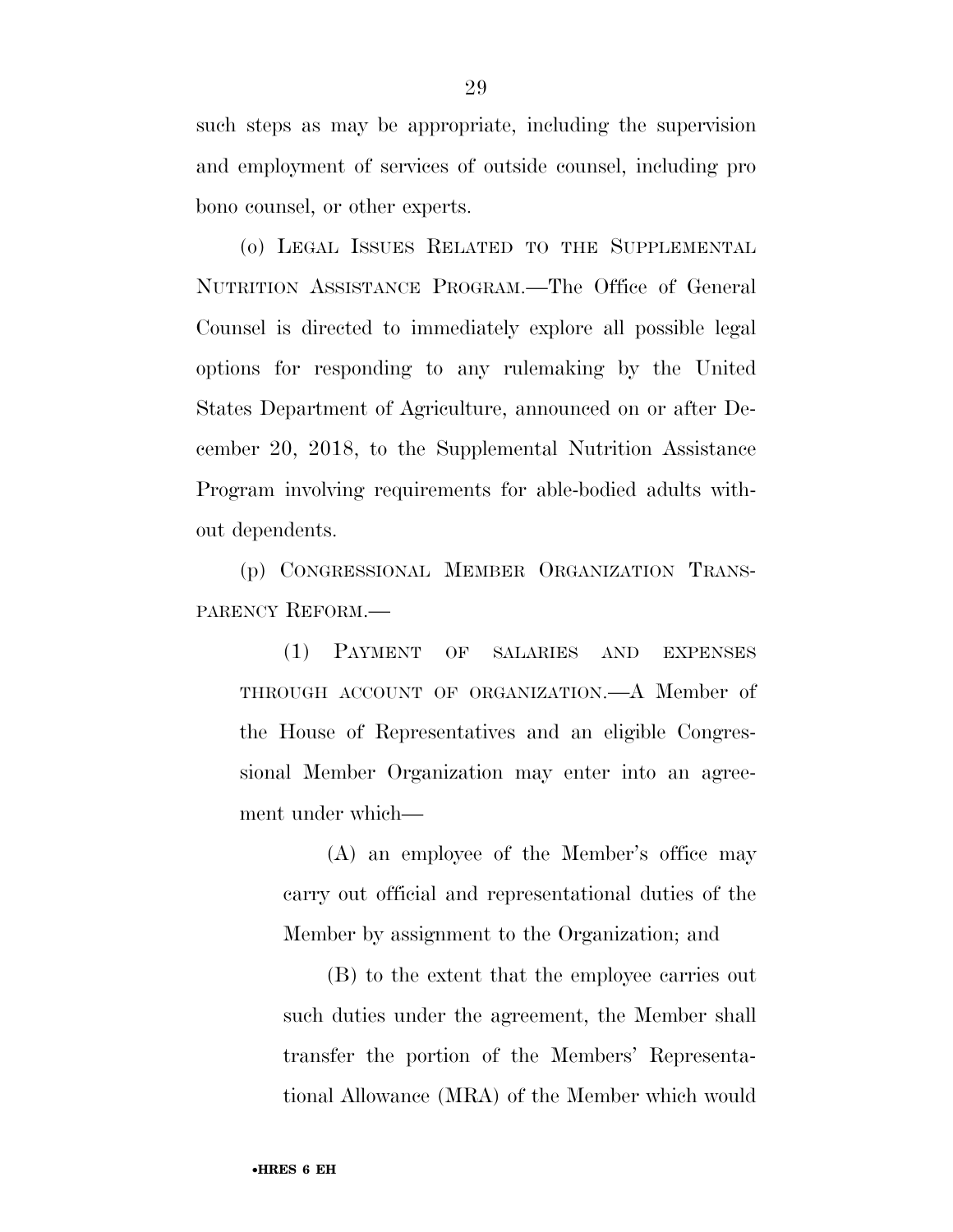otherwise be used for the salary and related expenses of the employee to a dedicated account in the House of Representatives which is administered by the Organization, in accordance with the regulations promulgated by the Committee on House Administration under paragraph (2).

(2) REGULATIONS.—The Committee on House Administration (hereafter referred to in this subsection as the ''Committee'') shall promulgate regulations as follows:

(A) USE OF MRA.—Pursuant to the authority of section 101(d) of the House of Representatives Administrative Reform Technical Corrections Act (2 U.S.C. 5341(d)), the Committee shall prescribe regulations to provide that an eligible Congressional Member Organization may use the amounts transferred to the Organization's dedicated account under paragraph  $(1)(B)$  for the same purposes for which a Member of the House of Representatives may use the Members' Representational Allowance, except that the Organization may not use such amounts for franked mail, official travel, or leases of space or vehicles.

(B) MAINTENANCE OF LIMITATIONS ON NUM-BER OF SHARED EMPLOYEES.—Pursuant to the au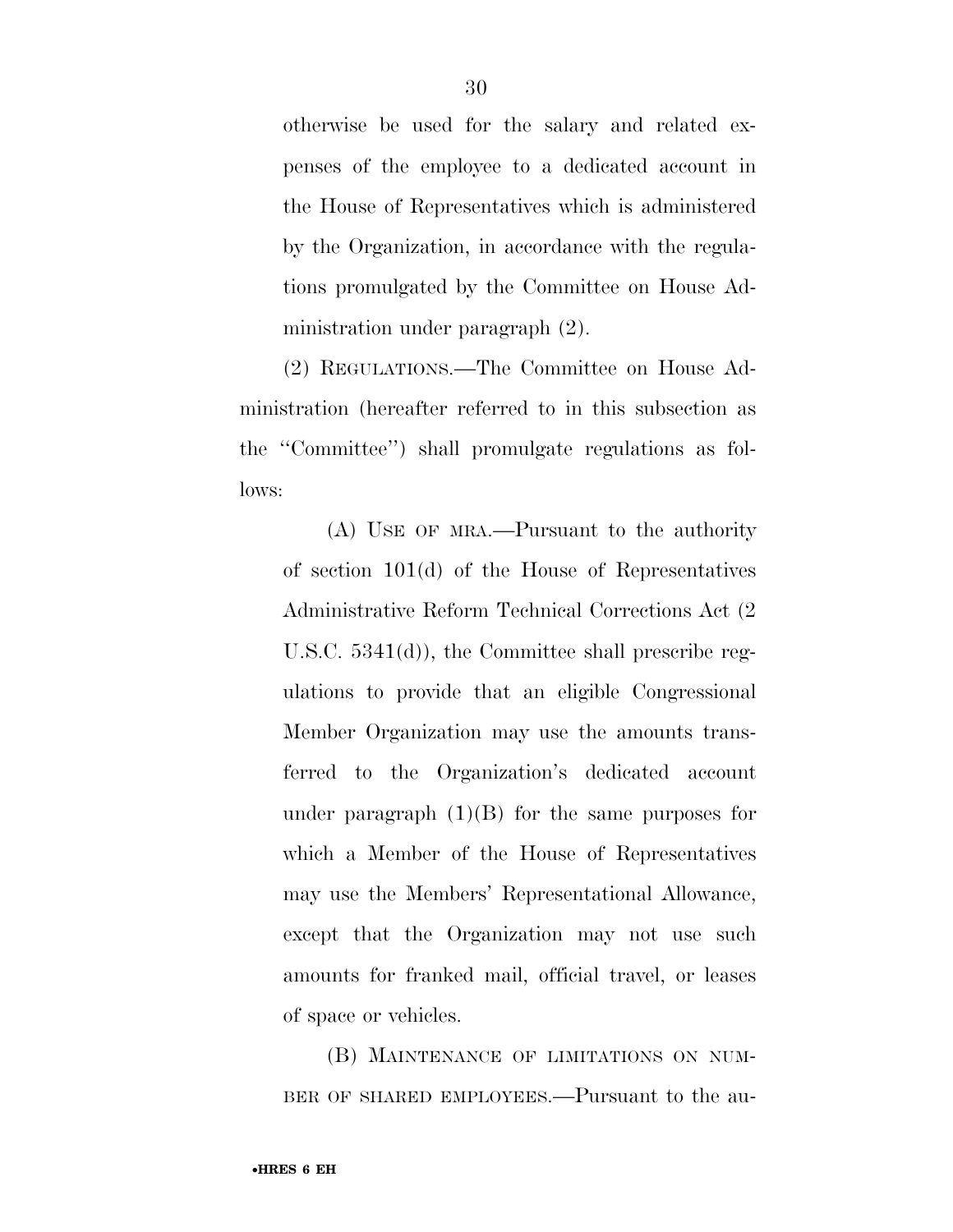thority of section 104(d) of the House of Representatives Administrative Reform Technical Corrections Act (2 U.S.C. 5321(d)), the Committee shall prescribe regulations to provide that an employee of the office of a Member of the House of Representatives who is covered by an agreement entered into under paragraph (1) between the Member and an eligible Congressional Member Organization shall be considered a shared employee of the Member's office and the Organization for purposes of such section, and shall include in such regulations appropriate accounting standards to ensure that a Member of the House of Representatives who enters into an agreement with such an Organization under paragraph (1) does not employ more employees than the Member is authorized to employ under such section.

(C) PARTICIPATION IN STUDENT LOAN REPAY-MENT PROGRAM.—Pursuant to the authority of section 105(b) of the Legislative Branch Appropriations Act, 2003 (2 U.S.C. 4536(b)), relating to the student loan repayment program for employees of the House, the Committee shall promulgate regulations to provide that, in the case of an employee who is covered by an agreement entered into under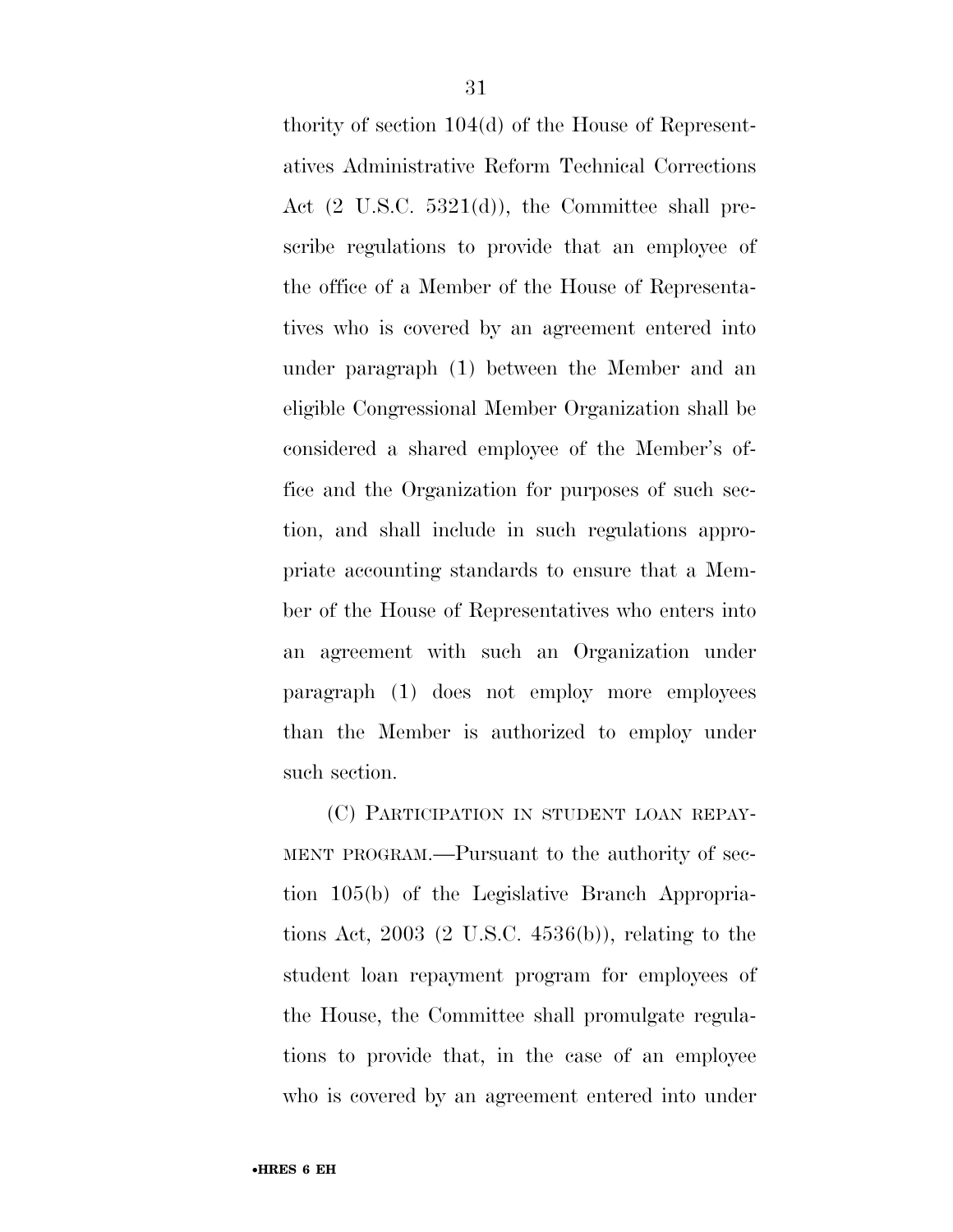paragraph (1) between a Member of the House of Representatives and an eligible Congressional Member Organization and who participates in such program while carrying out duties under the agreement—

(i) any funds made available for making payments under the program with respect to the employee shall be transferred to the Organization's dedicated account under paragraph  $(1)(B)$ ; and

(ii) the Organization shall use the funds to repay a student loan taken out by the employee, under the same terms and conditions which would apply under the program if the Organization were the employing office of the employee.

(D) ACCESS TO HOUSE SERVICES.—The Committee shall prescribe regulations to ensure that an eligible Congressional Member Organization has appropriate access to services of the House.

(E) OTHER REGULATIONS.—The Committee shall promulgate such other regulations as may be appropriate to carry out this subsection.

(3) ELIGIBLE CONGRESSIONAL MEMBER ORGANIZA-TION DEFINED.—In this subsection, the term ''eligible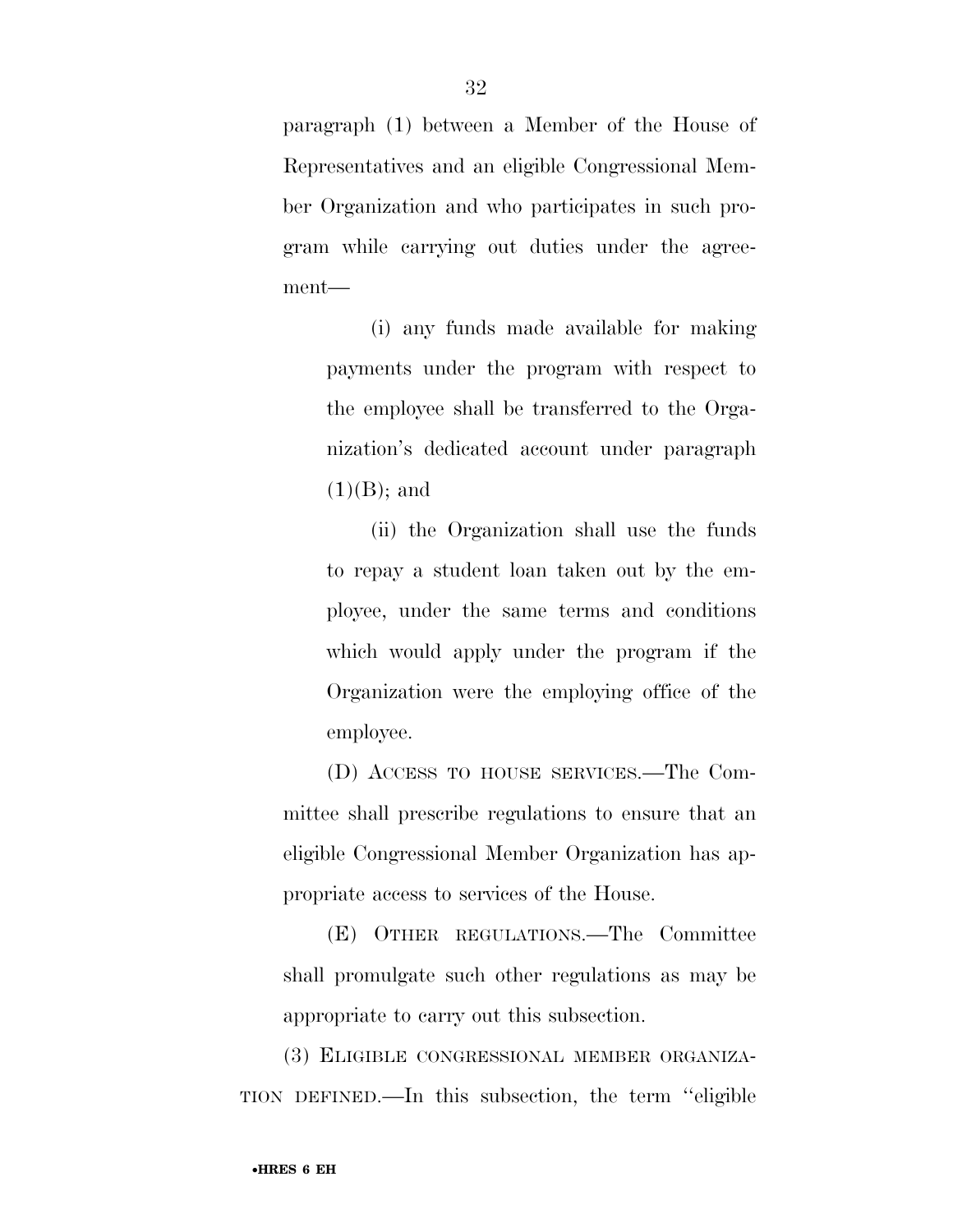Congressional Member Organization'' means, with respect to the One Hundred Sixteenth Congress, an organization meeting each of the following requirements:

(A) The organization is registered as a Congressional Member Organization with the Committee on House Administration.

(B) The organization designates a single Member of the House of Representatives to be responsible for the administration of the organization, including the administration of the account administered under paragraph  $(1)(B)$ , and includes the identification of such Member with the statement of organization that the organization files and maintains with the Committee on House Administration.

(C) At least 3 employees of the House are assigned to perform some work for the organization.

(D) During the One Hundred Fifteenth Congress, at least 15 Members of the House of Representatives used a portion of the Members' Representational Allowance of the Member for the salary and related expenses of an employee who was a shared employee of the Member's office and the organization.

(E) The organization files a statement with the Committee on House Administration and the Chief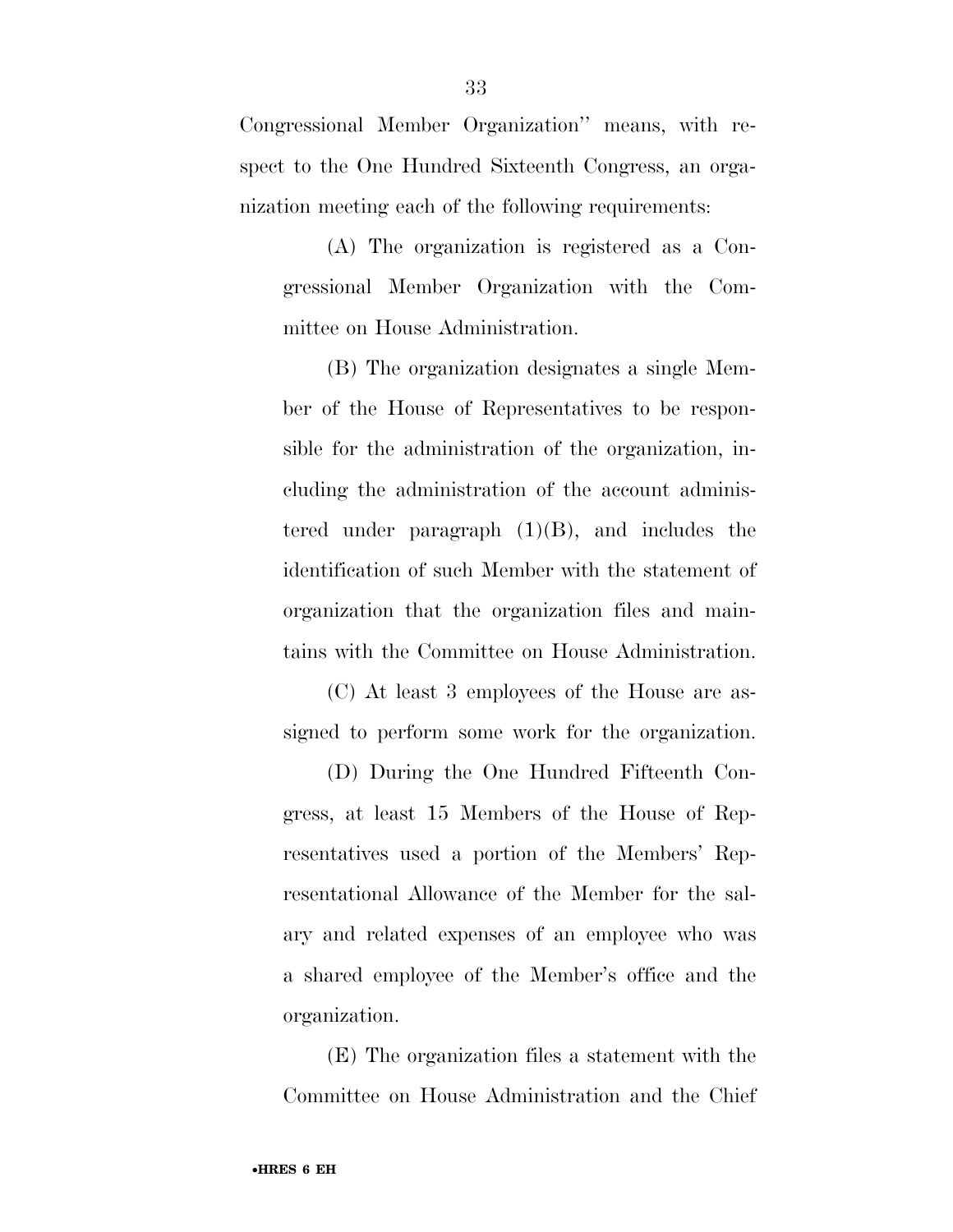Administrative Officer of the House of Representatives certifying that it will administer an account in accordance with paragraph  $(1)(B)$ .

(q) NON-DISCLOSURE AGREEMENTS.—Any non-disclosure agreement imposed by any employing or contracting authority in the House of Representatives to which a paid or unpaid employee or contractor is or was required to agree as a term of employment shall—

(1) provide clear guidance that the employee or contractor may communicate concerning any matter with the Committee on Ethics, the Office of Congressional Workplace Rights, or any other office or entity designated by the Committee on House Administration without prior, concurrent, or subsequent notice or approval; and

(2) not be binding and shall have no legal effect to the extent to which it requires prior, concurrent, or subsequent notice or approval from anyone on any matter with respect to communications from an employee or contractor to any of the committees, offices, or entities described in paragraph (1).

(r) REQUIRING MEMBERS TO PAY FOR DISCRIMINATION SETTLEMENTS.—

(1) IN GENERAL.—In the case of a settlement of a complaint under the Congressional Accountability Act of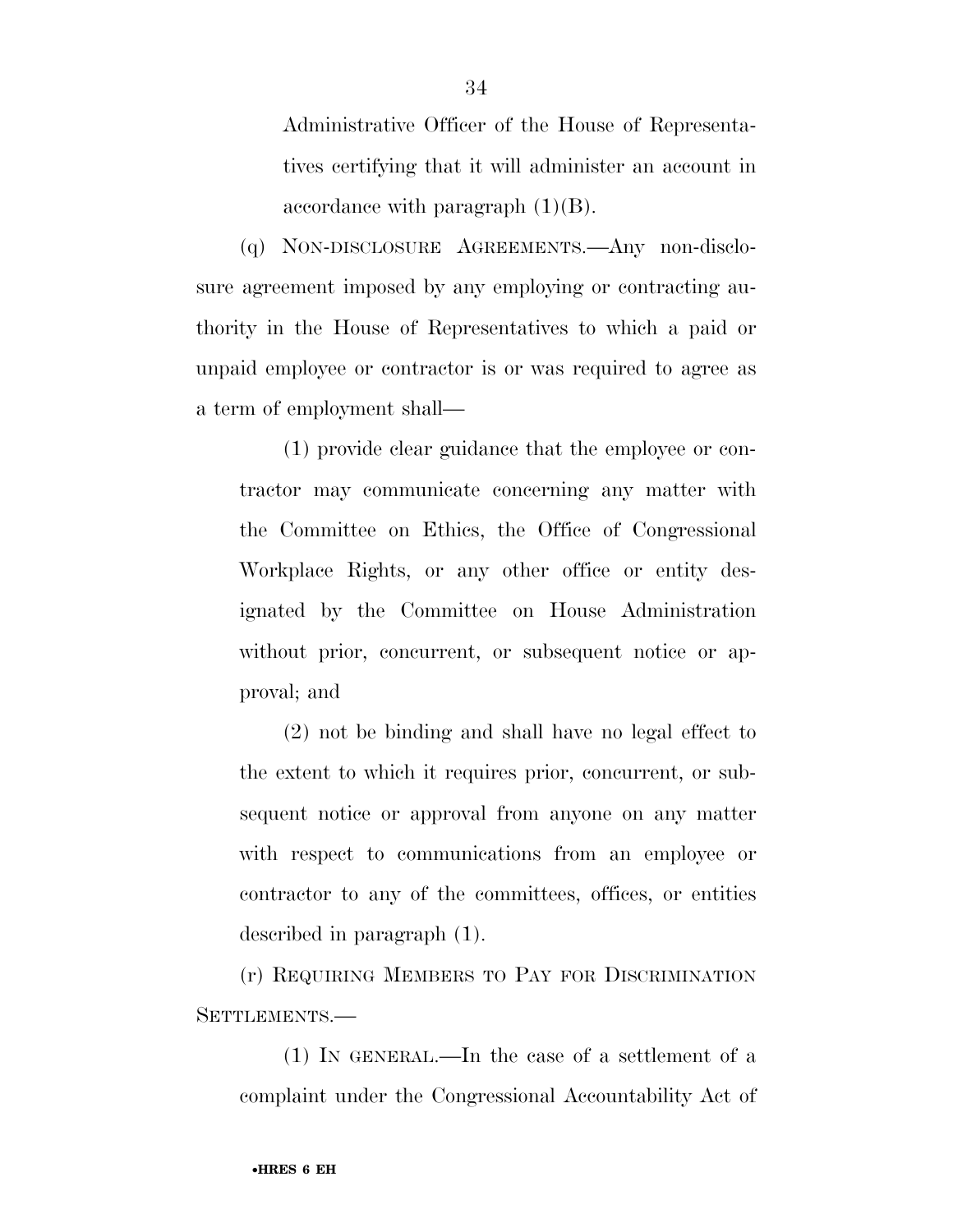1995 in connection with a claim alleging a violation described in paragraph (2) which is committed personally by a Member, Delegate, or Resident Commissioner, if the Member, Delegate, or Resident Commissioner is not required under law to reimburse the Treasury for the amount of the settlement, the chair and ranking minority member of the Committee on House Administration may not approve the settlement pursuant to clause  $4(d)(2)$  of rule X unless, under the terms and conditions of the settlement, the Member, Delegate, or Resident Commissioner is required to reimburse the Treasury for the amount of the settlement.

(2) VIOLATIONS DESCRIBED.—A violation described in this paragraph is—

(A) a violation of section 201(a) or section 206(a) of the Congressional Accountability Act of 1995; or

(B) a violation of section 207 of such Act which consists of intimidating, taking reprisal against, or otherwise discriminating against any covered employee under such Act because of a claim alleging a violation described in subparagraph (A).

(s) MANDATORY ANTI-HARASSMENT AND ANTI-DIS-CRIMINATION POLICIES FOR HOUSE OFFICES.—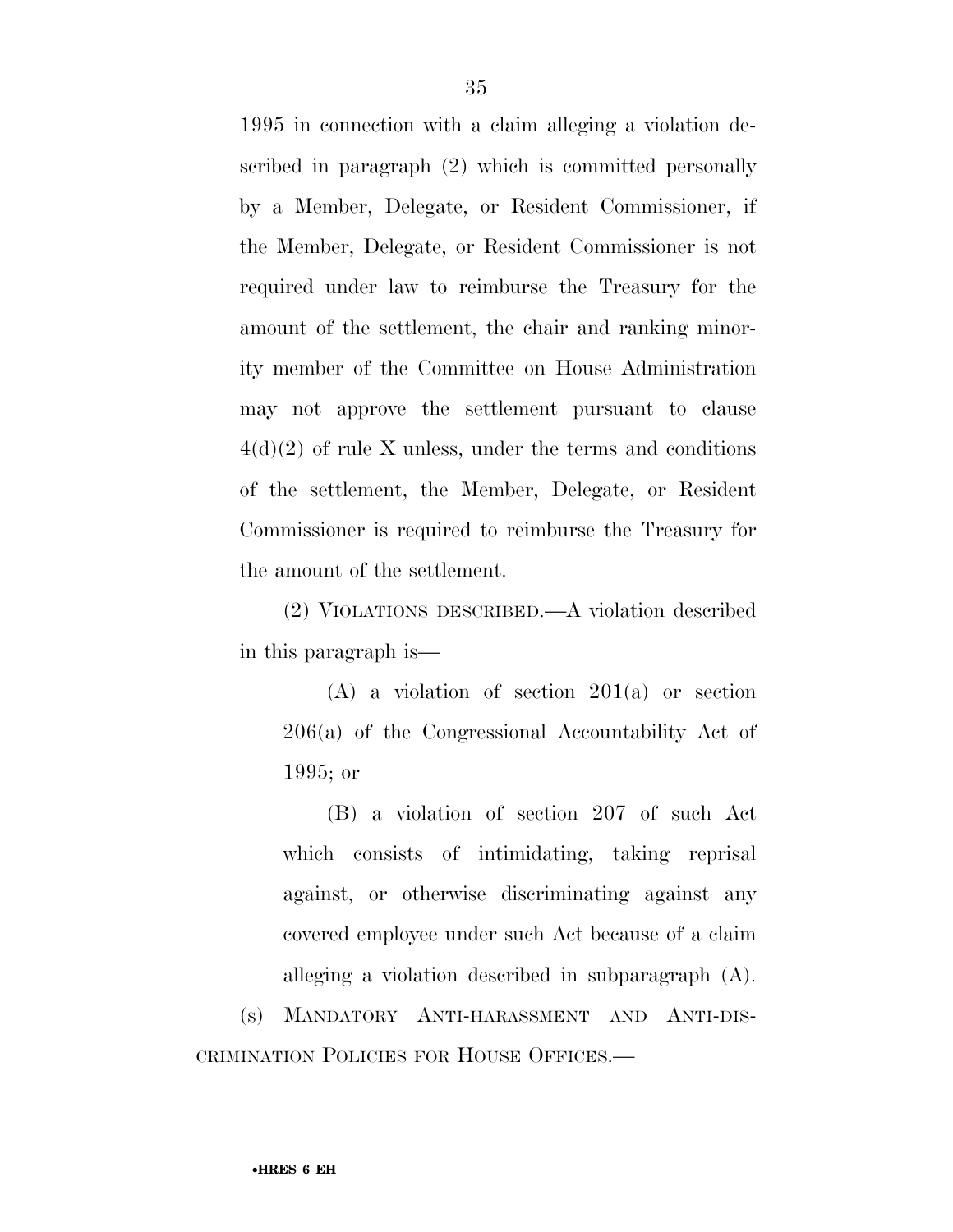(1) REQUIRING OFFICES TO ADOPT POLICY.—Each employing office of the House of Representatives under the Congressional Accountability Act of 1995 shall adopt an anti-harassment and anti-discrimination policy for the office's workplace.

(2) REGULATIONS.—Not later than April 1, 2019, the Committee on House Administration shall promulgate regulations to carry out this section, and shall ensure that such regulations are consistent with the requirements of the Congressional Accountability Act of 1995, rule XXIII, and other relevant laws, rules, and regulations.

(t) DISPLAYING STATEMENT OF RIGHTS AND PROTEC-TIONS PROVIDED TO HOUSE EMPLOYEES.—The Committee on House Administration shall issue regulations to provide that each employing office of the House of Representatives shall post in a prominent location in the office (including, in the case of the office of a Member, Delegate, or the Resident Commissioner, a prominent location in each district office) a statement of the rights and protections provided to employees of the House of Representatives under the Congressional Accountability Act of 1995, including the procedures available to employees of the House under such Act for responding to and adjudicating allegations of violations of such rights and protections.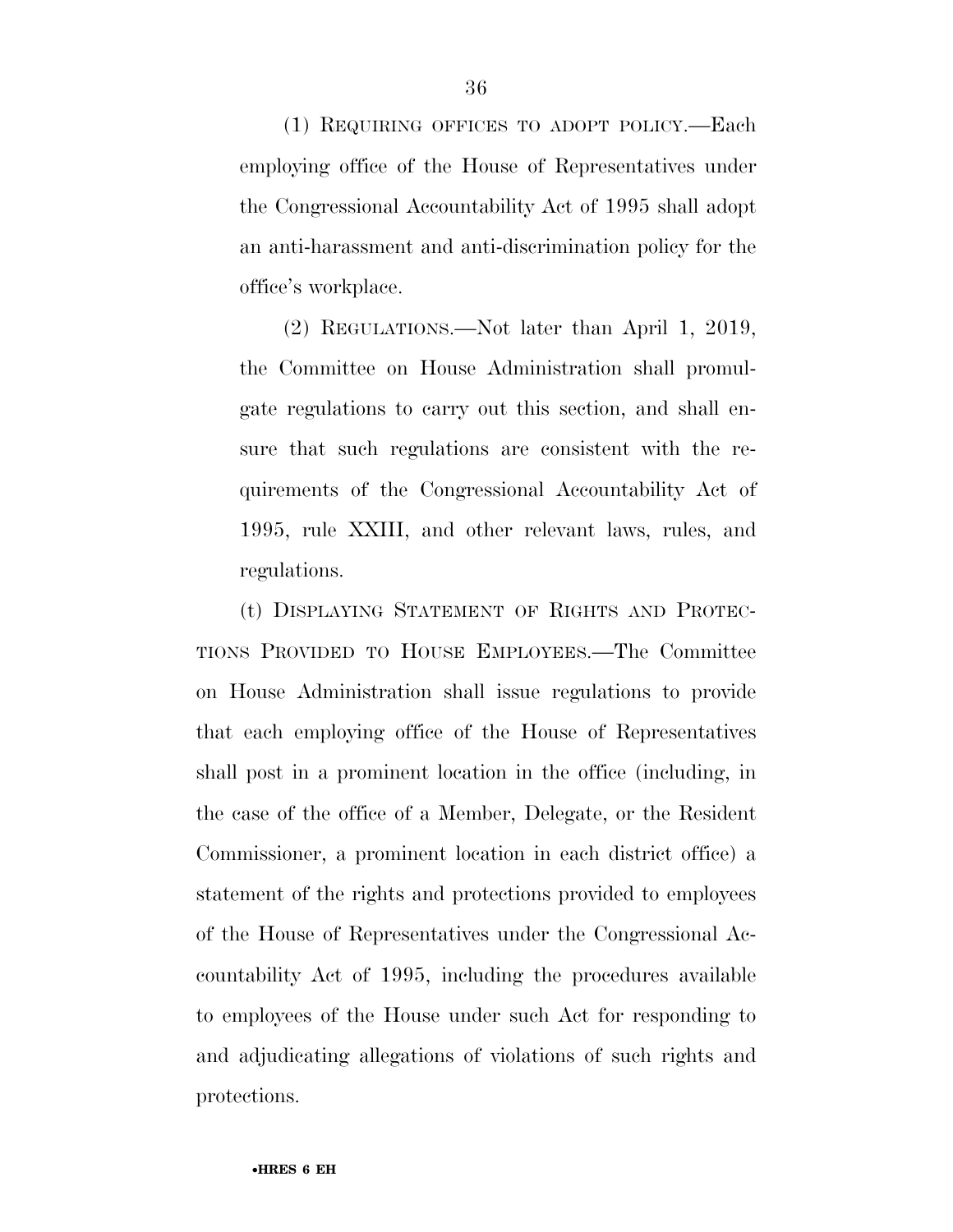#### **SEC. 104. COMMITTEES, COMMISSIONS, AND HOUSE OFFICES.**

(a) HOUSE DEMOCRACY PARTNERSHIP.—House Resolution 24, One Hundred Tenth Congress, shall apply in the One Hundred Sixteenth Congress in the same manner as such resolution applied in the One Hundred Tenth Congress except that the commission concerned shall be known as the House Democracy Partnership.

(b) TOM LANTOS HUMAN RIGHTS COMMISSION.—

(1) IN GENERAL.—Sections 1 through 7 of House Resolution 1451, One Hundred Tenth Congress, shall apply in the One Hundred Sixteenth Congress in the same manner as such provisions applied in the One Hundred Tenth Congress, except that—

(A) the Tom Lantos Human Rights Commission may, in addition to collaborating closely with other professional staff members of the Committee on Foreign Affairs, collaborate closely with professional staff members of other relevant committees;

(B) the resources of the Committee on Foreign Affairs which the Commission may use shall include all resources which the Committee is authorized to obtain from other offices of the House of Representatives; and

(C) any amounts authorized to provide fulltime professional staff and resources to the Tom

•**HRES 6 EH**  Lantos Human Rights Commission shall be in addi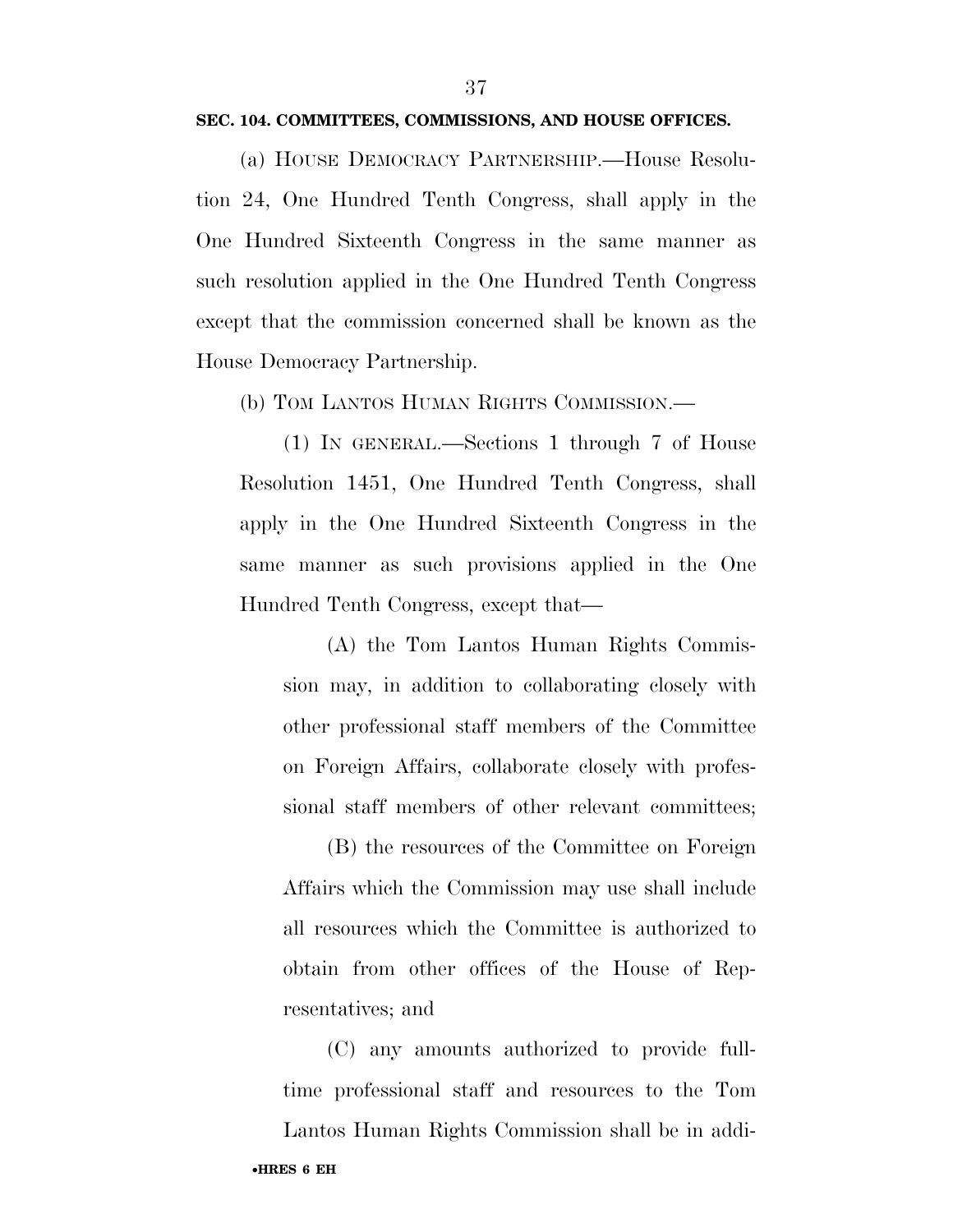tion to and separate from the overall budget authorization for the Committee on Foreign Affairs as provided by resolution of the House, shall be administered by the Committee on Foreign Affairs, and shall be distributed equally between the co-chairs of the Commission.

(2) FUNDING.—For the expenses of the Commission, including the expenses of full-time professional staff and other resources, there shall be paid, out of the applicable accounts of the House of Representatives, not more than \$52,000, to be available during the period beginning at noon on January 3, 2019, and ending on March 31, 2019. The amounts provided under this paragraph shall be administered by the Committee on Foreign Affairs in the same manner as amounts provided for the expenses of such Committee by resolution of the House, and shall be distributed equally between the cochairs of the Commission.

(c) OFFICE OF CONGRESSIONAL ETHICS.—Section 1 of House Resolution 895, One Hundred Tenth Congress, shall apply in the One Hundred Sixteenth Congress in the same manner as such provision applied in the One Hundred Tenth Congress, except that—

(1) the Office of Congressional Ethics shall be treated as a standing committee of the House for pur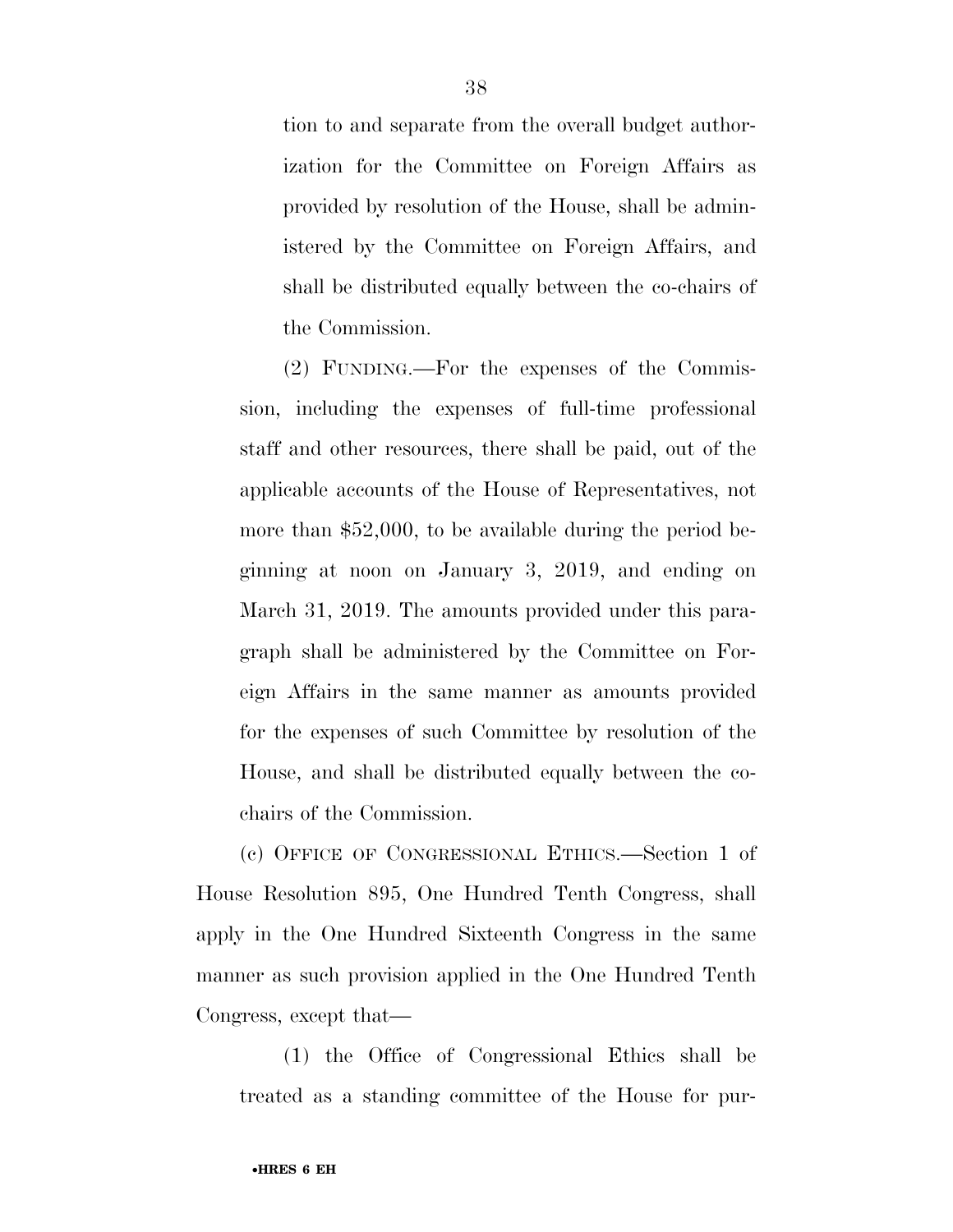poses of section 202(i) of the Legislative Reorganization Act of 1946 (2 U.S.C. 4301(i));

(2) references to the Committee on Standards of Official Conduct shall be construed as references to the Committee on Ethics;

(3) any requirement for concurrence in section  $1(b)(1)$  shall be construed as a requirement for consultation;

(4) the second sentence of section  $1(b)(6)(A)$  shall not apply;

 $(5)$  members subject to section  $1(b)(6)(B)$  may be reappointed for a third additional term;

(6) any individual who is the subject of a preliminary review or second-phase review by the board shall be informed of the right to be represented by counsel and invoking that right should not be held negatively against such individual; and

(7) the Office may not take any action that would deny any person any right or protection provided under the Constitution of the United States.

(d) OFFICE OF DIVERSITY AND INCLUSION.—

(1) ESTABLISHMENT.—There is established an Office of Diversity and Inclusion of the House of Representatives (hereafter in this clause referred to as the  $"Office"$ ).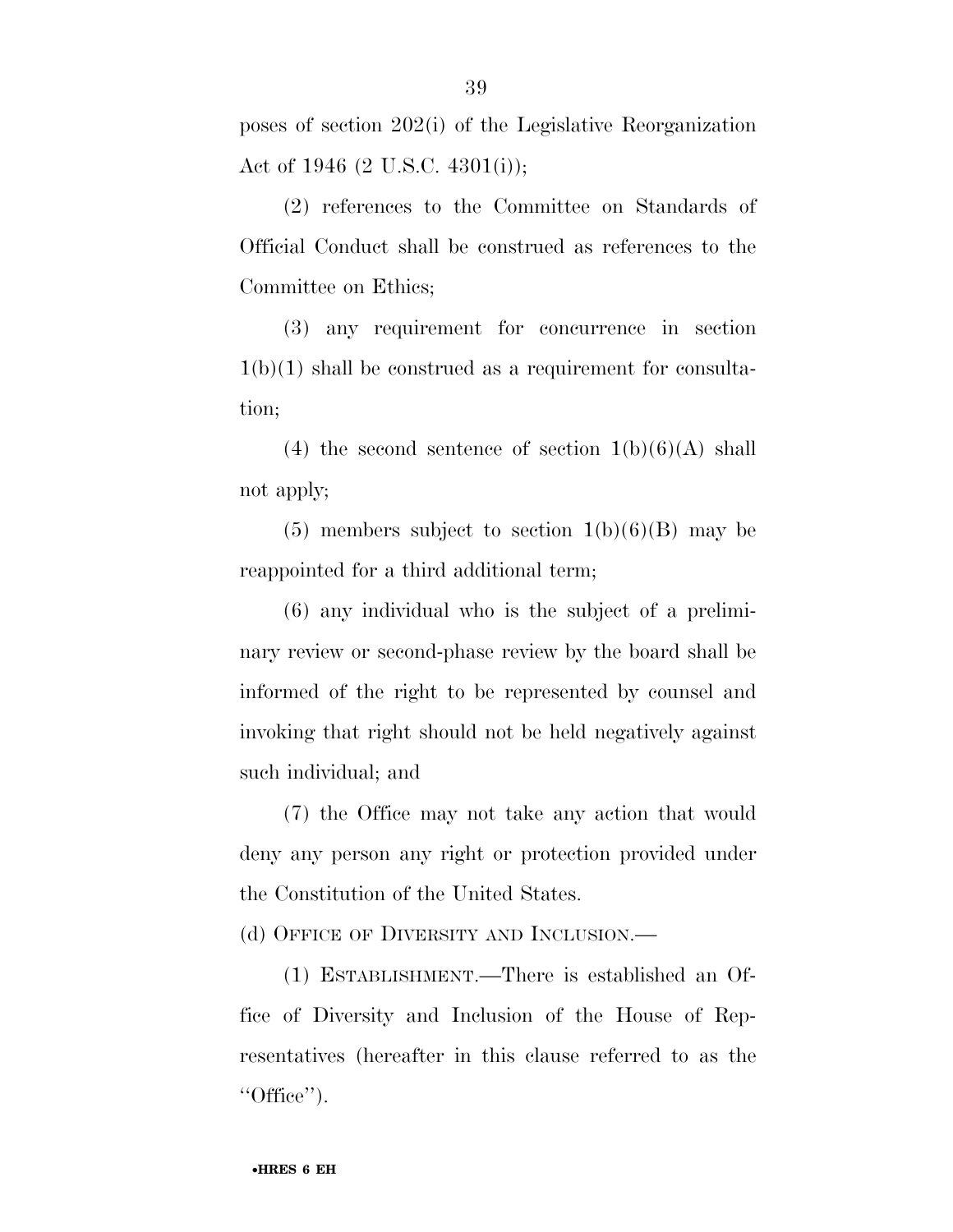(2) DIRECTOR.—The Speaker, in consultation with the Minority Leader, shall appoint a Director of the Office from recommendations provided by the chair of the Committee on House Administration in consultation with the ranking minority member of such committee.

(3) OPERATIONAL PLAN.—Not later than 60 days after the appointment of the Director of the Office, the Office shall submit to the Committee on House Administration an operational plan for the Office that shall include, consistent with applicable House rules, regulations, and law, a plan for appointing and establishing duties for staff of the Office which shall set forth a proposed maximum number of staff.

(4) DIVERSITY PLAN.—Not later than 90 days after submitting the operational plan under paragraph (3), the Office shall submit a diversity plan to the Committee on House Administration for the committee's review and approval, and shall include in the plan the following:

(A) Policies to direct and guide House employing offices to recruit, hire, train, develop, advance, promote, and retain a diverse workforce, consistent with applicable House rules, regulations, and law.

(B) The development of a survey, in consultation with the Committee on House Administration, to evaluate diversity in House employing offices.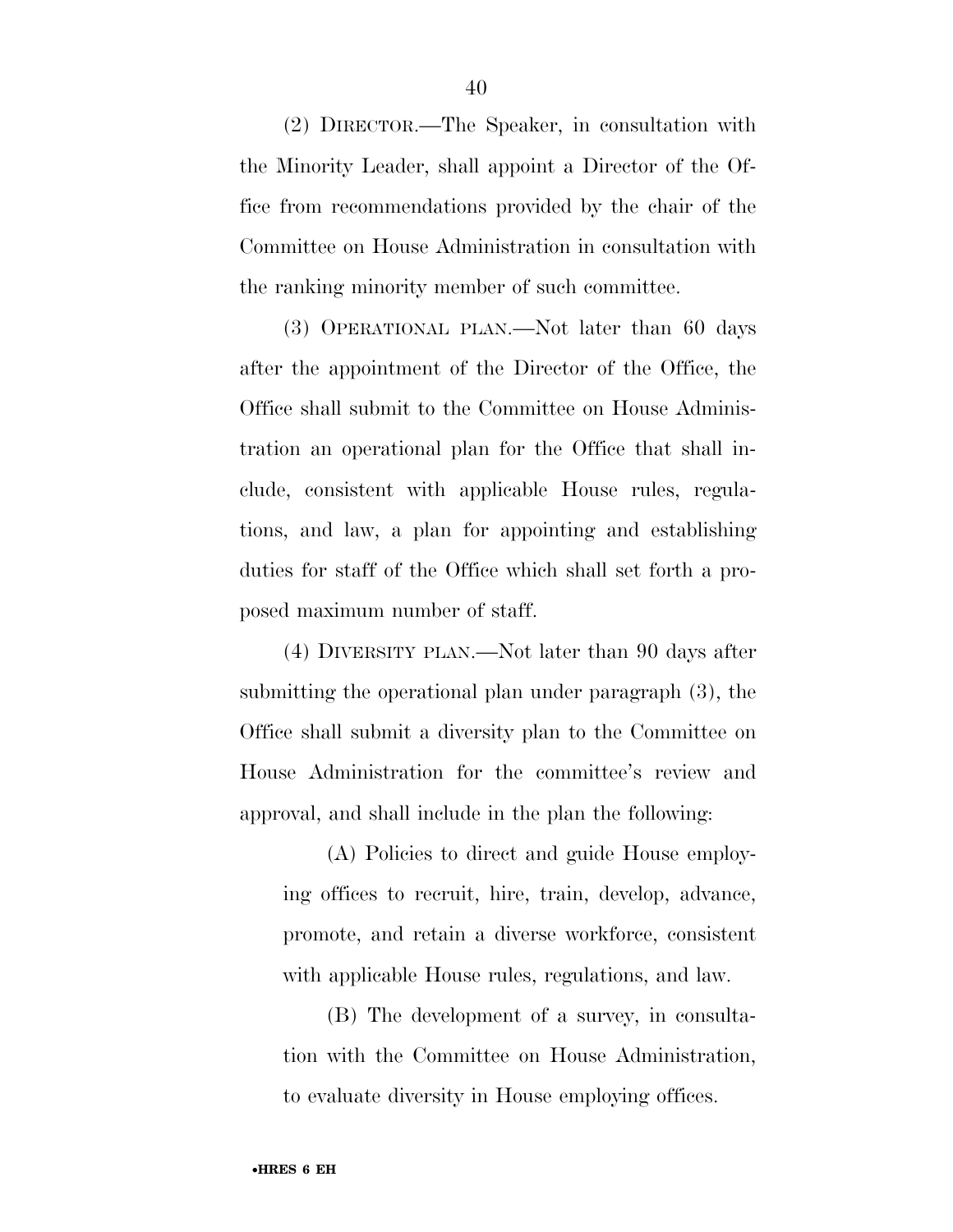(C) A framework for the House of Representatives diversity report required by paragraph (5).

(D) A proposal for the composition of an Advisory Council that shall, as necessary, inform the work of the Office.

(E) Any additional components as determined by the Committee on House Administration.

(5) DIVERSITY REPORT.—At the end of each session of Congress, the Office shall submit a House of Representatives diversity report to the Speaker, the Majority Leader and Minority Leader, the chair and ranking minority member of the Committee on House Administration, and the chair and ranking minority member of the Subcommittee on the Legislative Branch of the Committee on Appropriations.

(6) REGULATIONS.—The Office shall carry out its duties pursuant to regulations issued by the Committee on House Administration.

(7) DEFINITION.—In this subsection, the term ''House employing office'' means—

(A) the official office of a Member, Delegate, or the Resident Commissioner;

(B) each committee of the House and each joint committee; and

(C) any other office of the House.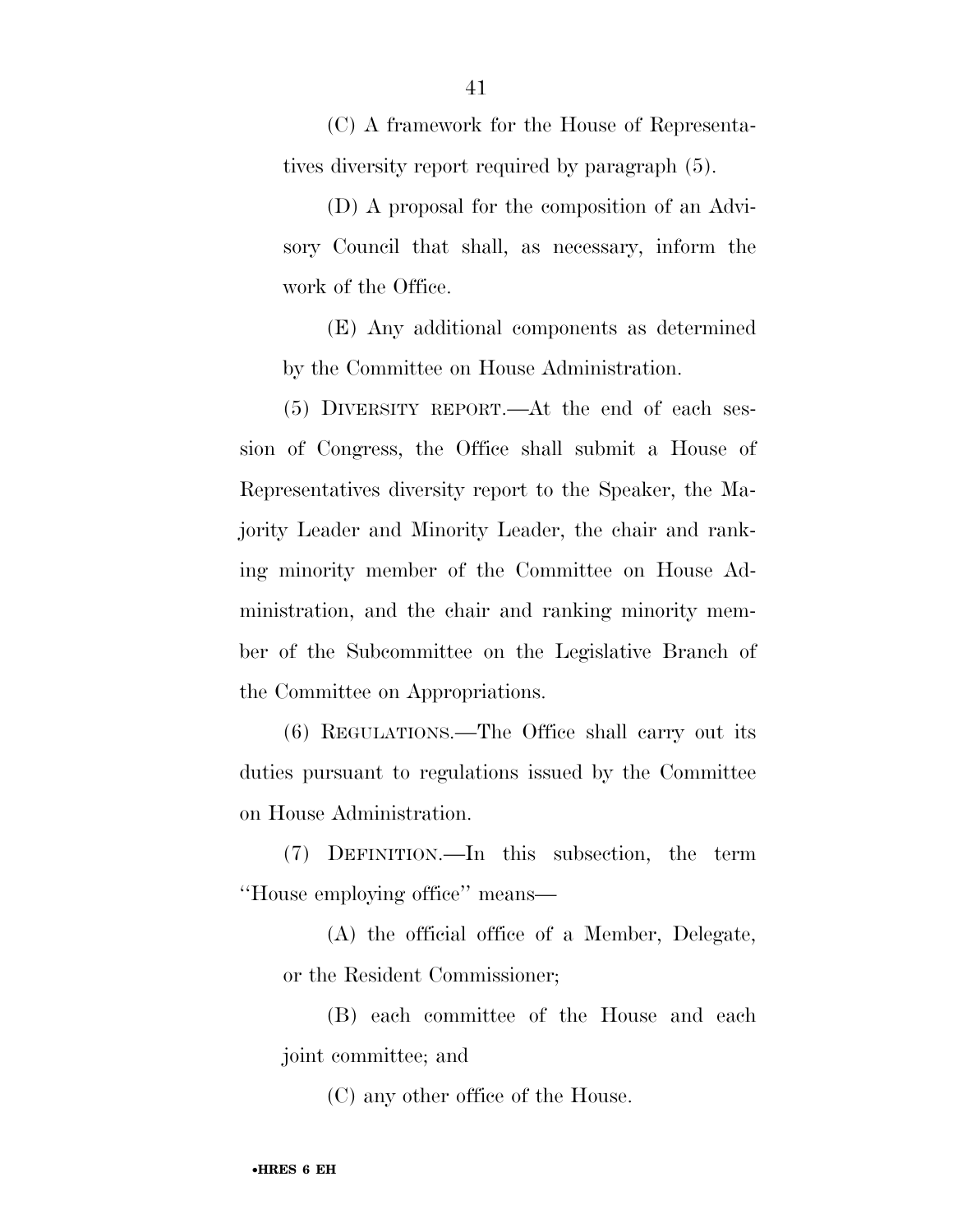(e) OFFICE OF THE WHISTLEBLOWER OMBUDSMAN.—

(1) ESTABLISHMENT.—There is established an Office of the Whistleblower Ombudsman, to be headed by the Whistleblower Ombudsman.

(2) APPOINTMENT.—The Whistleblower Ombudsman shall be appointed by the Speaker in consultation with the chairs and ranking minority members of the Committee on House Administration and the Committee on Oversight and Reform.

(3) DUTIES.— The Whistleblower Ombudsman, under the direction of the Committee on House Administration, and in consultation with any other standing committee and the Permanent Select Committee on Intelligence (at the request of the chair or ranking minority member of such other committee), shall—

(A) promulgate best practices for whistleblower intake for offices of the House; and

(B) provide training for offices of the House on whistleblower intake, including establishing an effective reporting system for whistleblowers, maintaining whistleblower confidentiality, advising staff of relevant laws and policies, and protecting information provided by whistleblowers.

(f) SELECT COMMITTEE ON THE CLIMATE CRISIS.—

(1) ESTABLISHMENT; COMPOSITION.—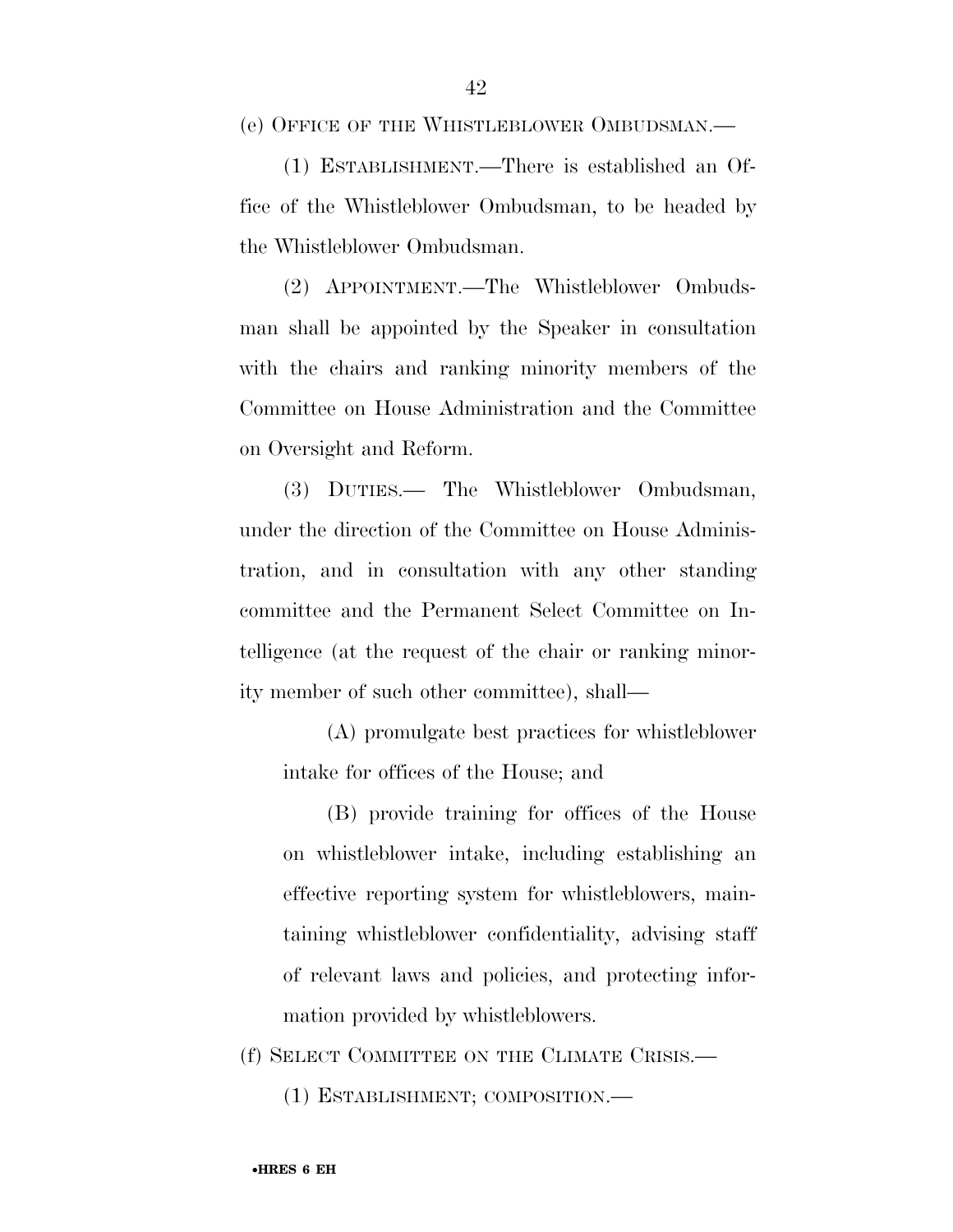(A) ESTABLISHMENT.—There is hereby established a Select Committee on the Climate Crisis (hereinafter in this subsection referred to as the ''Select Committee'').

(B) COMPOSITION.—The Select Committee shall be composed of 15 Members, Delegates, or the Resident Commissioner appointed by the Speaker, of whom 6 shall be appointed on the recommendation of the Minority Leader. The Speaker shall designate one member of the Select Committee as its chair. A vacancy in the membership of the Select Committee shall be filled in the same manner as the original appointment.

(2) JURISDICTION; FUNCTIONS.—

(A) LEGISLATIVE JURISDICTION.—The Select Committee shall not have legislative jurisdiction and shall have no authority to take legislative action on any bill or resolution.

(B) INVESTIGATIVE JURISDICTION.—The sole authority of the Select Committee shall be to investigate, study, make findings, and develop recommendations on policies, strategies, and innovations to achieve substantial and permanent reductions in pollution and other activities that contribute to the climate crisis which will honor our re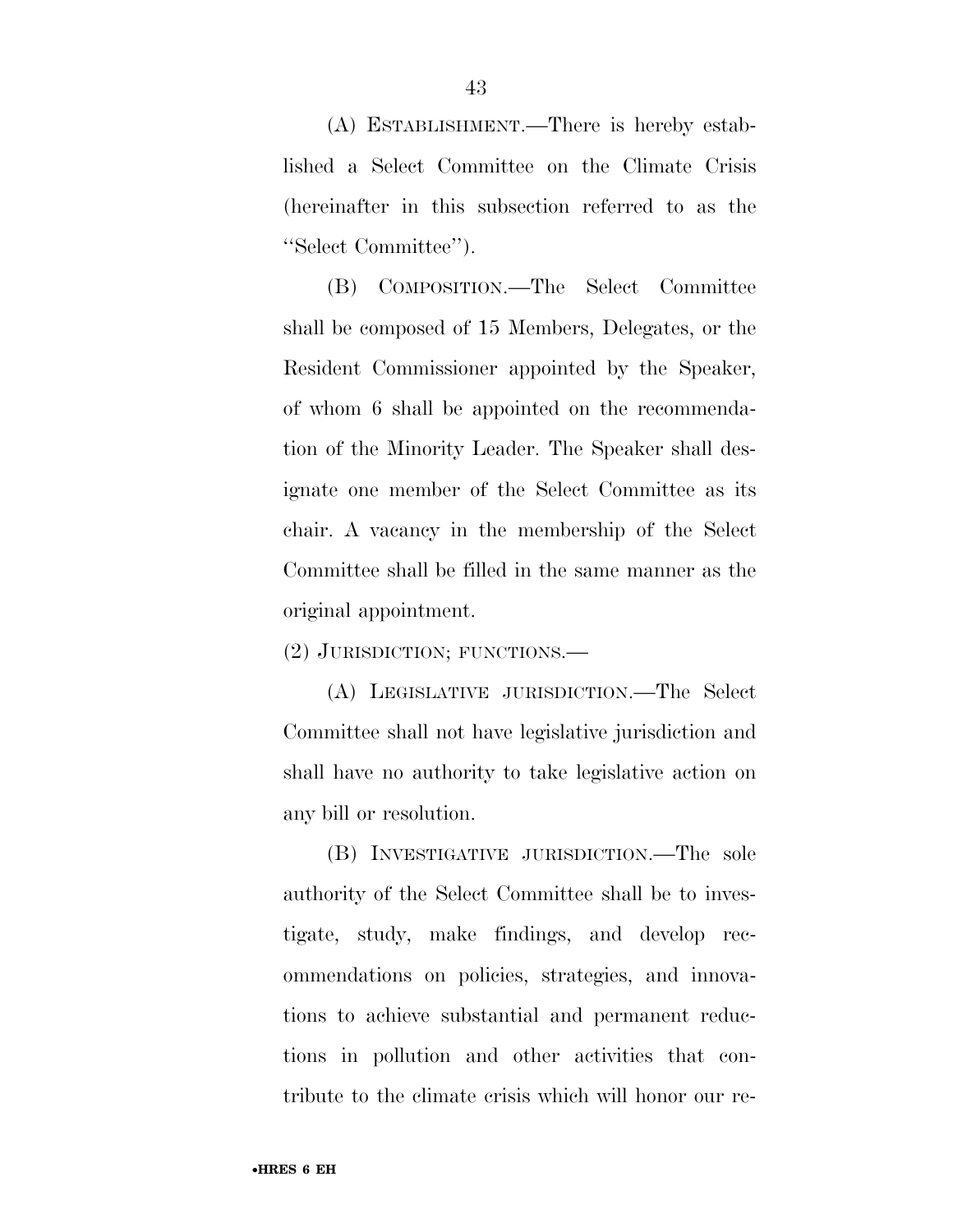sponsibility to be good stewards of the planet for future generations. The Select Committee may, at its discretion, hold public hearings in connection with any aspect of its investigative functions.

(3) PROCEDURE.—(A) Except as specified in subparagraph (B), the Select Committee shall have the authorities and responsibilities of, and shall be subject to the same limitations and restrictions as, a standing committee of the House, and shall be deemed a committee of the House for all purposes of law or rule.

(B)(i) Rules X and XI shall apply to the Select Committee where not inconsistent with this subsection.

(ii) Service on the Select Committee shall not count against the limitations in clause  $5(b)(2)$  of rule X.

(iii) Clause  $2(m)(1)(B)$  of rule XI, clause  $2(m)(3)$ of rule XI, and section 103(a) of this resolution shall not apply to the Select Committee, but the Select Committee may recommend subpoenas and depositions and submit such recommendations to the relevant standing committee.

(iv) Clause  $2(d)$  of rule X shall not apply to the Select Committee.

(4) FUNDING.—To enable the Select Committee to carry out the purposes of this section—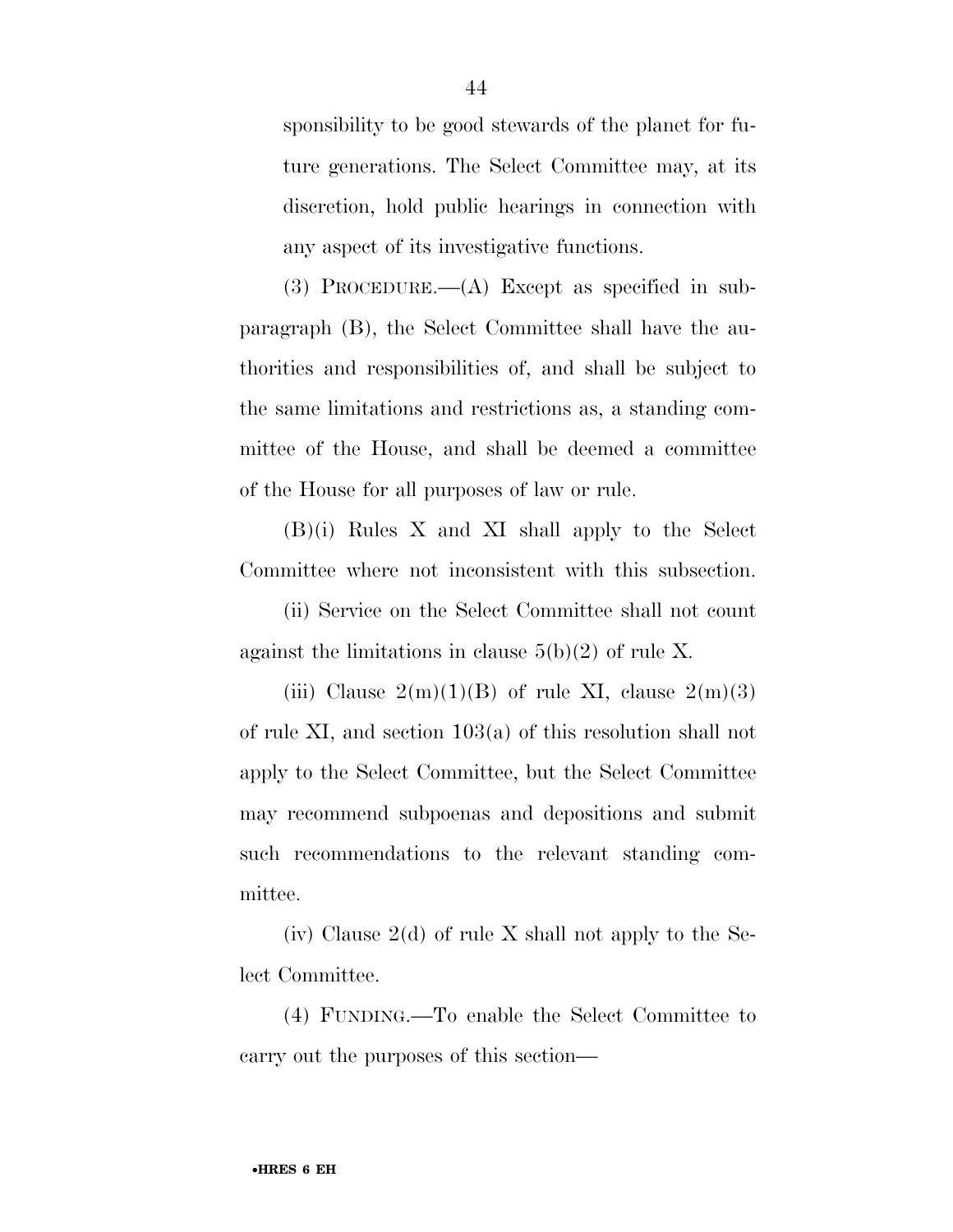(A) the Select Committee may use the services of staff of the House; and

(B) the Select Committee shall be eligible for interim funding pursuant to clause 7 of rule X.

(5) REPORTING.—The Select Committee may report to the House or any committee of the House from time to time the results of its investigations and studies, together with such detailed findings and policy recommendations as it may deem advisable. All such reports shall be submitted to the House by December 31, 2020. All policy recommendations shall be submitted to the relevant standing committees not later than March 31, 2020.

(6) PUBLICATION.—The Select Committee shall ensure that reports and proposals prepared in accordance with this subsection shall, upon completion, be made available to the general public in widely accessible formats not later than 30 calendar days following the respective dates for completion set forth in paragraph (5).

#### **SEC. 105. ORDERS OF BUSINESS.**

(a) The Speaker may recognize a Member, Delegate, and the Resident Commissioner for the reading of the Constitution on any legislative day during the first session of the One Hundred Sixteenth Congress.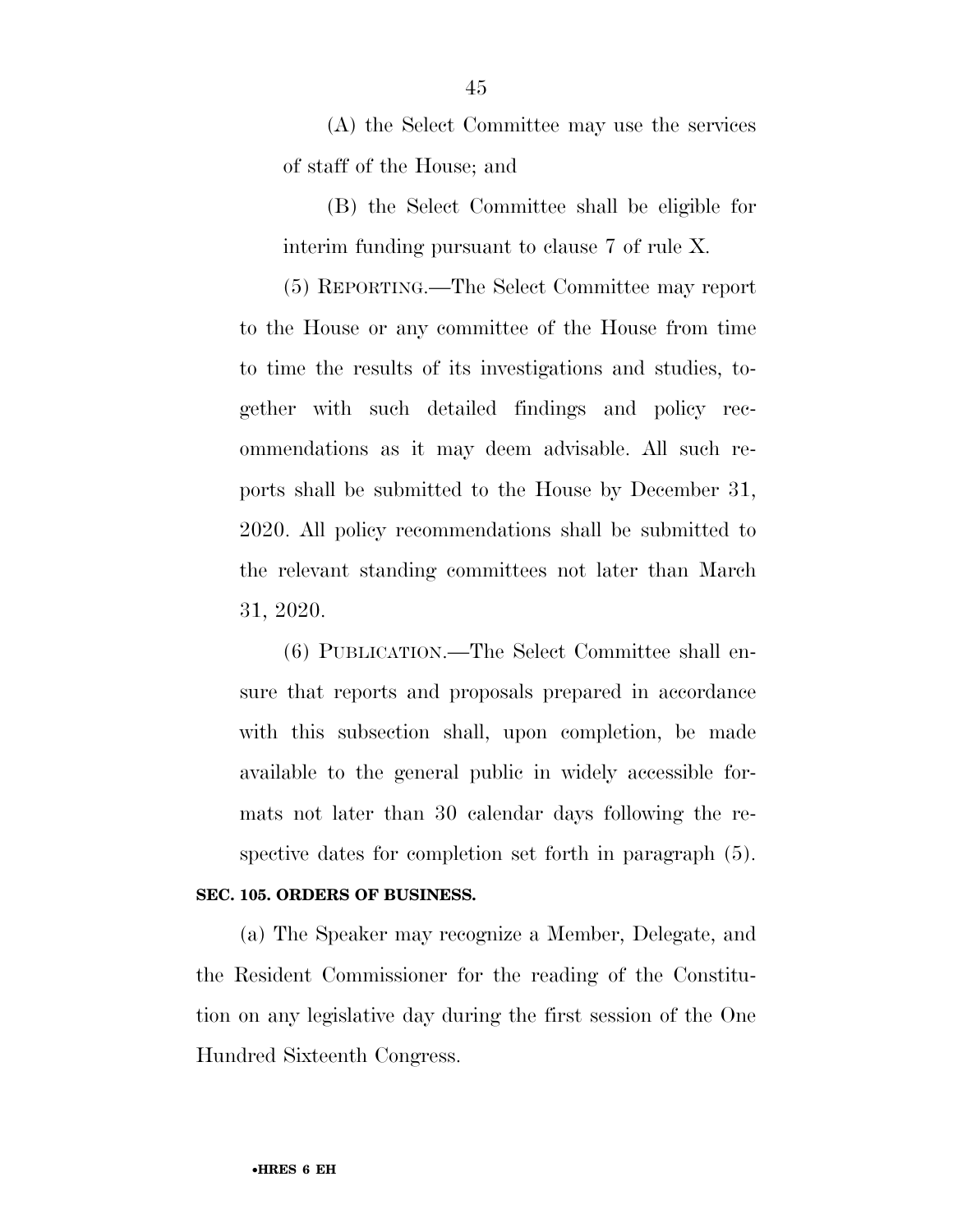(b) It shall be in order at any time through the legislative day of January 17, 2019, for the Speaker to entertain motions that the House suspend the rules as though under clause 1 of rule XV. The Speaker or her designee shall consult with the Minority Leader or his designee on the designation of any matter for consideration pursuant to this section.

(c) The requirement of clause 6(a) of rule XIII for a two-thirds vote to consider a report from the Committee on Rules on the same day it is presented to the House is waived with respect to any resolution reported through the legislative day of January 8, 2019, relating to a measure making or continuing appropriations for the fiscal year ending September 30, 2019.

## **TITLE II—SELECT COMMITTEE ON THE MODERNIZATION OF CON-GRESS**

### **SEC. 201. SELECT COMMITTEE ON THE MODERNIZATION OF CONGRESS.**

(a) ESTABLISHMENT.—There is hereby established a Select Committee on the Modernization of Congress (hereinafter in this section referred to as the ''Select Committee'').

(b) COMPOSITION.—

(1) The Select Committee shall be composed of 12 Members, Delegates, or the Resident Commissioner appointed by the Speaker.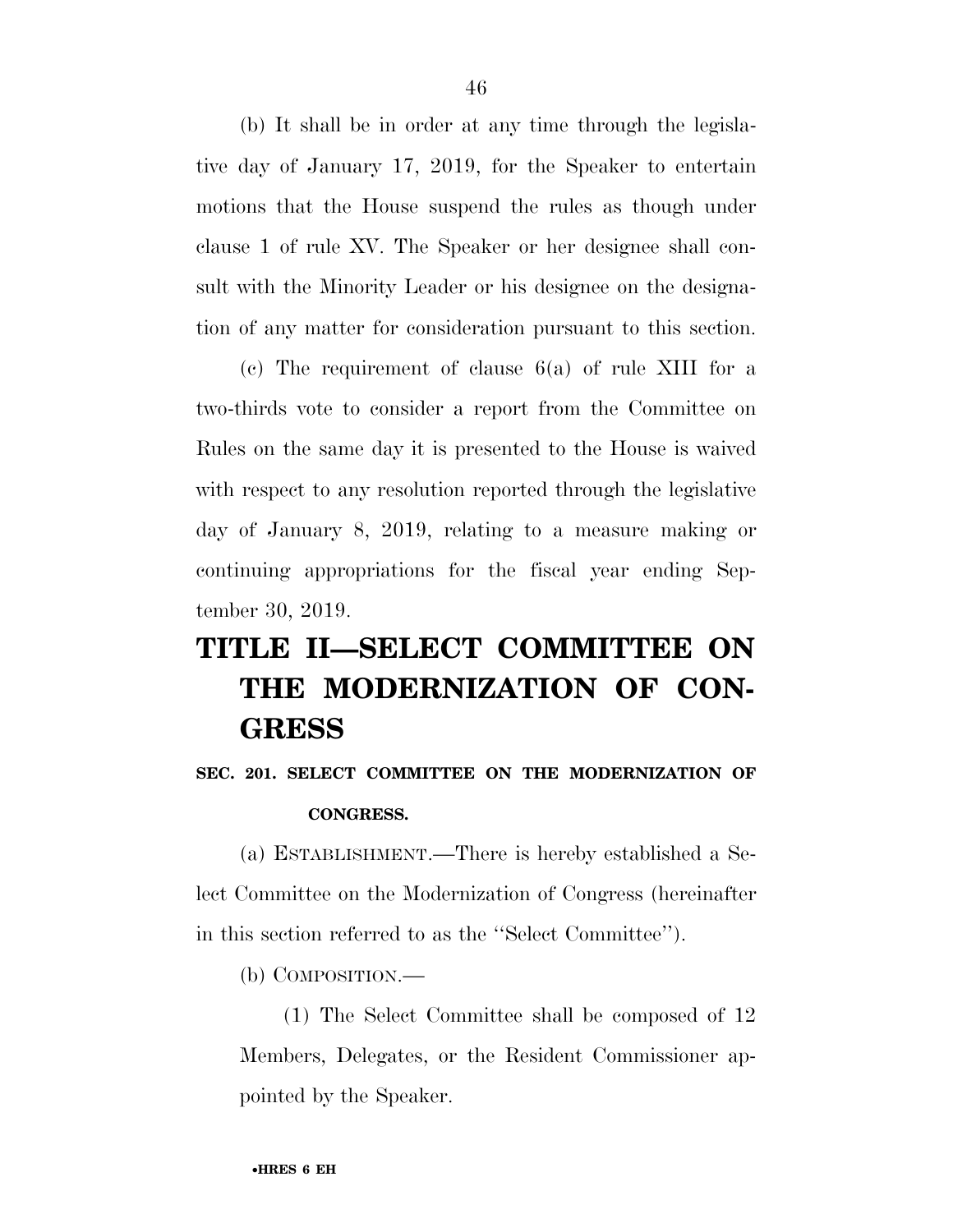(2) The Speaker shall appoint members of the Select Committee as follows:

(A) At least 2 members from among Members, Delegates, or the Resident Commissioner serving in their first term.

(B) At least 2 members from the Committee on Rules.

(C) At least 2 members from the Committee on House Administration.

(3) Of the members of the Select Committee appointed pursuant to paragraph (1), 6 shall be appointed on the recommendation of the Minority Leader, including 1 member each as described in subparagraphs (A) through (C) of paragraph (2).

(4) The Speaker shall designate one member of the Select Committee as chair, and, upon recommendation of the Minority Leader, shall designate one member of the Select Committee as vice chair.

(5) A vacancy in the membership of the Select Committee shall be filled in the same manner as the original appointment.

(c) JURISDICTION; FUNCTIONS.—

(1) LEGISLATIVE JURISDICTION.—The Select Committee shall not have legislative jurisdiction and shall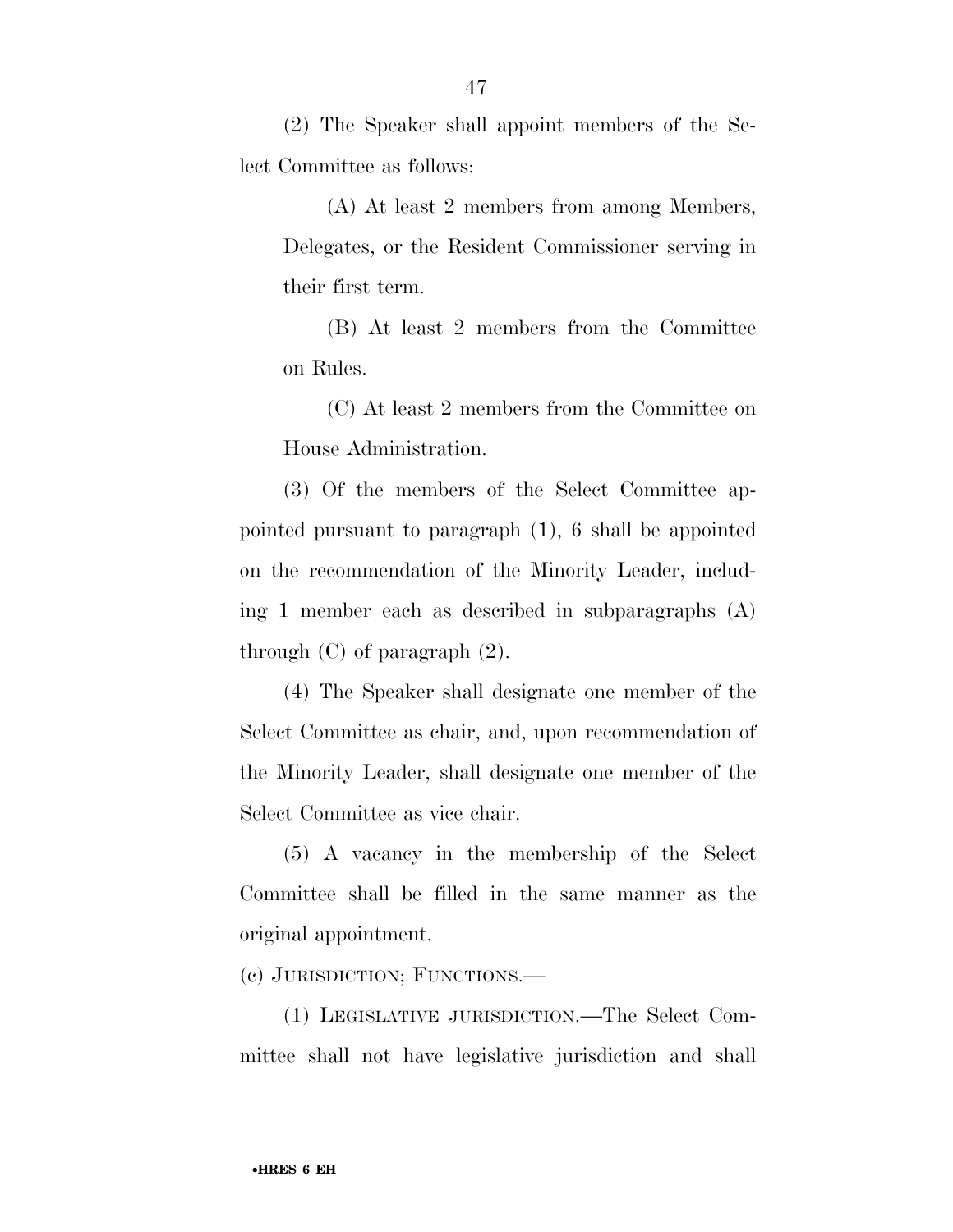have no authority to take legislative action on any bill or resolution.

(2) INVESTIGATIVE JURISDICTION.—The sole authority of the Select Committee shall be to investigate, study, make findings, hold public hearings, and develop recommendations on modernizing Congress, including recommendations on—

(A) rules to promote a more modern and efficient Congress;

(B) procedures, including the schedule and calendar;

(C) policies to develop the next generation of leaders;

(D) staff recruitment, diversity, retention, and compensation and benefits;

(E) administrative efficiencies, including purchasing, travel, outside services, and shared administrative staff;

(F) technology and innovation; and

(G) the work of the House Commission on Congressional Mailing Standards.

(d) PROCEDURES.—

 $(1)(A)$  Except as specified in subparagraph  $(B)$ , the Select Committee shall have the authorities and responsibilities of, and shall be subject to the same limitations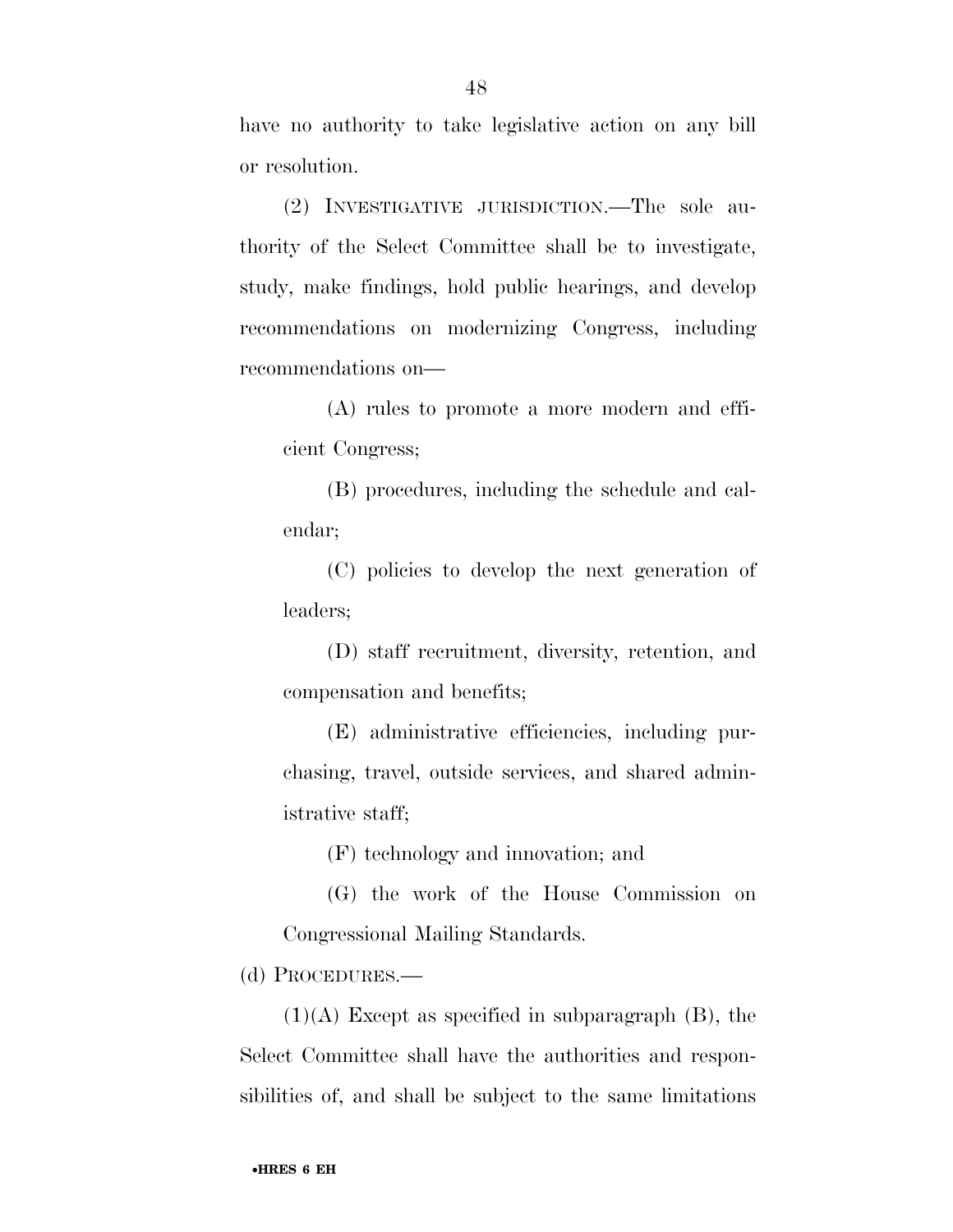and restrictions as, a standing committee of the House, and shall be deemed a committee of the House for all purposes of law or rule.

(B)(i) Rules X and XI shall apply to the Select Committee where not inconsistent with this section.

(ii) Service on the Select Committee shall not count against the limitations in clause  $5(b)(2)$  of rule X.

(iii) Clause  $2(m)(1)(B)$  of rule XI, clause  $2(m)(3)$ of rule XI, and section 103(a) of this resolution shall not apply to the Select Committee, but the Select Committee may recommend subpoenas and depositions and submit such recommendations to the relevant standing committee.

(iv) Clause  $2(d)$  of rule X shall not apply to the Select Committee.

(2) During the first session of the One Hundred Sixteenth Congress, the Select Committee shall hold a hearing at which it receives testimony from Members, Delegates, and the Resident Commissioner on matters described in subsection (c).

(e) FUNDING.—To enable the Select Committee to carry out the purposes of this section—

(1) the Select Committee may use the services of staff of the House; and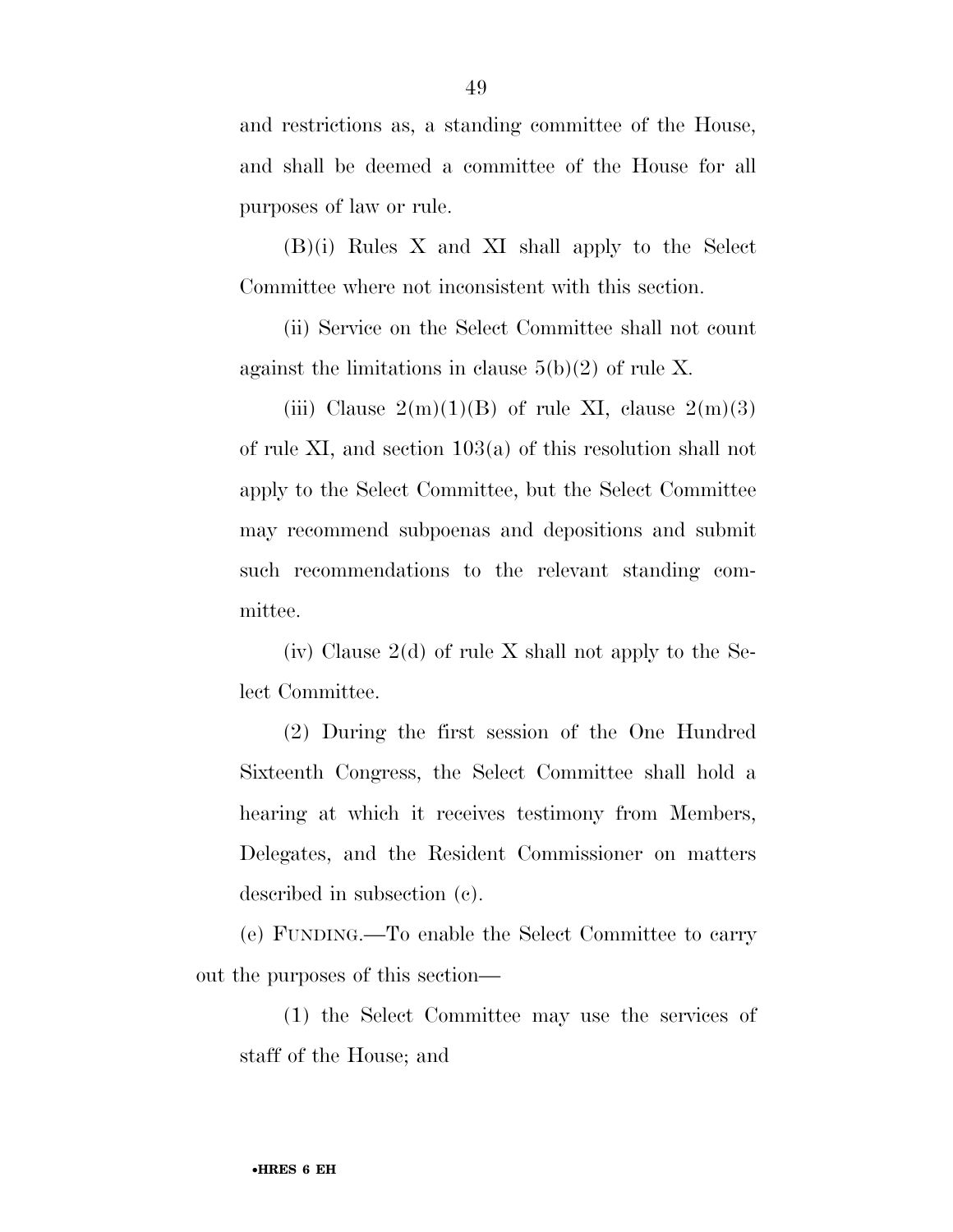(2) the Select Committee shall be eligible for interim funding pursuant to clause 7 of rule X.

(f) REPORTS.—

(1) INTERIM STATUS REPORT.—Every 90 days, the Select Committee shall provide an interim status report on its activities to the Committee on House Administration and the Committee on Rules. Each interim status report must include transcripts of the Select Committee's proceedings, itemized reporting of its expenditures, and a proposed plan for the next 90 days.

(2) FINDINGS AND RECOMMENDATIONS.—The Select Committee may report to the House or any committee from time to time the results of its investigations and studies, together with such detailed findings and policy recommendations as it may deem advisable. The Select Committee may only submit any such report if the report receives the votes of not fewer than 2/3 of its members.

(3) FINAL REPORT.—At the conclusion of the first session of the One Hundred Sixteenth Congress, the Select Committee shall submit a final report to the House. The final report shall include the results of the Select Committee's studies, detailed findings, and any policy recommendations as the select committee may deem advisable. The Select Committee may only submit the re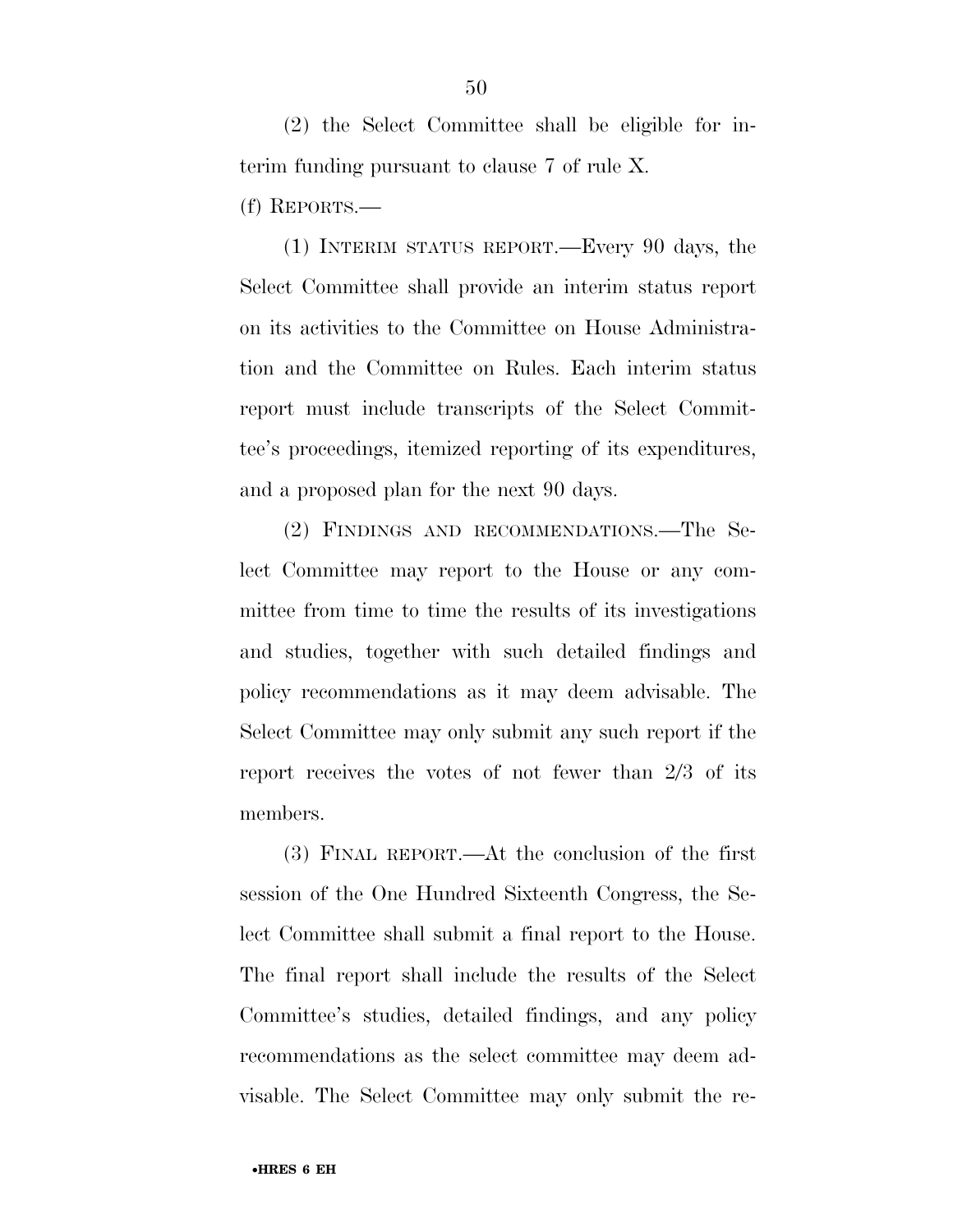port if the report receives the votes of not fewer than 2/ 3 of its members. The Select Committee shall submit all policy recommendations included in the report to relevant standing committees.

(4) PUBLICATION.—The Select Committee shall ensure that reports prepared in accordance with paragraphs (2) and (3) shall, upon completion, be made available to the general public in widely accessible formats not later than 30 calendar days following the date any such report is made available to the House or a committee, as applicable.

(g) TERMINATION; DISPOSITION OF RECORDS.—

(1) TERMINATION.—The Select Committee shall terminate on February 1, 2020.

(2) DISPOSITION OF RECORDS.—Upon its termination, the records of the Select Committee shall be transferred to, and shall become part of, the records of such standing committees as the Speaker may designate.

## **TITLE III—INTERVENTION IN LITI-GATION INVOLVING PATIENT PROTECTION AND AFFORDABLE CARE ACT**

**SEC. 301. FINDINGS.** 

The House of Representatives finds the following: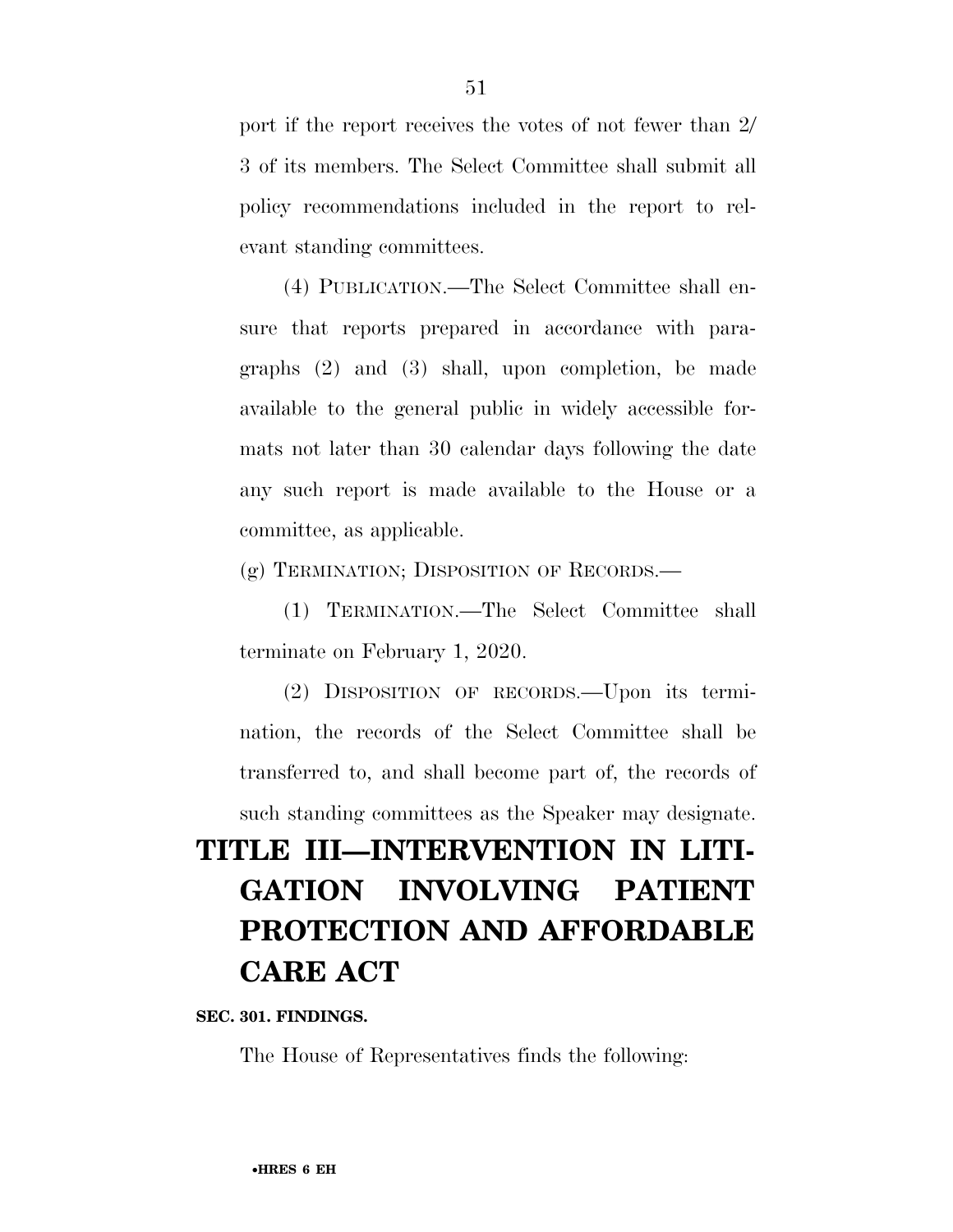(1) Texas, Wisconsin, Alabama, Arkansas, Arizona, Florida, Georgia, Indiana, Kansas, Louisiana, Governor Paul LePage of Maine, Mississippi (by and through Governor Phil Bryant), Missouri, Nebraska, North Dakota, South Carolina, South Dakota, Tennessee, Utah, and West Virginia have filed suit in the United States District Court for the Northern District of Texas, arguing that the Patient Protection and Affordable Care Act (Public Law 111–148; 124 Stat. 119) is unconstitutional and should be enjoined by asserting that the Act's requirement to maintain minimum essential coverage (commonly known as the ''individual responsibility provision'') in section 5000A(a) of the Internal Revenue Code of 1986, is unconstitutional following the amendment of that provision by the Act to provide for reconciliation pursuant to titles II and V of the concurrent resolution on the budget for fiscal year 2018 (Public Law 115–97) (commonly known as the ''Tax Cuts and Jobs Act'').

(2) These State and individual plaintiffs also seek to strike down the entire Patient Protection and Affordable Care Act as not severable from the individual responsibility provision.

(3) On June 7, 2018, the Department of Justice refused to defend the constitutionality of the amended individual responsibility provision, despite the well-estab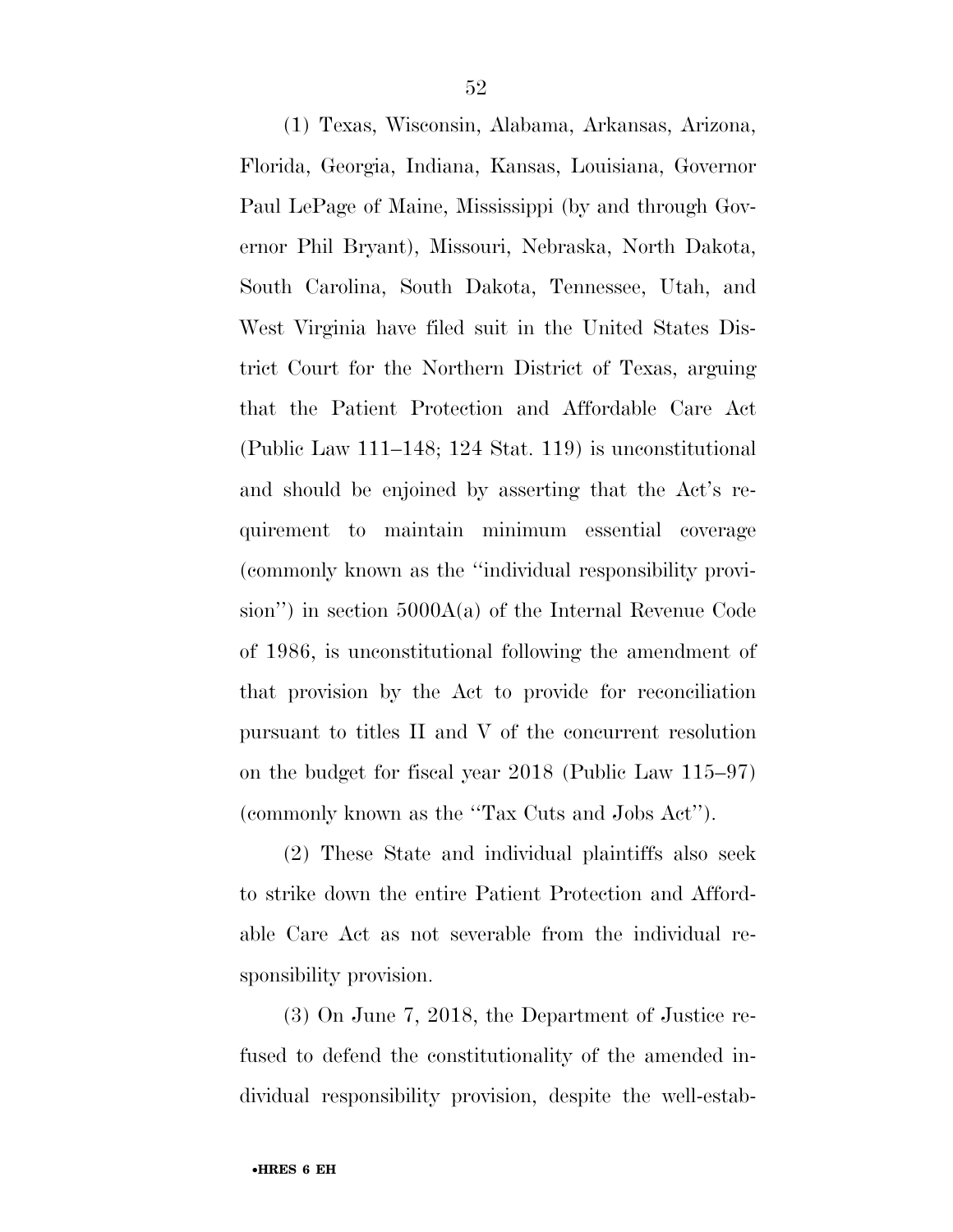lished duty of the Department to defend Federal statutes where reasonable arguments can be made in their defense.

(4) The Department of Justice not only refused to defend the amended individual responsibility provision, but affirmatively argued that this provision is unconstitutional and that the provisions of the Patient Protection and Affordable Care Act guaranteeing issuance of health insurance coverage regardless of health status or preexisting conditions (commonly known as the ''guaranteed issue provision'') found in sections 2702, 2704, and 2705(a) of the Public Health Service Act (42 U.S.C.  $300gg-1$ ,  $300gg-3$ ,  $300gg-4(a)$  and prohibitions on discriminatory premium rates (commonly known as the ''community rating provision'') found in sections 2701 and 2705(b) of the Public Health Service Act (42 U.S.C.  $300gg(a)(1)$ ,  $300gg-4(b)$  must now be struck down as not severable from the individual responsibility provision.

(5) The district court recently held that the individual responsibility provision is unconstitutional and that all of the remaining provisions of the Patient Protection and Affordable Care act are inseverable and therefore invalid.

(6) Up to 133 million nonelderly Americans have some type of preexisting health condition, such as, but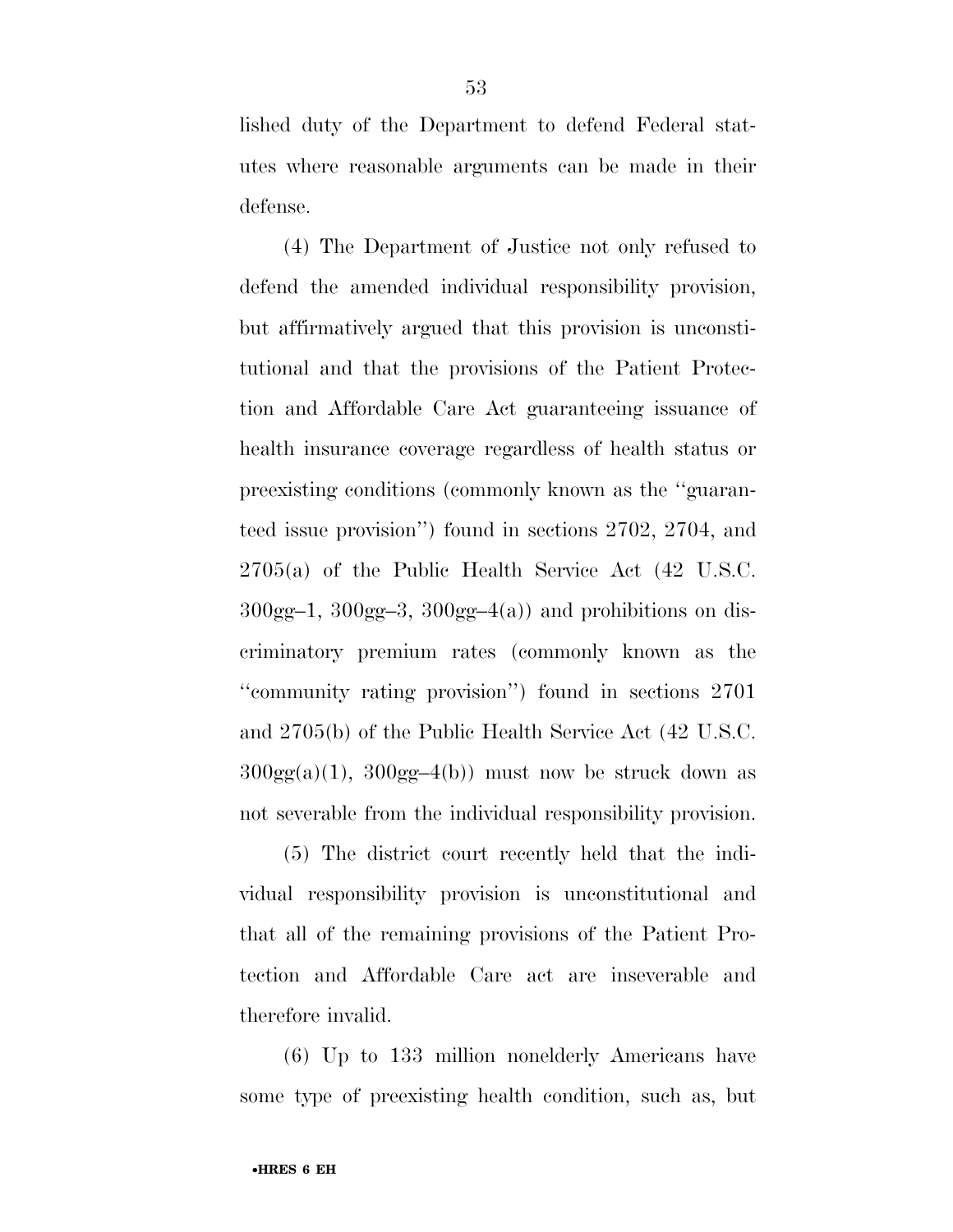not limited to, diabetes, high cholesterol, cancer, arthritis, and asthma, that could affect their insurance.

(7) Prior to the Patient Protection and Affordable Care Act and the enactment of protections such as guaranteed issue and community rating, millions of Americans were denied health insurance coverage, were unable to obtain coverage of necessary medical services, or were priced out of the individual market due to preexisting conditions.

(8) Without such protections for preexisting conditions, millions of Americans could once again lose access to affordable, comprehensive health insurance.

(9) More than 13 million Americans who gained coverage in States that expanded Medicaid eligibility under the Patient Protection and Affordable Care Act could lose coverage if the Act were struck down in its entirety.

(10) More than 2 million young adults who gained coverage under a provision of the Patient Protection and Affordable Care Act allowing individuals under the age of 26 to stay on their parents' insurance could lose coverage if the Act were struck down in its entirety.

(11) More than 8.9 million low and middle-income Americans who received tax credits averaging \$520 per month to help pay for health insurance in the individual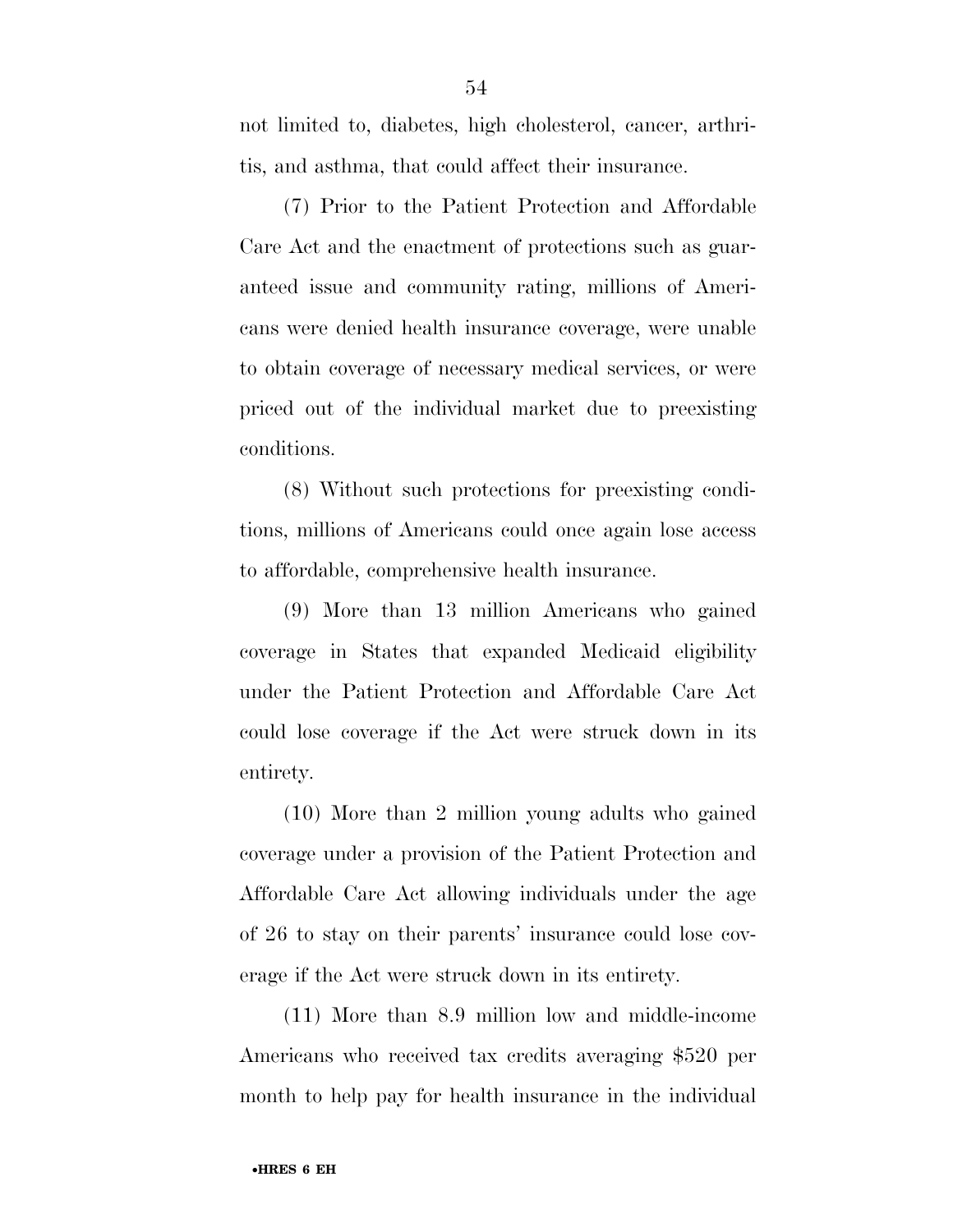market under the Patient Protection and Affordable Care Act could lose coverage if the Act were struck down in its entirety.

(12) An estimated 105 million Americans who now enjoy coverage without lifetime limits due to the Patient Protection and Affordable Care Act could once again face lifetime limits on their benefits if the Act were struck down in its entirety.

(13) Nearly 12 million Medicare beneficiaries who received an average of \$2,200 in savings on prescription drugs due to the closing of the Medicare prescription drug donut hole under the Patient Protection and Affordable Care Act would face rising drug costs if the Act were struck down in its entirety.

#### **SEC. 302. AUTHORIZING LEGAL ACTION BY HOUSE.**

(a) AUTHORIZATION.—The Speaker, on behalf of the House of Representatives, is authorized to intervene, otherwise appear, or take any other steps in the case of *Texas* v. *United States*, No. 4:18–cv–00167–O (N.D. Tex.) and in any appellate proceedings arising from such case. The Speaker, in consultation with the Bipartisan Legal Advisory Group, is also authorized to intervene, otherwise appear, or take any other steps in any other cases involving the Patient Protection and Affordable Care Act to protect the institutional interests of the House and to defend such Act, the amendments